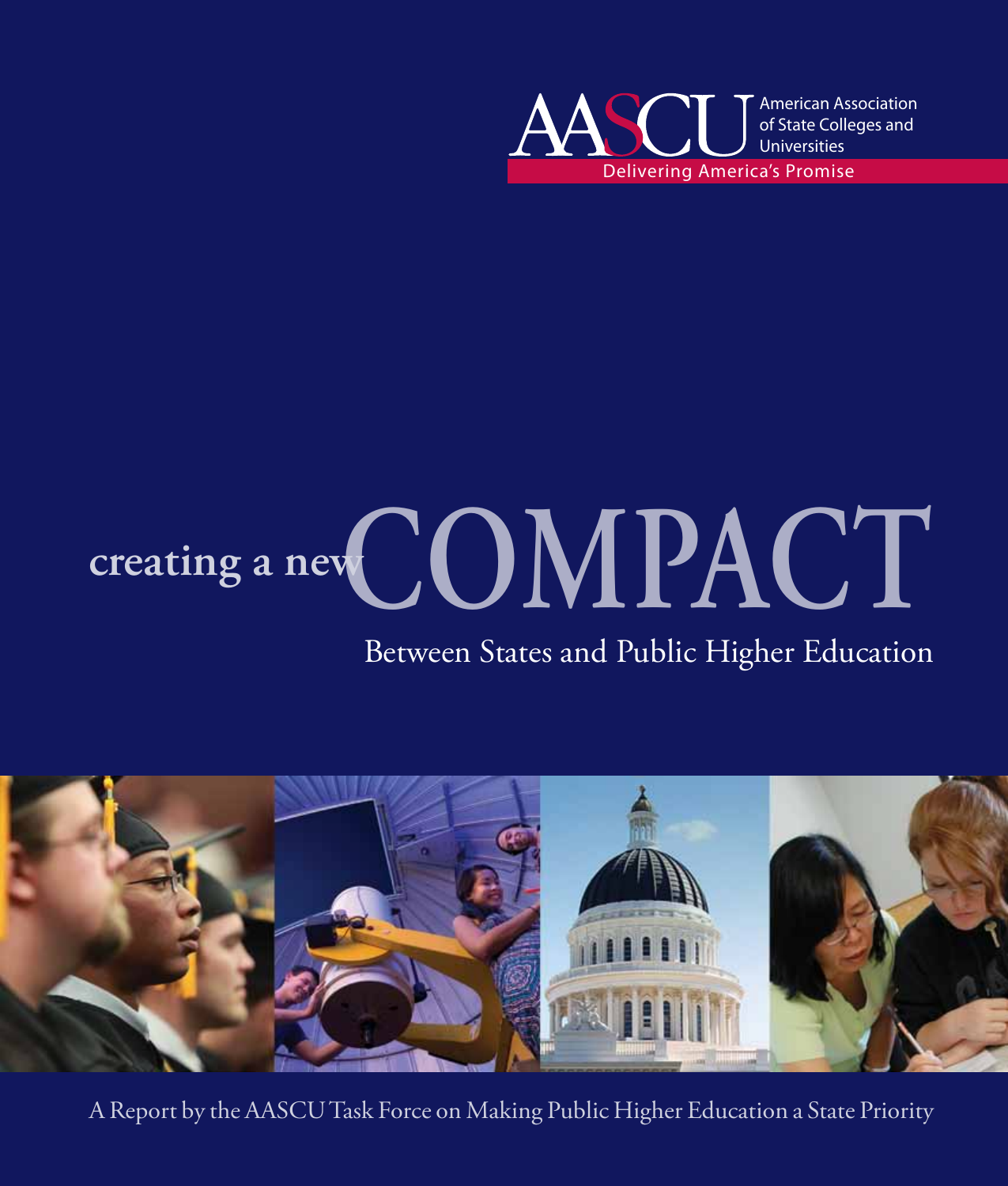# **TAS** Task Force on Making Public

### HIGHER EDUCATION A STATE PRIORITY

- **n William A. Sederburg** (Chair) Retired Commissioner, Utah System of Higher Education, and AASCU Senior Scholar
- <sup>n</sup> **Judy A. Bense** President, University of West Florida
- <sup>n</sup> **Linda M. Bleicken** President, Armstrong Atlantic State University (Ga.)
- <sup>n</sup> **Frank T. Brogan** Chancellor, State University System of Florida
- John C. Cavanaugh President, Consortium of Universities of the Washington Metropolitan Area
- Susan A. Cole President, Montclair State University (N.J.)
- **■ Eric D. Fingerhut** Vice President for Education and STEM Learning, Battelle
- <sup>n</sup> **Joseph Garcia**

Lt. Governor of Colorado and Executive Director of the Colorado Department of Higher Education

■ Darryl G. Greer

Senior Fellow, Higher Education Strategic Information and Governance, William J. Hughes Center for Public Policy, Richard Stockton College of New Jersey

- <sup>n</sup> **Sue K. Hammersmith** President, Metropolitan State University (Minn.)
- <sup>n</sup> **Glen D. Johnson** Chancellor, Oklahoma State Regents for Higher Education
- William E. "Brit" Kirwan Chancellor, University System of Maryland
- **Teresa S. Lubbers** Commissioner, Indiana Commission for Higher Education
- **Brian Noland** President, East Tennessee State University
- <sup>n</sup> **Richard Novak** Senior Vice President, Association of Governing Boards of Universities and Colleges
- <sup>n</sup> **Eduardo M. Ochoa** President, California State University, Monterey Bay ■ John D. Welty

President, California State University, Fresno

### **AASCU Staff**

- <sup>n</sup> **Daniel J. Hurley** Director, State Relations and Policy Analysis
- **■** Thomas L. Harnisch Assistant Director, State Relations and Policy Analysis

The Task Force on Making Public Higher Education a State Priority extends its appreciation to two scholars who informed this report: David Tandberg, assistant professor of higher education, Florida State University, and Michael K. McLendon, associate dean and professor of higher education policy and leadership, Southern Methodist University.

n n n n n

Gratitude is extended to the Task Force on Higher Education Government Relations, consisting of government relations professionals from two- and four-year public colleges and universities from throughout the U.S. and who informed the work of this report.

Appreciation is extended to The College Board for its support of the AASCU Political Perceptions and Policy Priorities Project, of which this report is a part, and to Cisco Systems for providing its TelePresence convening capabilities to the Task Force on Making Public Higher Education a State Priority.



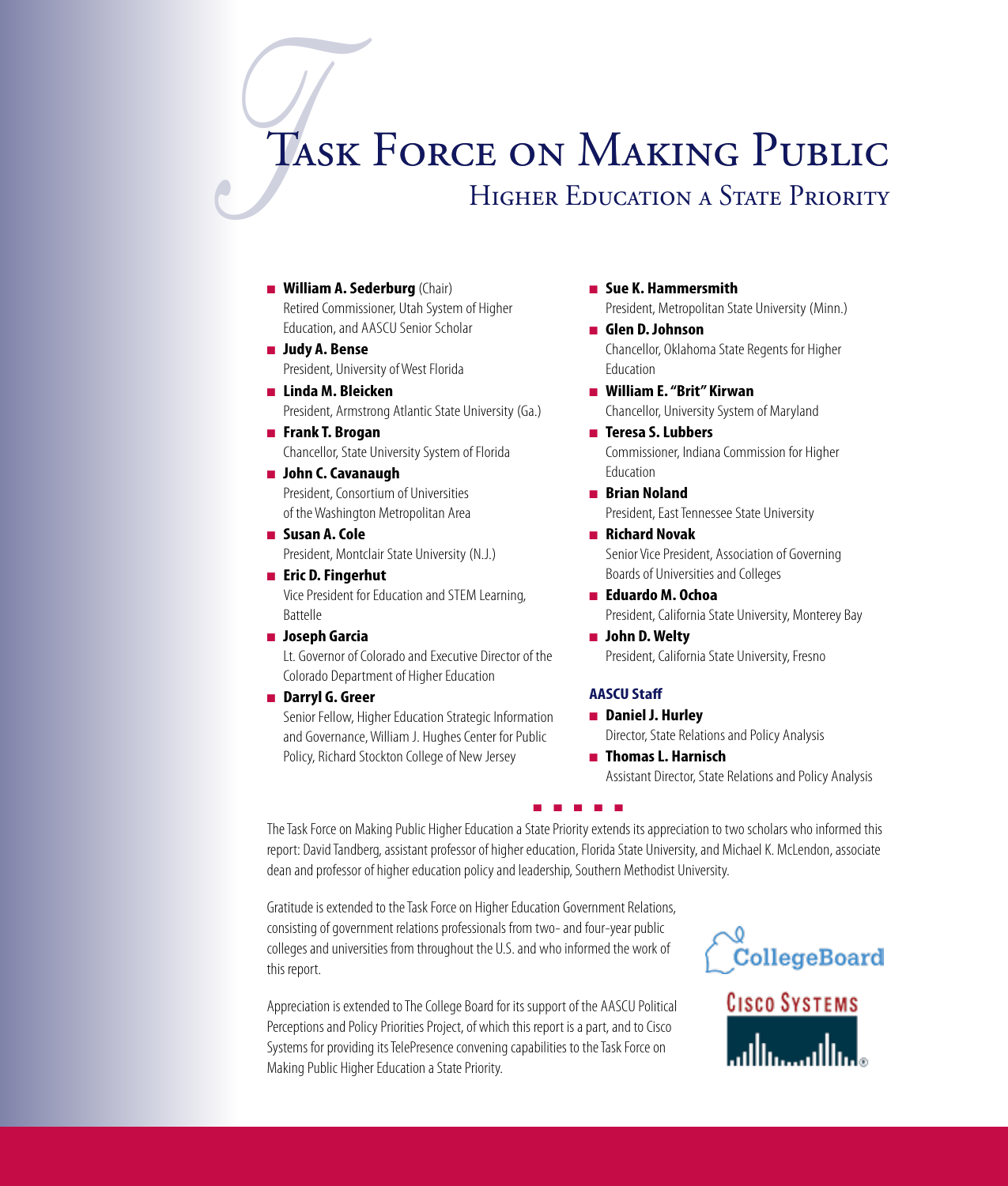

Between States and Public Higher Education

A Report by the AASCU Task Force on Making Public Higher Education a State Priority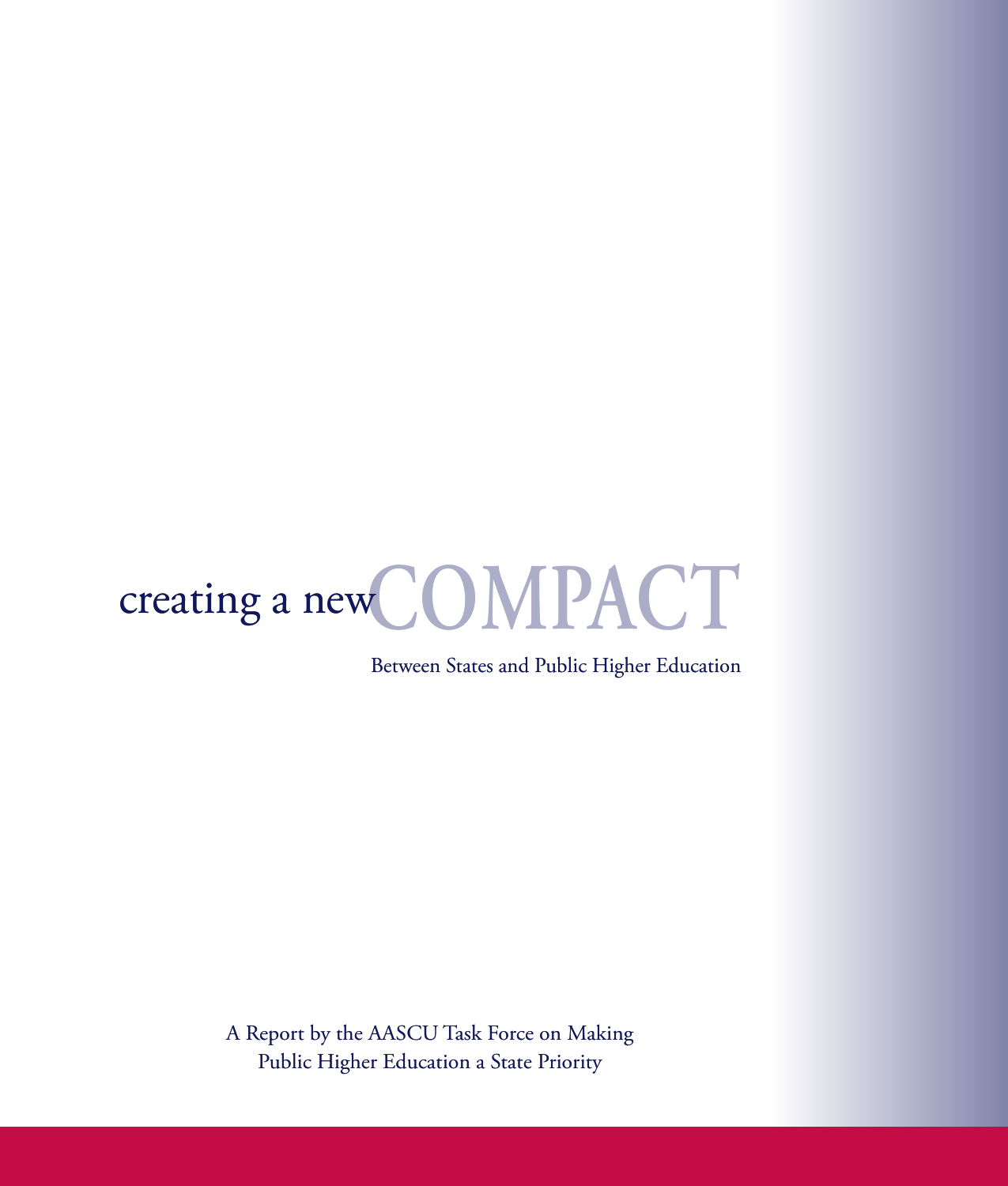# CONTENTS

| The Grand Paradox-State Lawmakers' Strong Rhetorical Backing of Public Higher Education While |  |
|-----------------------------------------------------------------------------------------------|--|
|                                                                                               |  |
|                                                                                               |  |
| Creating a New Compact Between States and Public Higher Education  15                         |  |
|                                                                                               |  |
|                                                                                               |  |
|                                                                                               |  |
|                                                                                               |  |
|                                                                                               |  |
|                                                                                               |  |
|                                                                                               |  |
| Four Commitments Higher Education Leaders Can Make Toward a New Compact  23                   |  |
|                                                                                               |  |
|                                                                                               |  |
|                                                                                               |  |
|                                                                                               |  |
|                                                                                               |  |
|                                                                                               |  |
|                                                                                               |  |
|                                                                                               |  |
| Seven Strategies to Elevate Public Higher Education as a State Priority  34                   |  |
|                                                                                               |  |
|                                                                                               |  |
|                                                                                               |  |
|                                                                                               |  |
|                                                                                               |  |
|                                                                                               |  |
|                                                                                               |  |
|                                                                                               |  |
|                                                                                               |  |
|                                                                                               |  |
|                                                                                               |  |
|                                                                                               |  |

© Copyright June 2013 American Association of State Colleges and Universities 1307 New York Avenue, NW | Fifth Floor | Washington, DC 20005-4701 202.293.7070 | fax 202.296.5819 | aascu.org | facebook.com/aascu | twitter.com/aascu

No part of this publication may be reproduced, stored in a retrieval system, or transmitted, in any form or means, electronic, mechanical, recording, or<br>otherwise, without the prior permission of the American Association o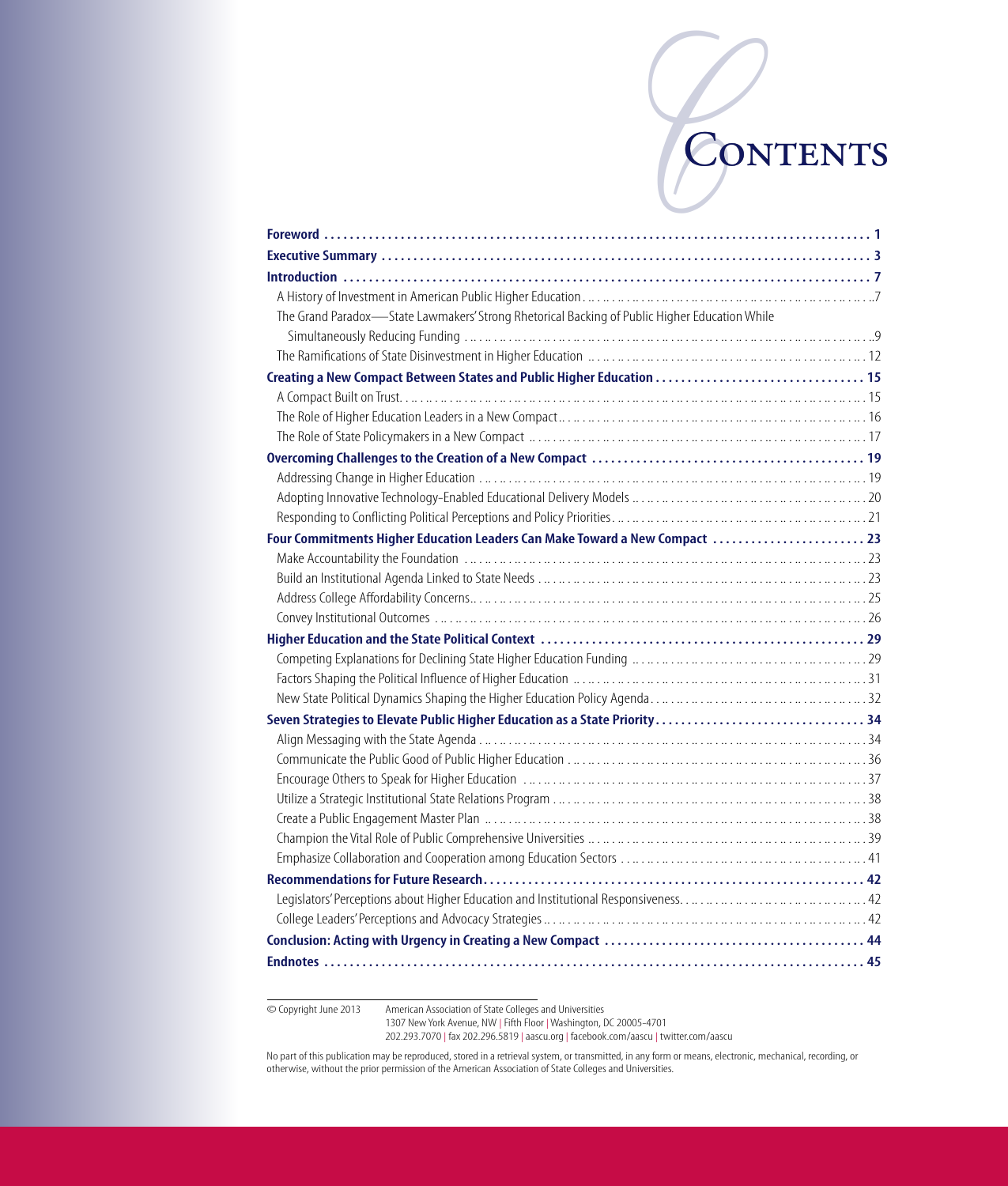A mid the longest post-recession recovery since the Great Depression, and the rising economic prominence of countries around the globe, the U.S. must chart a path that ensures its ability to remain a leader both economically and democratically.

 $\frac{1}{\sqrt{2}}$ 

Foreword

What has made our nation strong in the past must also serve as the foundation for its future: building the most well-educated and highly-skilled workforce in the world, powered by an affordable, accessible and high-quality public higher education system. Looking forward, the challenges associated with fostering the human capital needed

to lead the world are daunting. Our nation's global ranking in educational attainment has slipped considerably. Current trends portend a shortage of millions of qualified workers to meet our nation's future workforce needs. College participation and graduation rates are far from satisfactory. Our nation's future workforce will reflect a vastly different demographic than past generations; this new demographic will comprise populations whose rates of college enrollment have not been high, but whose future enrollment and success will be integral to a skilled workforce and strong economy.

It is evident that in order to build a globally competitive workforce and for individuals to



reach the middle class, completion of some type of postsecondary education or credential is required, yet the price of a college education is increasingly being put out of reach. Although many factors have contributed to increased college tuition prices, it has been the slipping priority of higher education in states' budgets in recent decades that has accounted for much of the cost shift in who pays for college—a shift from states to students and their families.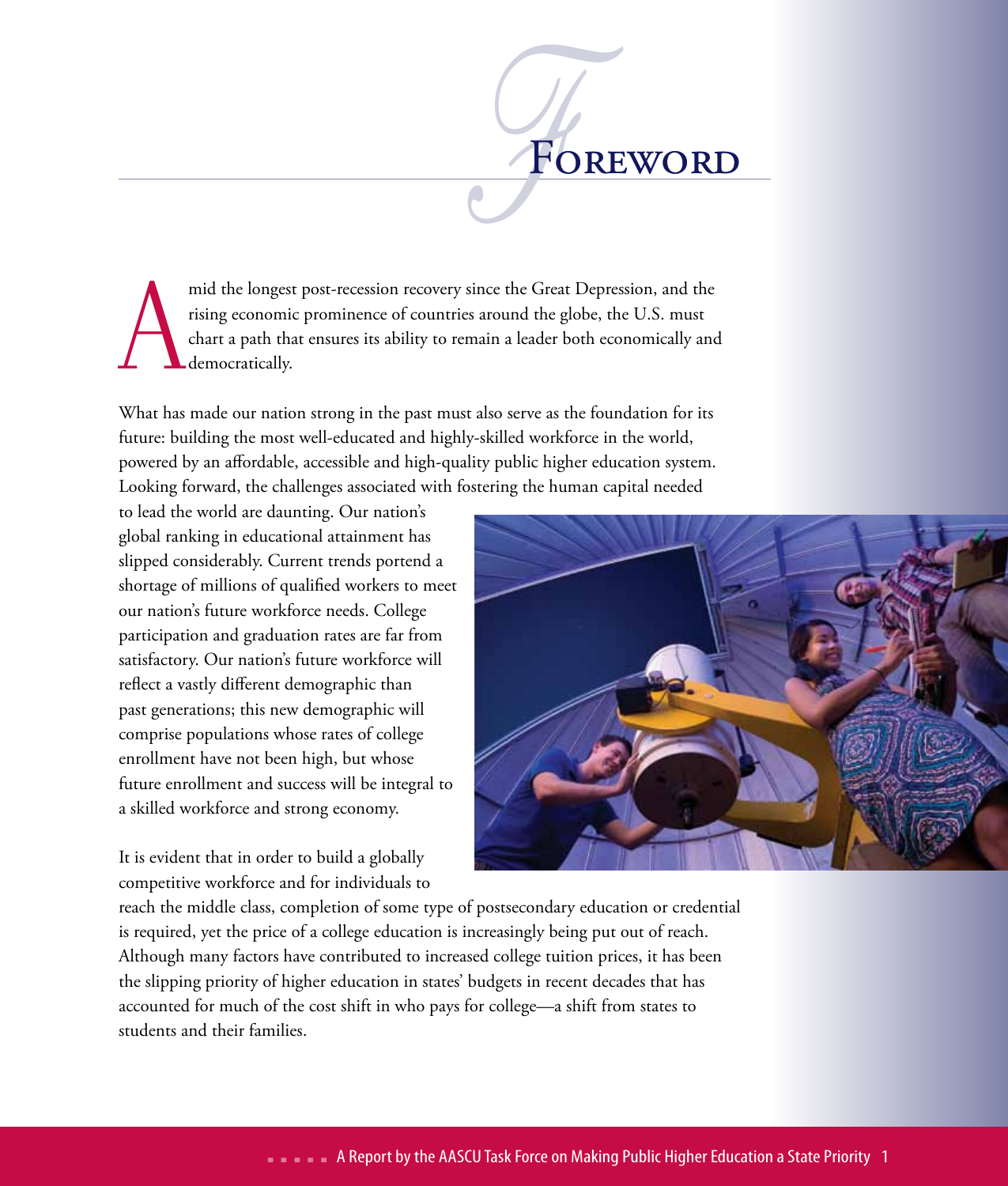This trend must be reversed. The relationship between states and public higher education must be reset if the U.S. is to chart the right path to the future. Sufficient, predictable and sustained state investment in public colleges and universities is essential to leveraging the full capacity of these institutions to foster American opportunity, ingenuity and prosperity.

In an effort to identify strategies for strengthening the relationship between state government and public higher education, the American Association of State Colleges and Universities (AASCU) has appointed a Task Force on Making Public Higher Education a State Priority. Comprised of leaders with extensive higher education experience at the campus and state level, as well as in elected office, the task force has sought to: explore the political context within which higher education operates; recommend strategies for establishing a new compact between states and their public colleges and universities; and identify strategies for advancing higher education as a state investment priority.

The task force recommends that leaders from state government and public higher education create a new compact built on a foundation of mutual understanding, trust and accountability. With these principles in place, state and campus leaders must craft a shared public agenda that meets state needs, broadens college access, makes college more affordable, improves student outcomes and ensures academic quality.

We hope this report will spark dialogue at the state and national level and that it will provide some thoughtful guidance on how to elevate higher education as a state investment and policy priority. And we hope that it is acted on with a healthy sense of purpose and urgency. The transformative effect that America's public colleges and universities have on individuals' lives and on the economic and social fabric of our communities, states and nation must be preserved. Nothing less than America's future is at stake.

Muriel A. Howard Nilliam A. Sederburg President, American Association Chair, AASCU Task Force on Making of State Colleges and Universities Public Higher Education a State Priority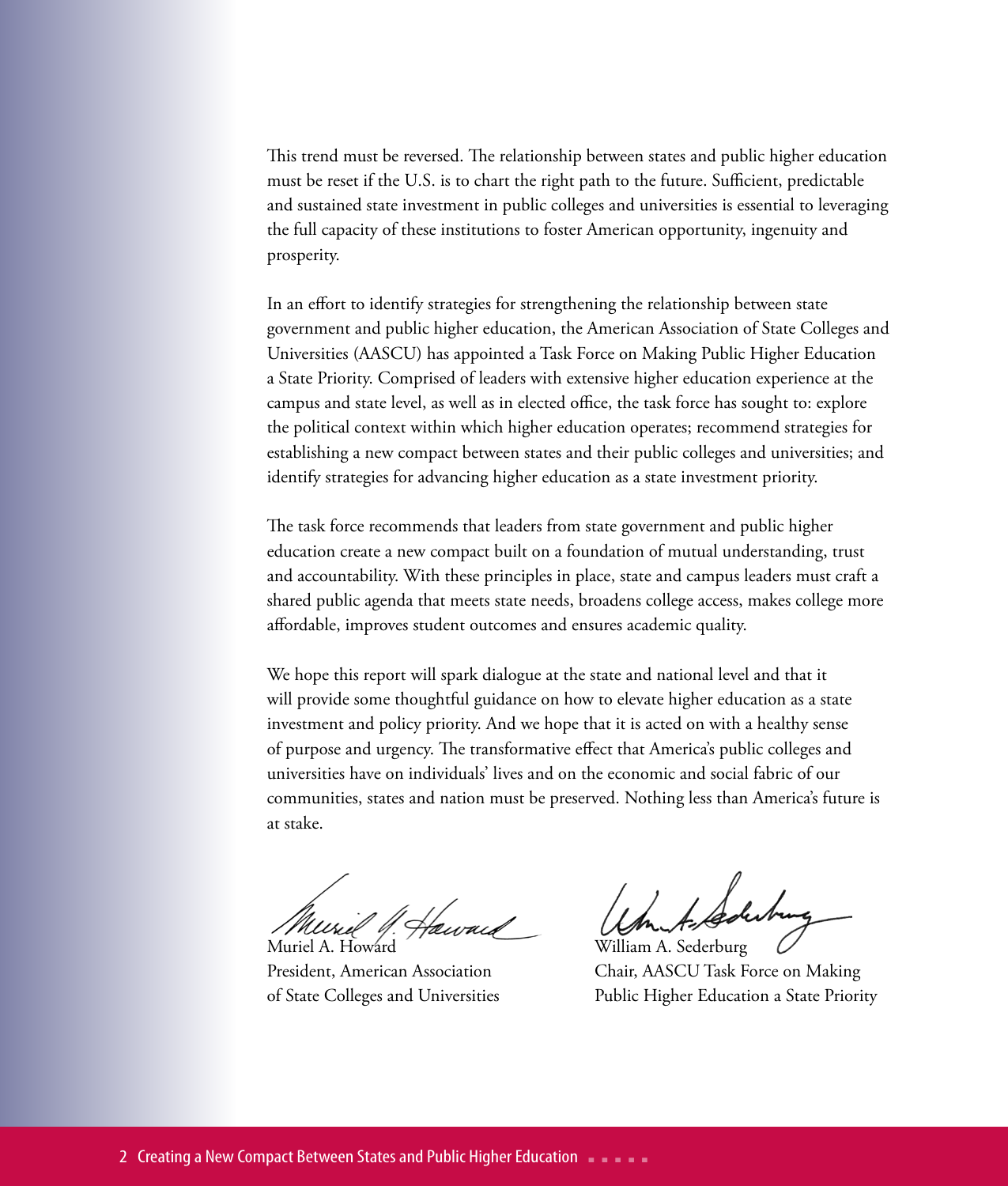### EXECUTIVE SUMMARY

### **A Legacy of Support for American Public Higher Education**

Throughout our history, Americans have placed their confidence in public colleges and universities to strengthen and revitalize our communities, states and the nation. As the U.S. builds an economic foundation in the second decade of the  $21<sup>st</sup>$  century, it is clear that our national economic security must be sustained through a workforce with the knowledge, skills and creativity to adapt to an ever-changing global marketplace. To achieve this future, policymakers must look to the successes of the past—opening the doors of opportunity by providing access to an affordable, high-quality public higher education.

### **Eroding State Support for Public Higher Education**

In recent decades, state financial support for public higher education has declined on a multitude of measures. The status quo of the higher education financial model declining per-student state funding, escalating tuition rates, and increasing student debt—is inadequate in today's knowledge-based economy and for our nation's changing demographics and workforce needs. The U.S. faces a paradox in which state policymakers' strong rhetorical support for public higher education is misaligned with the support it receives as a state investment priority. The state-to-student college cost shift will soon put an affordable college education—along with the aspirations of millions of people to join the American middleclass—increasingly out of reach.



### **Establishing a New Compact Between States and Public Higher Education**

A new compact between state government and public higher education must be created to fully leverage the capacity of public colleges and universities to fortify the economic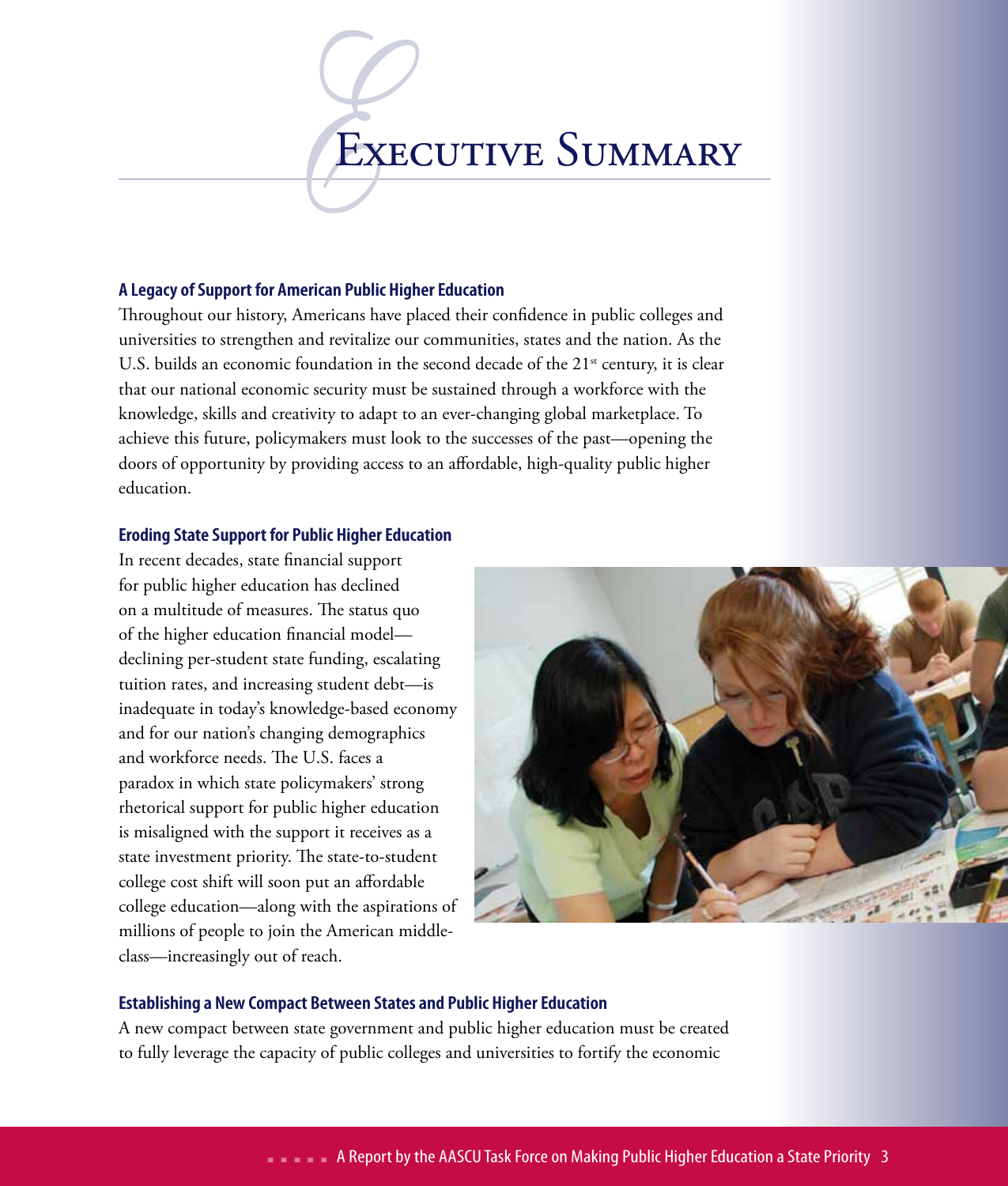security of our states and nation, as well as the democratic foundation that underpins our society. The new compact must represent a shared commitment to broaden college access, make college more affordable, improve student outcomes and ensure academic quality. Higher education leaders and state officials must work collaboratively to craft a shared public agenda predicated on mutual understanding, trust and accountability.

#### **Challenges Higher Education Must Address to Establish a New Compact**

College leaders must address public higher education's change-averse reputation, especially as it involves online and other alternative educational delivery models. It is essential that institutions embrace innovative program delivery models that can educate more students, enhance learning outcomes and reduce instructional costs. College leaders must also respond to misperceptions policymakers may have about higher education and develop a shared understanding of critical higher education priorities in their state.

#### **Four Commitments Higher Education Leaders Can Make Toward a New Compact**

Higher education leaders can take the following four actions to reassure state policymakers of their commitment to an affordable, accountable and high-quality public higher education system. Establishing a new compact will require dedication to these obligations as well as an equal commitment by state policymakers to provide consistent and sustained financial investment and support for the policy needed to achieve shared state goals.

- *Make Institutional Accountability the Foundation of a New Compact.* An institutional orientation that fuses accountability and performance for taxpayerprovided monies and students' tuition dollars must serve as the foundation for a new state-university compact.
- *Build an Institutional Agenda Linked to State Needs*. Work actively with state policymakers to shape an ambitious, forward-looking state agenda tied to state needs.
- *Address College Affordability Concerns*. Amplify efforts to help policymakers better understand the cost of higher education; factors that influence costs; institutional efforts to control costs; and the state's role in providing institutional operating support and need-based financial aid to keep college affordable.
- *Convey Institutional Outcomes*. Communicate institutional and system-wide outcomes and achievements using the most accurate data available in order to build trust and support among policymakers and the public.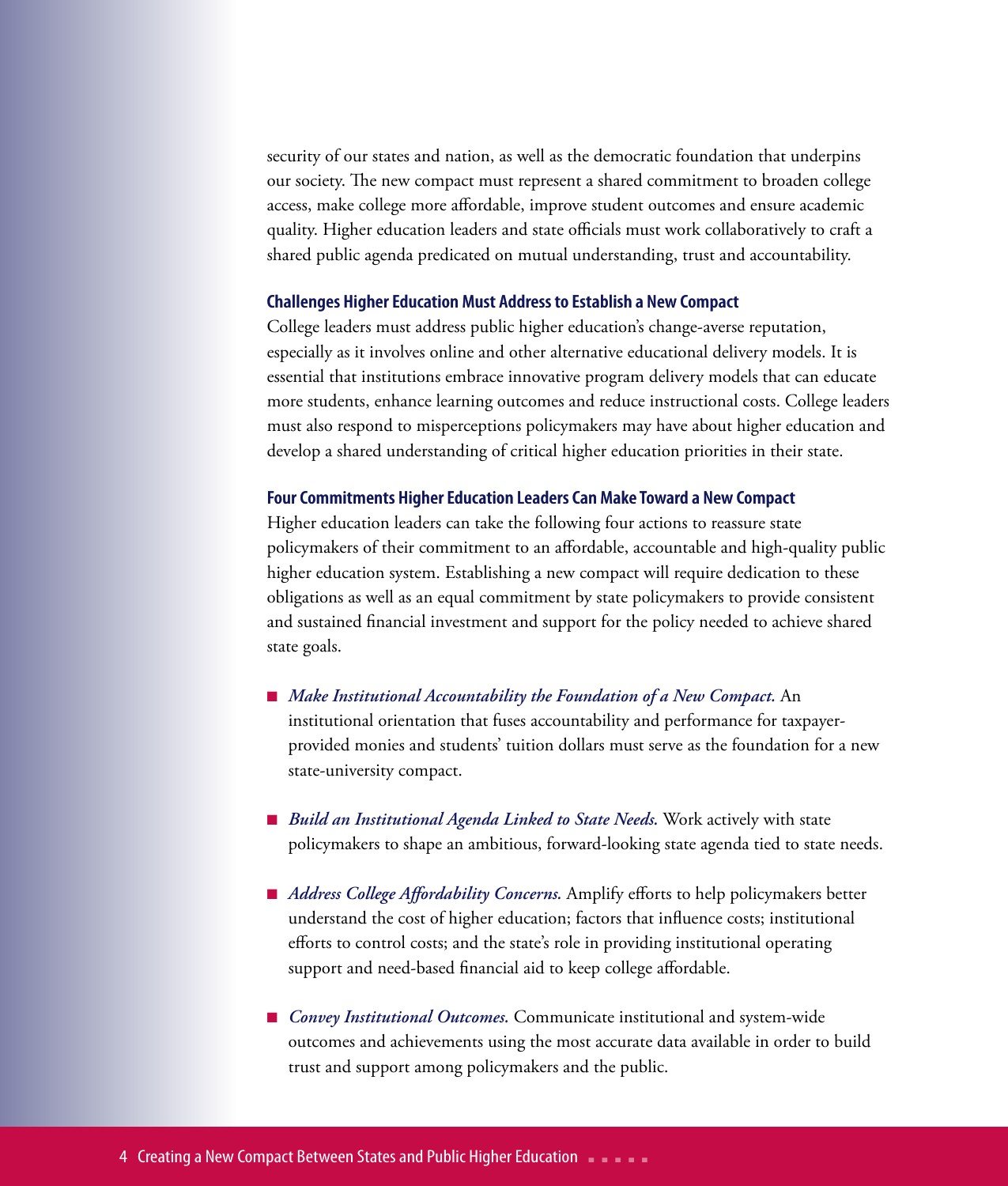### **Accounting for State Political Dynamics in Forging a Higher Education Agenda**

Understanding the larger context within which political and higher education leaders operate is essential to crafting a new compact. Elevating higher education as a state budgetary priority ultimately requires tough choices and actions by political leaders functioning in a political environment. Higher education leaders must understand this landscape and be willing and able to assist political leaders who are navigating within it.

#### **Seven Strategies to Elevate Public Higher Education as a State Investment Priority**

College leaders and advocates can utilize a number of strategies to strengthen the relationship between public universities and state government, fortify higher education's ability to serve the state and encourage increased state investment in public higher education.

- *Align Messaging with the State Agenda*. The messages sent by the public higher education community to state leaders must be simplified, emphasizing the integral role these institutions play in building the state's future.
- *Communicate the Public Good of Public Higher Education*. College advocates must make the case for public higher education as a public good that yields broad economic and social returns on state investment.
- *Encourage Others to Speak for Higher Education*. Utilizing the voice of key beneficiaries of public universities, especially business leaders, to discuss the value they derive from an affordable and high-quality public higher education system, can bolster efforts to increase state investment.
- *Utilize a Strategic Institutional State Relations Program*. An institutional state relations program carried out in cooperation with the state higher education system's efforts is an effective means of conveying an institution's mission, policy priorities and commitment to serving the state.
- *Establish a Public Engagement Master Plan*. Creating a new compact requires a comprehensive plan for engaging all constituencies, not just those confined to the state political and policymaking sphere, therefore, establishing a public engagement master plan should be an institutional goal.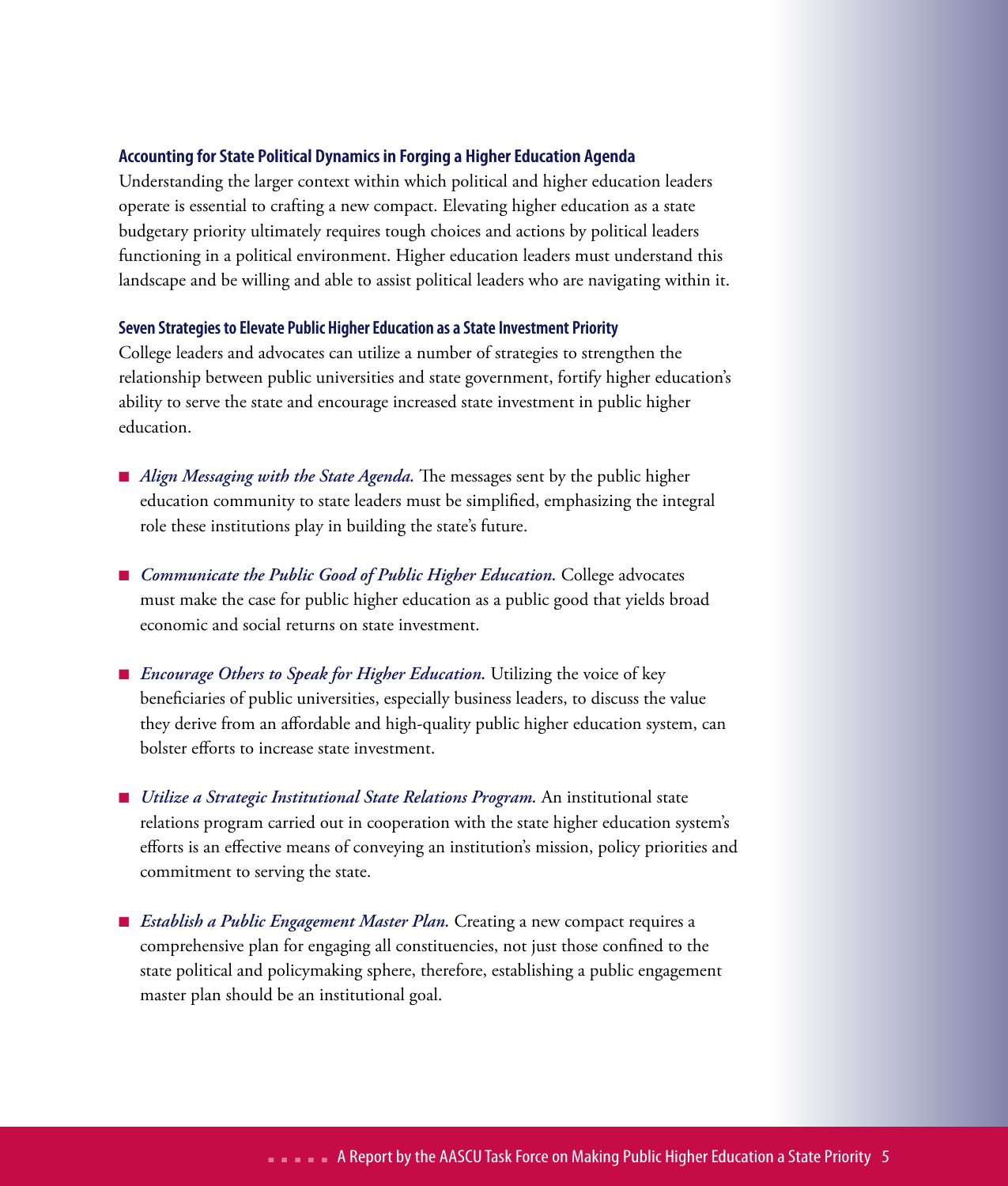- *Champion the Vital Role of Public Comprehensive Universities*. Those who advocate on behalf of public comprehensive universities should communicate the essential role these institutions play in educating the populations that will drive our future economy and their efficiency in generating high-quality and comparatively low-cost degrees.
- *Emphasize Collaboration and Cooperation among Education Sectors*. Meeting the growing needs for higher education requires contributions from every sector of higher education and strong collaboration between postsecondary and K-12 education.

### **Acting with Urgency in Establishing a New Compact**

The time to act is now. The economic and societal implications of establishing a new compact between states and public higher education are enormous. Creating a longterm state higher education investment strategy is not a matter of simple institutional self-interest, but rather a requirement for ensuring state and national economic competitiveness and a vital democracy.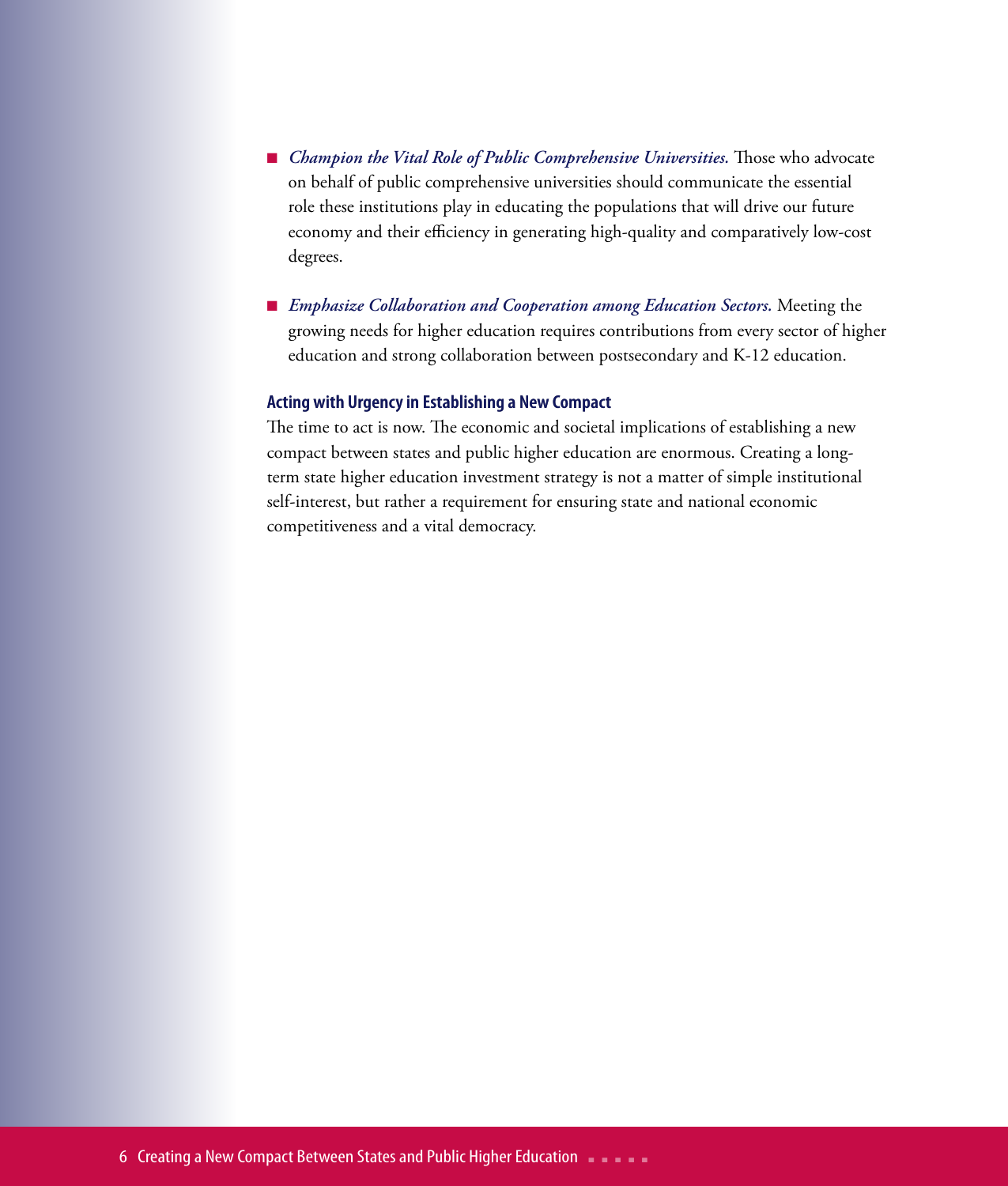# IN INTRODUCTION

### **A History of Investment in American Public Higher Education**

Throughout our nation's history, political leaders have placed their confidence in higher education to build and strengthen our states and communities. The United States was founded by many who had attended or graduated from college, thus integrating into our nation's fabric early on an understanding of the importance of education. President Abraham Lincoln signed the Morrill Act during the Civil War, establishing a national network of land-grant colleges. In the 1940s, the G.I. Bill provided hundreds of thousands of returning veterans with the skills needed to retool the post-war economy. The creation of state colleges in the late  $19<sup>th</sup>$  and  $20<sup>th</sup>$  century and community colleges

in the 1960s and '70s vastly expanded the student population and helped meet regional and community workforce needs. Further, the Higher Education Act of 1965 and the subsequent establishment of the Pell Grant Program built upon the gains of the Civil Rights era by emphasizing students' access to college and enabling state colleges and universities to greatly expand the numbers and diversity of the students they serve. The new G.I. Bill, passed in 2008, has facilitated the career aspirations of thousands of post-9/11 veterans.

Throughout much of the  $20<sup>th</sup>$  century, state political leaders joined federal policymakers in placing an emphasis on investing taxpayer



dollars to build accessible public higher education systems. During the 1960s, '70s and '80s, states invested billions of new dollars to build higher education systems as we now know them. A collective outcome of these movements and the huge investment they represented was a consensus that public higher education is a public good intended to serve and elevate the aspirations and potential of all citizens, not just the wealthy or academically gifted.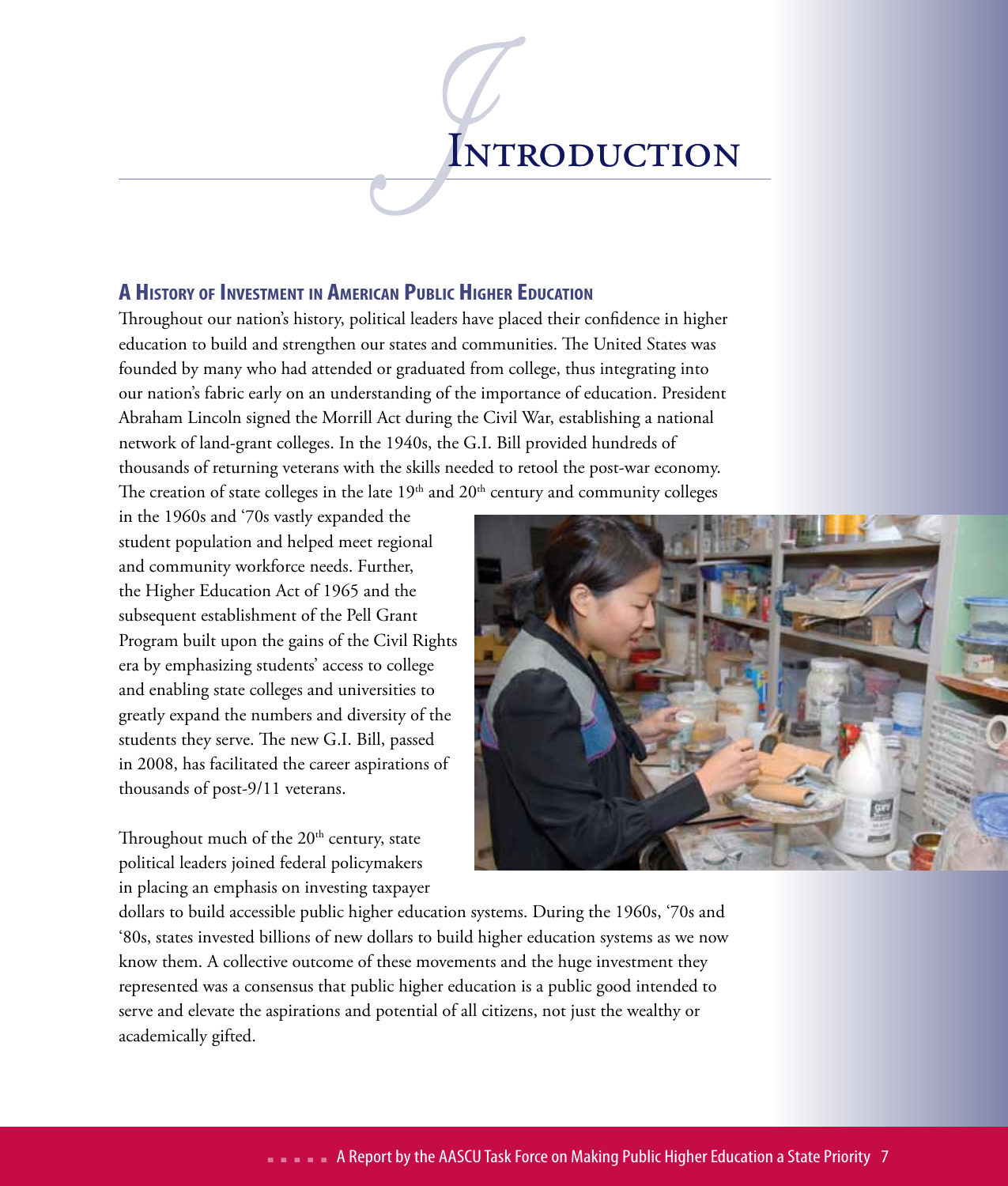A legacy of political support for public higher education has allowed public colleges and universities to meet our nation's challenges and shape its future. The emphasis on access to higher education required that these institutions evolve and adapt to meet the needs of all students. The results are time-tested and unambiguous: When the U.S. invests in its people, individuals are more productive, businesses more innovative, economies more vibrant, and communities more prosperous.

As the second decade of the  $21<sup>st</sup>$  century unfolds, the U.S. is experiencing a period of profound change, challenge and uncertainty. The American economy today is being threatened by an increasingly competitive global economy, high unemployment and stagnant wages. The American middle class, the bedrock of our economy, continues to erode while income inequality continues to escalate. Persistently elevated unemployment has been matched with a cruel irony of high-skilled, high-wage jobs going unfilled for lack of qualified applicants, contributed in part by a misalignment between the types of college degrees produced and labor market needs. College-educated workers are increasingly needed to fill jobs, yet the cost of obtaining a college degree is of growing concern to students and families.

The challenges associated with increasing college attainment are particularly acute for minority and low-income populations. The college participation and completion rates among some fast-growing minority populations, particularly Hispanics, are unacceptably low and insufficient to keep pace with economic demands. Children from families in the bottom income quintile have only a 34 percent chance of enrolling in college–compared with a nearly 80 percent chance among children in the top quintile—and are only 20 percent as likely to earn a college degree.1 Left unaddressed, the long-term ramifications are troubling, given that it is these very populations that will represent a growing proportion of the nation's future workforce.

Together, these circumstances provide a clarion call for states and the nation to again turn to and invest in public universities to build a knowledge-based, high-skilled workforce that empowers individuals and drives American competitiveness in the decades ahead.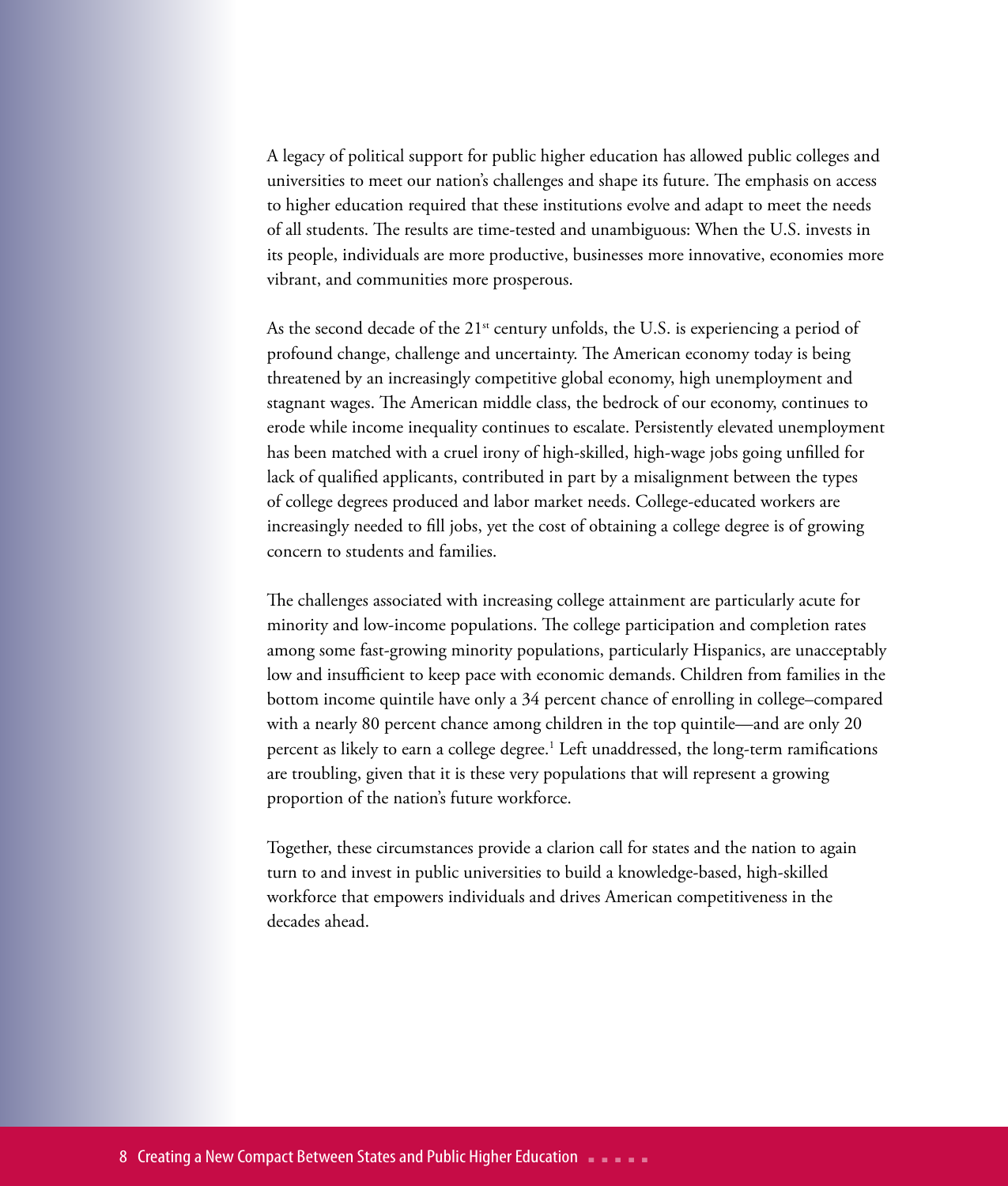### **The Grand Paradox—State Lawmakers' Strong Rhetorical Backing of Public Higher EducationWhile Simultaneously Reducing Funding**

Despite acknowledgement by state lawmakers of the essential role public universities play in setting states and the nation on a firm economic foundation, we have witnessed a gradual erosion of state investment in public higher education. The current environment can be defined as a "Grand Paradox"—a contradiction between what most elected leaders say is needed for a better future and the willingness to financially support the institutions that will create that future.

### **Lawmakers' Rhetorical Support for Public Higher Education**

There are two parts of the Grand Paradox. The first represents a shared consensus among lawmakers that a well-educated citizenry and accessible public higher education are critical to state and national economic prosperity. Our state political leaders know that the success of their states and communities depends on having more college graduates. They understand the connection between the new economy and the knowledge and skills provided by public higher education. They know we need to conduct more research and commercialize discoveries. On a personal level, public officials value their college experience. They want their children to attend college and graduate. They fight to have higher education institutions located in their district. They publically voice support for their local institution.

Some illustrations:

- Recognizing the importance of boosting national educational attainment rates and the role state appropriations play in keeping college affordable, President Barack Obama has called on state policymakers to make higher education a higher priority in state budgets and for institutions to control costs;<sup>2</sup>
- n The National Governors Association proclaimed that governors are "aware that their postsecondary education system is one of the state's most valuable economic assets," and that "Colleges and universities play a critical role in state economies through the production of workers in critical occupations, the conduct of research, and the dissemination and commercialization of new knowledge;"3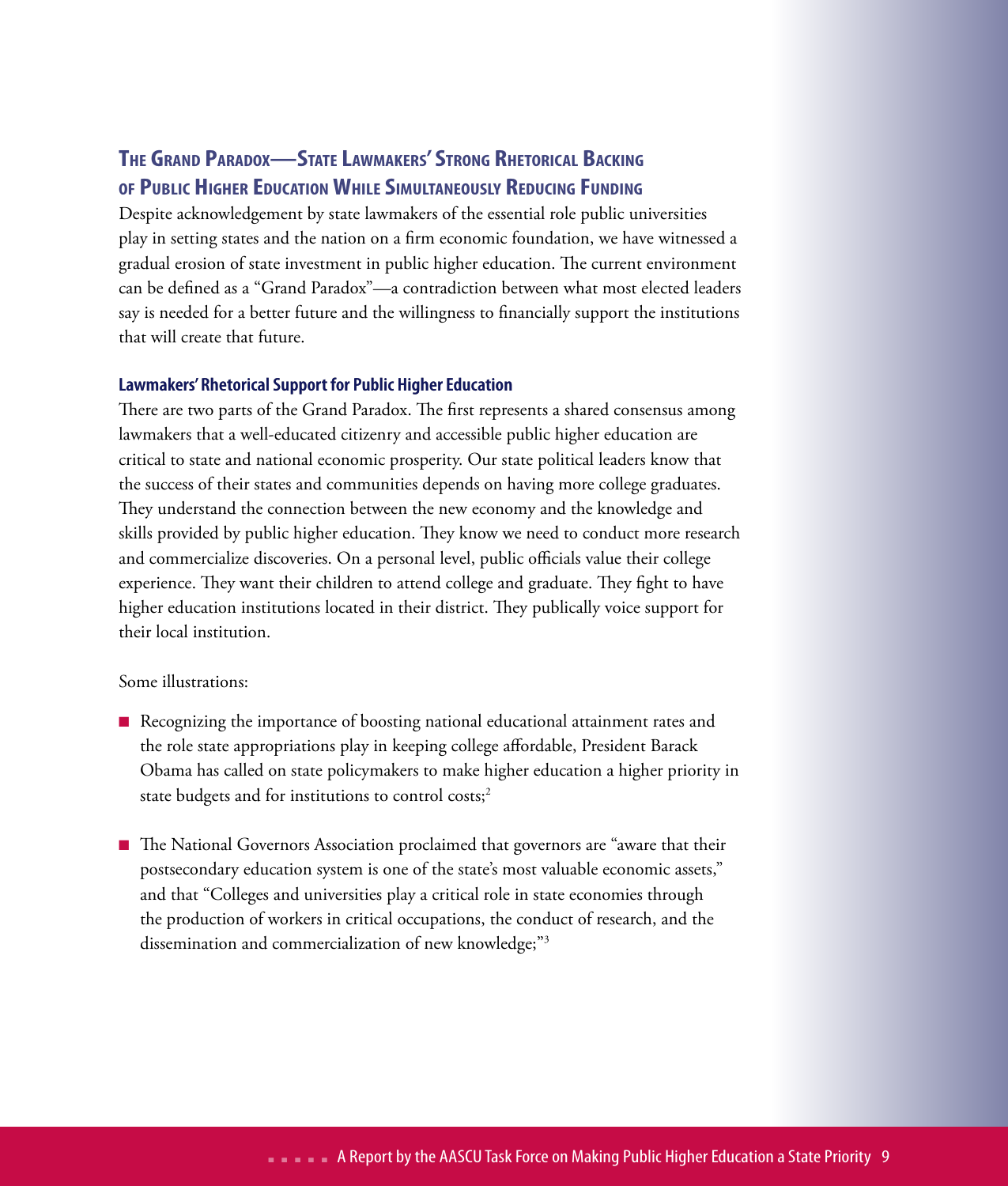- n A Blue Ribbon Commission of the National Conference of State Legislatures called for the country to "rethink its investment in higher education and to reenergize the system so that all citizens have access to a high-quality and affordable education." The commission urged state lawmakers to make higher education a priority and included recommendations for strengthening their relationship with the state's public colleges and universities: $4$
- An analysis of 50 gubernatorial "state of the state" and inaugural addresses (given by those newly elected) delivered in 2013 shows that 31 referenced economic and workforce development goals explicitly involving higher education and 47 included higher education-related priorities,<sup>5</sup> and;
- n Governors, state legislators and higher education officials in states throughout the country have come together to create ambitious degree attainment goals tailored to meet their states' workforce and economic goals. Thirty-six states have adopted significant goals.<sup>6</sup>

### **The Political and Funding Reality**

The second part of the paradox is that amid state lawmakers' strong rhetorical support for public higher education, states have slashed their investment in public colleges and universities. There are multiple measures of this state disinvestment:

- State fiscal support for higher education in 2012 is at the 1966 level, measured per \$1,000 of personal income.7
- Compounded by strong enrollment growth, state and local appropriations per fulltime-equivalent student in 2012 were at their lowest level in 32 years in inflationadjusted terms, and have plunged \$1,875, or 24 percent, in just the past four years.<sup>8</sup>
- States dedicated 10.3 percent of their total expenditures to higher education in fiscal year 2011, down from 12.3 percent in 1987; state spending on Medicaid, however, skyrocketed from 8.4 percent to 23.7 percent of total expenditures during the same period.<sup>9</sup>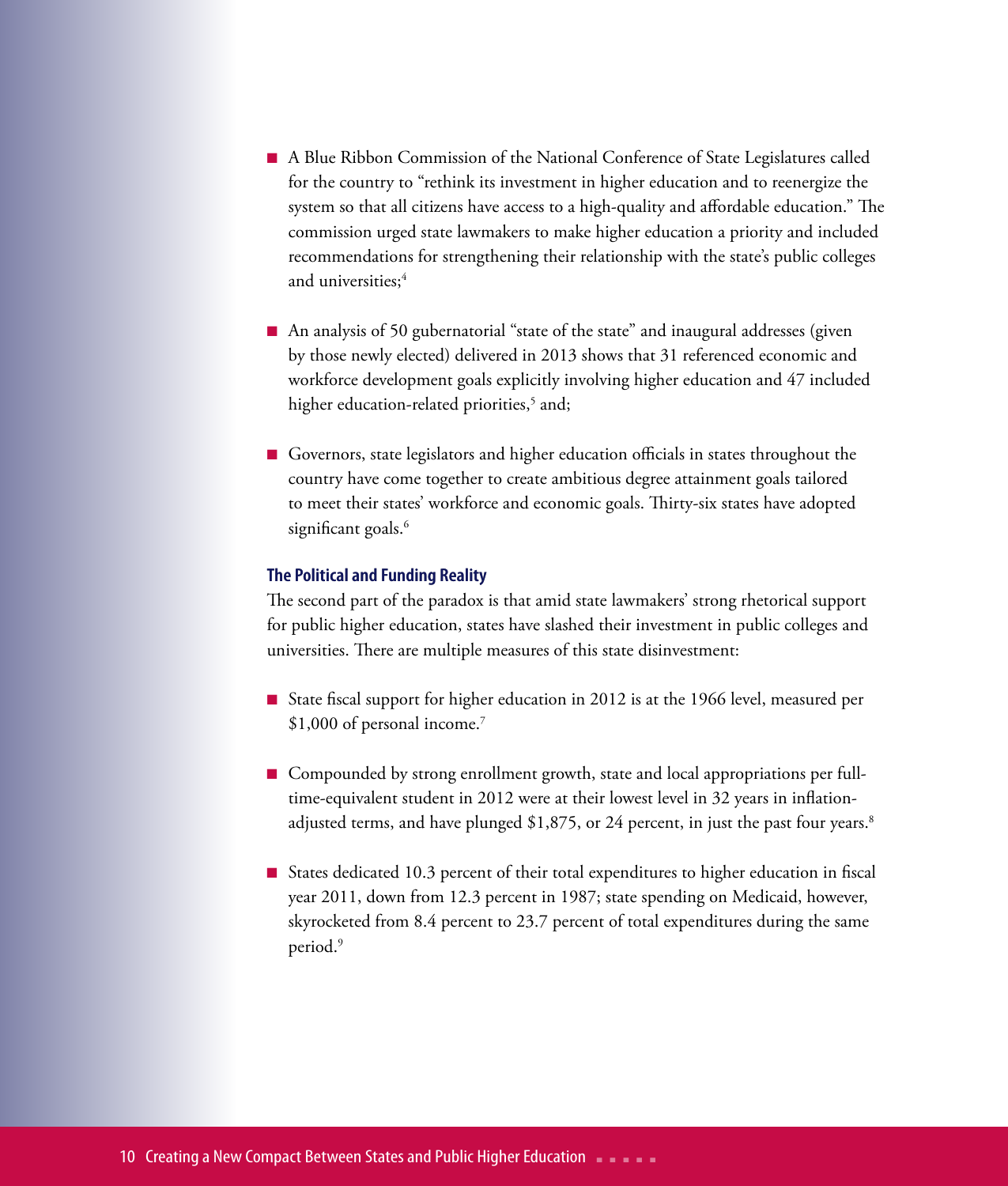### Enrollment Growth and State Funding of Public Higher Education Institutions

25-Year Trend (Inflation-Adjusted Dollars)

While total state funding for public higher education has increased slightly during the past quarter century, several measures signal a notable disinvestment by states in their public higher education systems. This disinvestment is especially pronounced when factoring in the significant student enrollment growth that has occurred.



**Sources:** State Higher Education Executive Officers, Pell Institute for the Study of Opportunity in Higher Education, National Association of State Budget Officers.

1 Both the 1987 and 2012 figures calculated utilizing Higher Education Cost Adjustment. <sup>2</sup>Fiscal 2011 figure.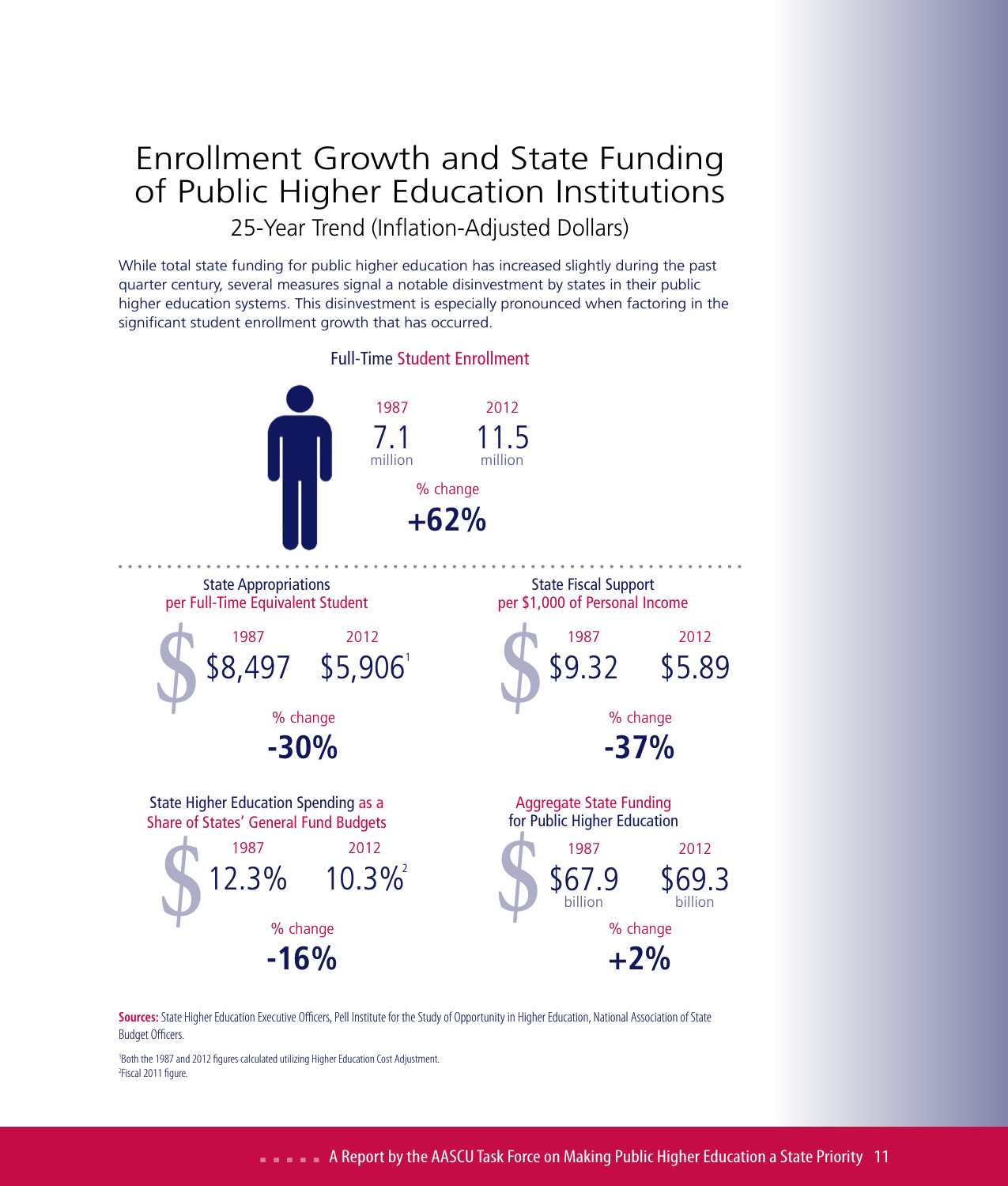It must be recognized that state lawmakers have had to balance budgets in difficult fiscal environments. The recent Great Recession led to steep reductions in state revenues, and in turn, sharp cuts in public spending. As it involved reductions in states' appropriations for higher education, the recession's effects have been lasting, with 2012 marking a historic low point. While it is typical during the economic cycle for state higher education funding to rebound after a recession, there has been a steady decline in the size of each successive recovery in recent recessions, as shown in Figure 1.

Fast-rising Medicaid costs have also posed a difficult budget challenge, along with escalating expenses associated with state employee health care and retiree pension programs, and commitments to K-12 education and prisons. In some states, because policymakers are constrained by statutory or constitutional restrictions on increasing tax rates, they are also hindered in their efforts to raise revenues for public higher education and other state services and programs. Compounding these challenges is the presence of an anti-tax sentiment among voters in many states, thus dampening lawmakers' willingness to pass tax hikes. Despite these challenges, the reduction in investment in public higher education clearly contradicts policymaker recognition of the importance that higher education plays in fostering economic prosperity.

### **The Ramifications ofState Disinvestment in Higher Education: Diminished COLLEGE ACCESS, WORKFORCE CAPACITY AND ECONOMIC PROSPERITY**

In order to partially make up for state funding reductions, public universities have been forced to turn to their other primary source for operating revenues—tuition. Over the past 25 years, the percentage of educational revenues supported by tuition, measured in constant dollars, has risen from 23 percent in 1987 to 47 percent in 2012.<sup>10</sup> In many states, tuition dollars account for well more than half of institutional operating monies, making students and families the primary investor in public universities. While students obviously benefit from higher education, those who cannot pay the rising price of college attendance often fail to enroll, accumulate excessive debt or fail to complete due to excessive work or part-time study. Our communities and our economy cannot afford to waste their potential.

Published tuition and fee rates at U.S. public universities have increased 66 percent in the past decade, outpacing inflation by an annual average of 5.2 percent. Given that the public four-year sector accounts for more than one out of every three students (36 percent)—and 44 percent of full-time students—the declining affordability of these institutions is a great public policy concern. $^{11}$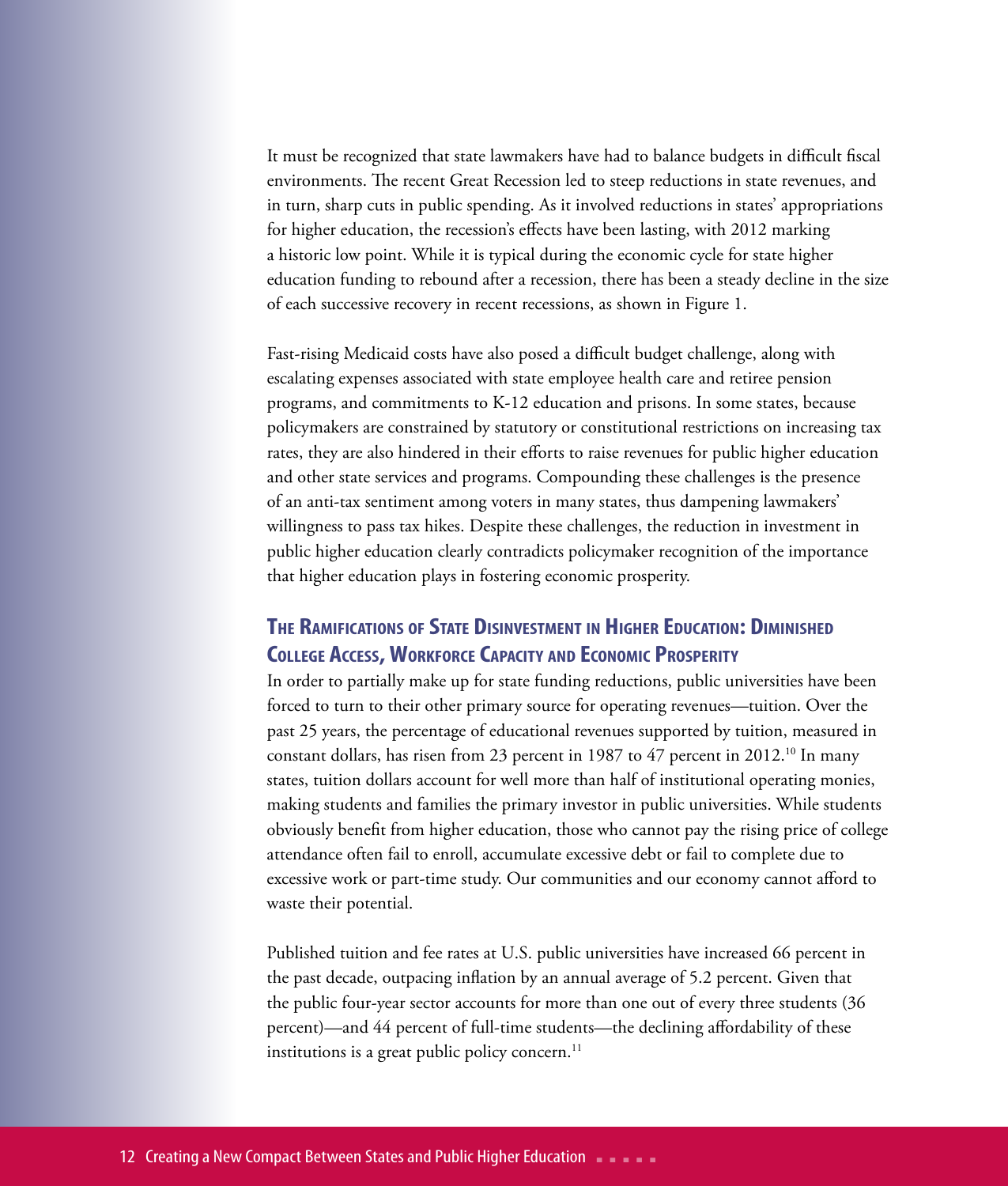### **Figure 1. Public Full-Time Equivalent (FTE) Enrollment, Educational Appropriations and Net Tuition Revenue**

*U.S. Fiscal 1987-2012*

Educational appropriations per full-time equivalent (FTE) student have declined 30 percent during the past quarter century, in constant dollars. When including net tuition dollars per FTE student, overall revenues per FTE student are at the same level as 25 years ago. Public postsecondary enrollments have increased by nearly 4 million students during that time. Students and families are increasingly shouldering the burden of financing a public higher education.



Note: Net tuition revenue used for capital debt service are included in the above figure. Constant 2012 dollars adjusted by SHEEO Higher Education Cost Adjustment (HECA).

Source: State Higher Education Executive Officers, 2013.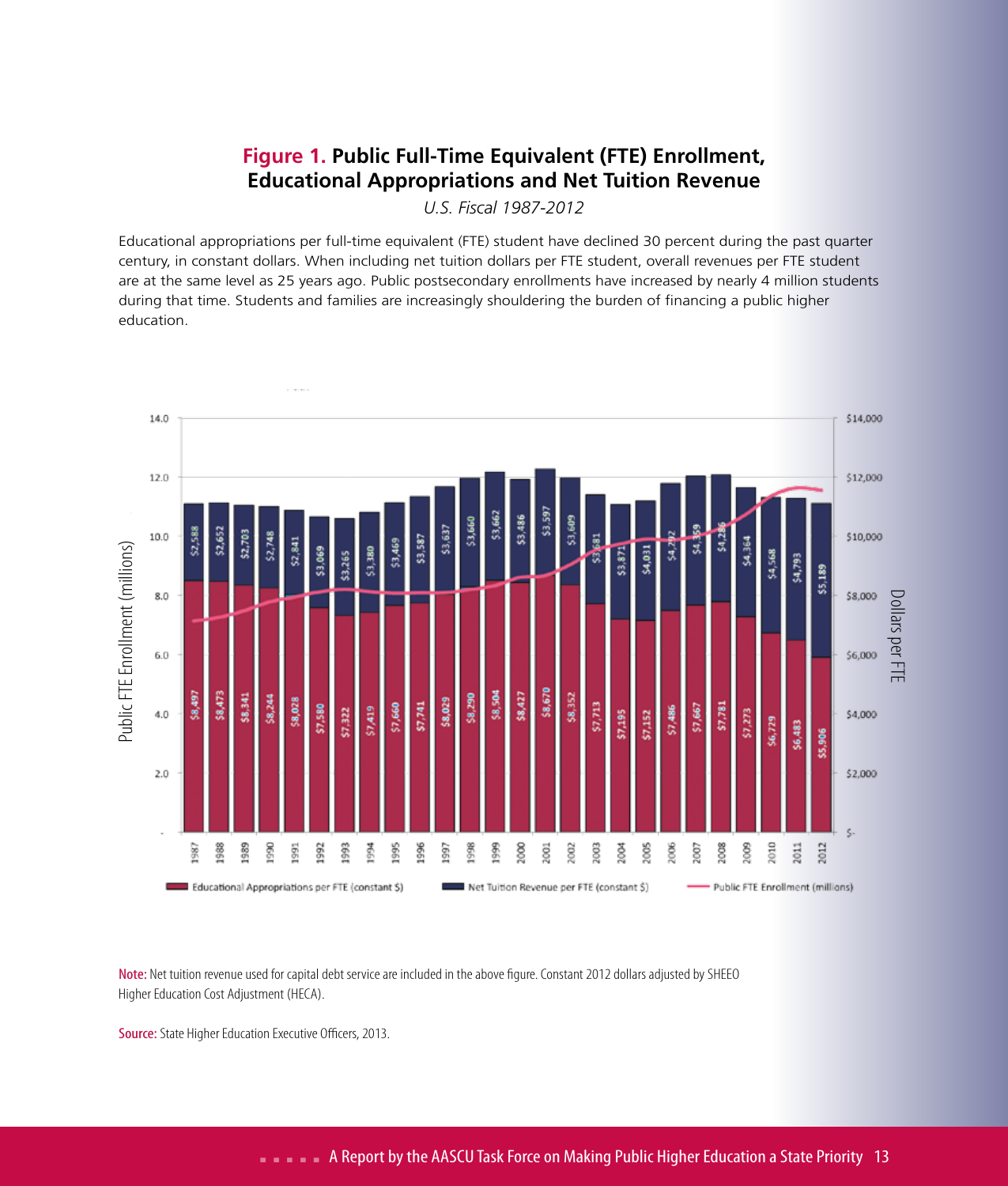Higher tuition prices have led to rising debt levels, more loan defaults and growing discontent by the public and policymakers. The continued increase in tuition prices to help offset state funding reductions is no longer a viable option. The public's tolerance and ability to pay for rising tuition has reached its limit.

State disinvestment in public higher education and the resulting cost shift to students and families portends lasting educational, economic and social repercussions to communities, states and the nation. To ensure American competitiveness, we must educate more individuals who come from populations that have traditionally enrolled in and completed postsecondary education at lower rates—the economically disadvantaged, minorities, immigrants and first generation students. These groups will represent a large proportion of the next generation of American workers.

State funding reductions have required public universities to collectively cut hundreds of millions of dollars from their operating budgets, all the while striving to mitigate steep tuition increases, maintain and improve academic quality, and create and grow enrollments in new academic programs aligned with state workforce needs. While tuition prices have climbed at a rate faster than inflation and personal income, the additional revenues generated have only partially offset state funding cuts. In 2009-10, for example, net tuition revenues at public comprehensive universities increased only 64 cents for every \$1 in state funding reductions.12 Institutions have turned to a wide array of measures to cope with reduced state support and rein in college costs. These include management and administrative efficiencies, prioritizing programs and services, and the less desirable alternatives of closing programs, reducing class sections, expanding class sizes, and more extensive use of part-time faculty. Without question, these less desirable actions have reduced the quality and accessibility of American higher education.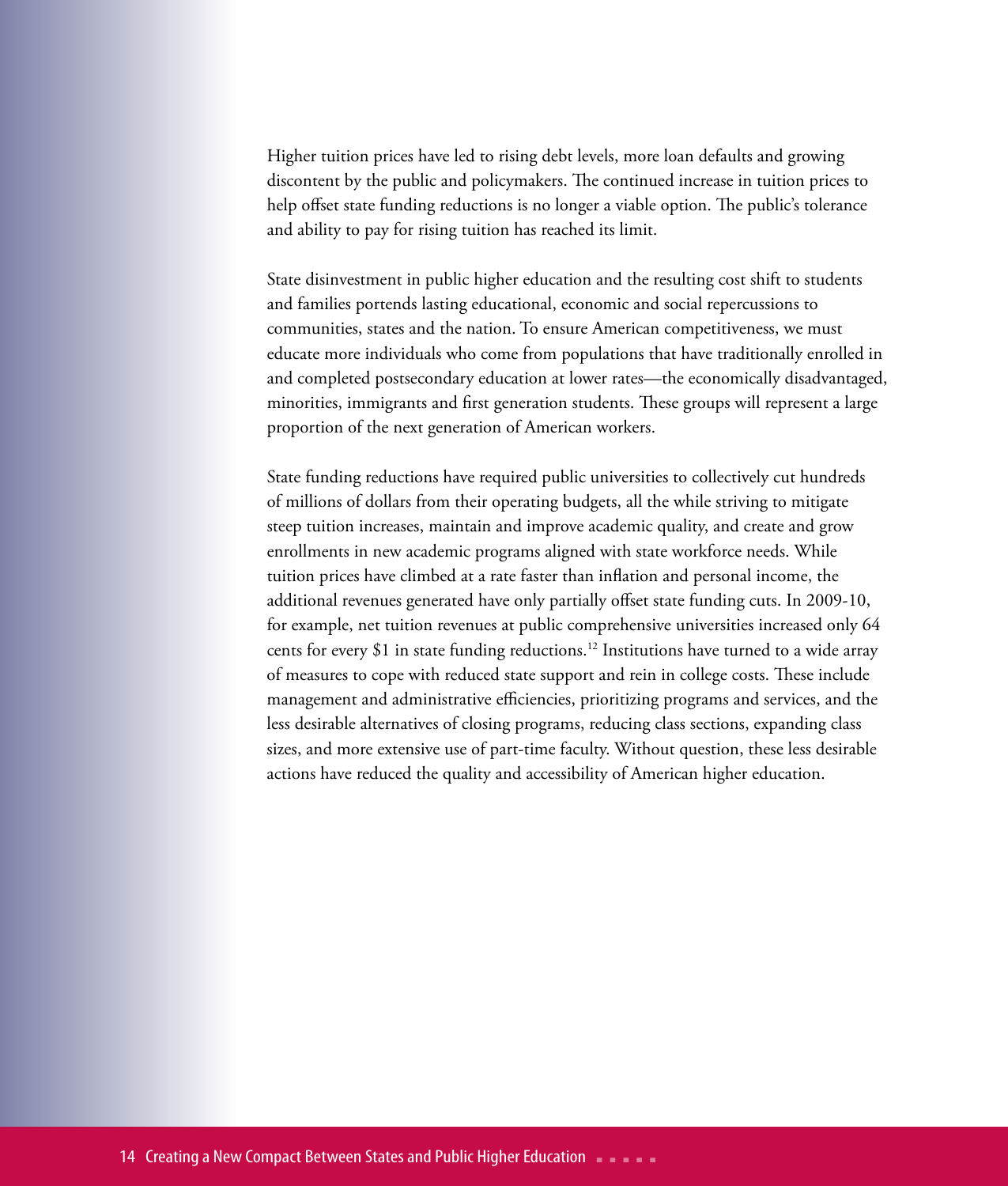# BETWEE Creating a New Compact

BETWEEN STATES AND PUBLIC HIGHER EDUCATION

*The Task Force on Making Public Higher Education a State Priority* calls for the creation of a new compact between state government and public higher education in order to fully leverage the capacity of public colleges and universities to strengthen the economic security of our states and nation. The new compact must represent a shared commitment to broadening college access, making college more affordable, improving student outcomes and ensuring academic quality. The goals of state government leaders and those from public higher education are not always aligned; recognizing this, a new compact must represent a negotiated, shared vision that maximizes the unique character and contributions of public higher education institutions while still pursuing an agenda that serves state needs.

### **A Compact Built on Trust**

A new compact between state policymakers and public higher education leaders must be based on mutual understanding, trust and accountability. The essential first step must be a frank state-level conversation about the expectations of state government and higher education on a range of policy and fiscal issues.

College leaders must recognize that state elected officials want a higher education system that meets state economic and workforce needs. They must acknowledge the fiscal and political pressures confronting state policymakers, the commitment to higher education states have made in the past, and the shared responsibility institutions must demonstrate to keep college affordable.



State political leaders, in turn, should seek to understand the varied missions of public colleges and universities and re-commit to providing the resources to keep college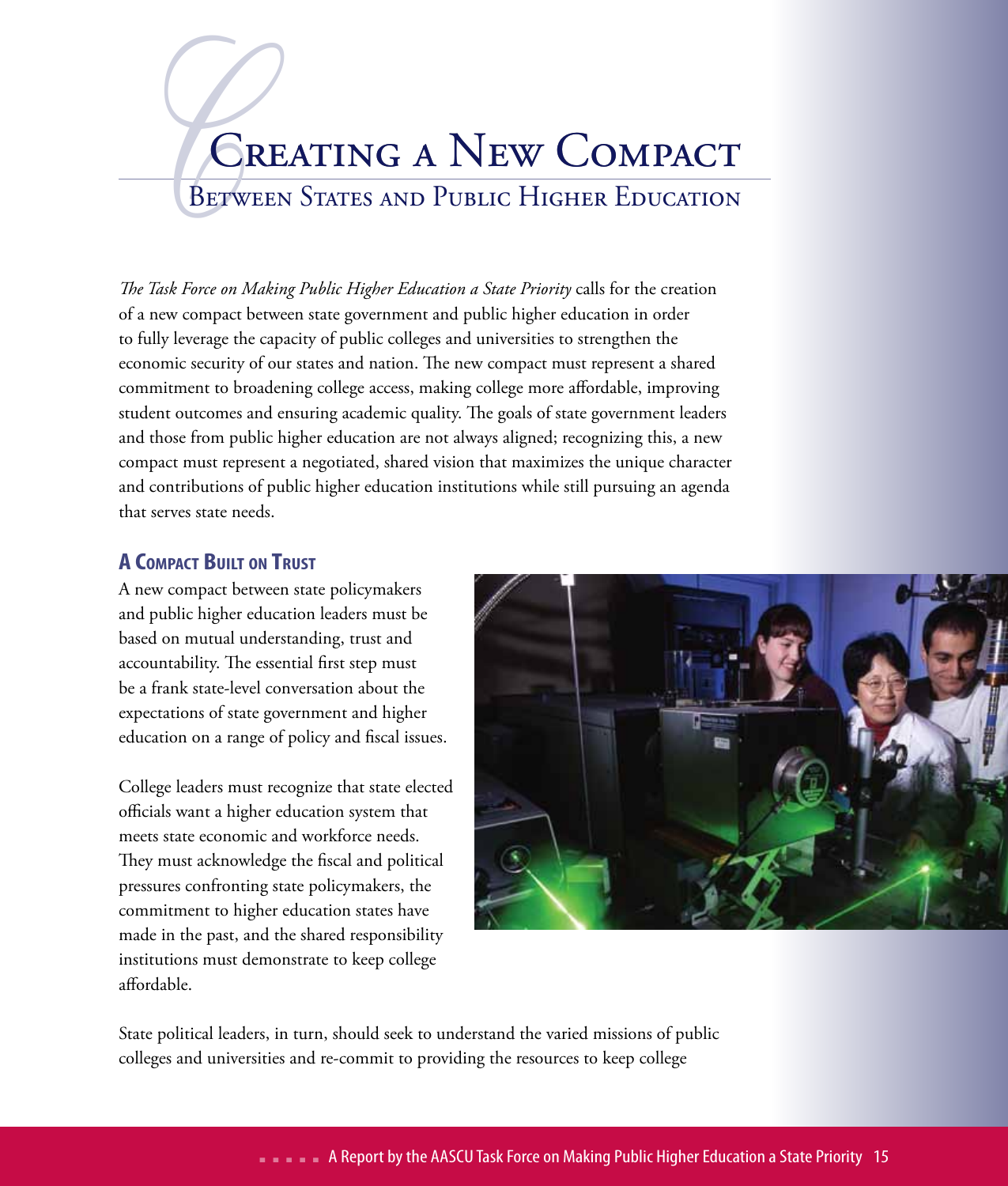affordable. They must acknowledge the role of state disinvestment in higher education in increasing the price of attending public universities, as well as institutional efforts to temper cost increases through efficiency improvements. Policymakers must further recognize that the missions of public universities extend far beyond simply producing graduates to address immediate state workforce needs.

### **The Role of Higher Education Leaders in <sup>a</sup> New Compact**

Every public university leader must participate in creating a new compact and a shared state agenda. The compact will require higher education leaders to be stewards of the public's trust and leaders of institutional change: embracing reform, demonstrating innovation, restraining costs and being responsive to state needs and goals.

*Build bridges to develop mutual understanding between state policymakers and higher education.* There is an understandable gap between legislators and college leaders as it pertains to some aspects of the nature, processes and values of higher education. Higher education often seems like an arcane and insular world to those who work in other fields. While the academy has become more student-consumer responsive and transparent in recent years—by adopting innovative program delivery models, developing partnerships to create seamless student transitions, and posting institutional performance indicators—remnants of the perception that the university is an "ivory tower" remain. Ascertaining the issues that cause the most consternation among legislators and addressing these matters is essential to increasing legislator understanding of public universities.

*Enhance literacy of higher education finance among state policymakers.* A common understanding of higher education finance and the language that defines it needs to be developed in order to nurture trust and understanding between policymakers and higher education leaders. The conversation between college leaders and state lawmakers regarding college costs, prices and outcomes is often inconsistent and incoherent. Defining key terms and using them consistently is important. We need a common understanding of terms such as college "costs" (what it costs to educate a student) and "prices" (what the student is actually asked to pay) and of the difference between published tuition prices and net tuition prices.

*Understand state policy and political challenges.* Higher education leaders must be well informed about the policymaking process and dynamics within the state political system. They must also be sensitive to the budgetary and political pressures facing state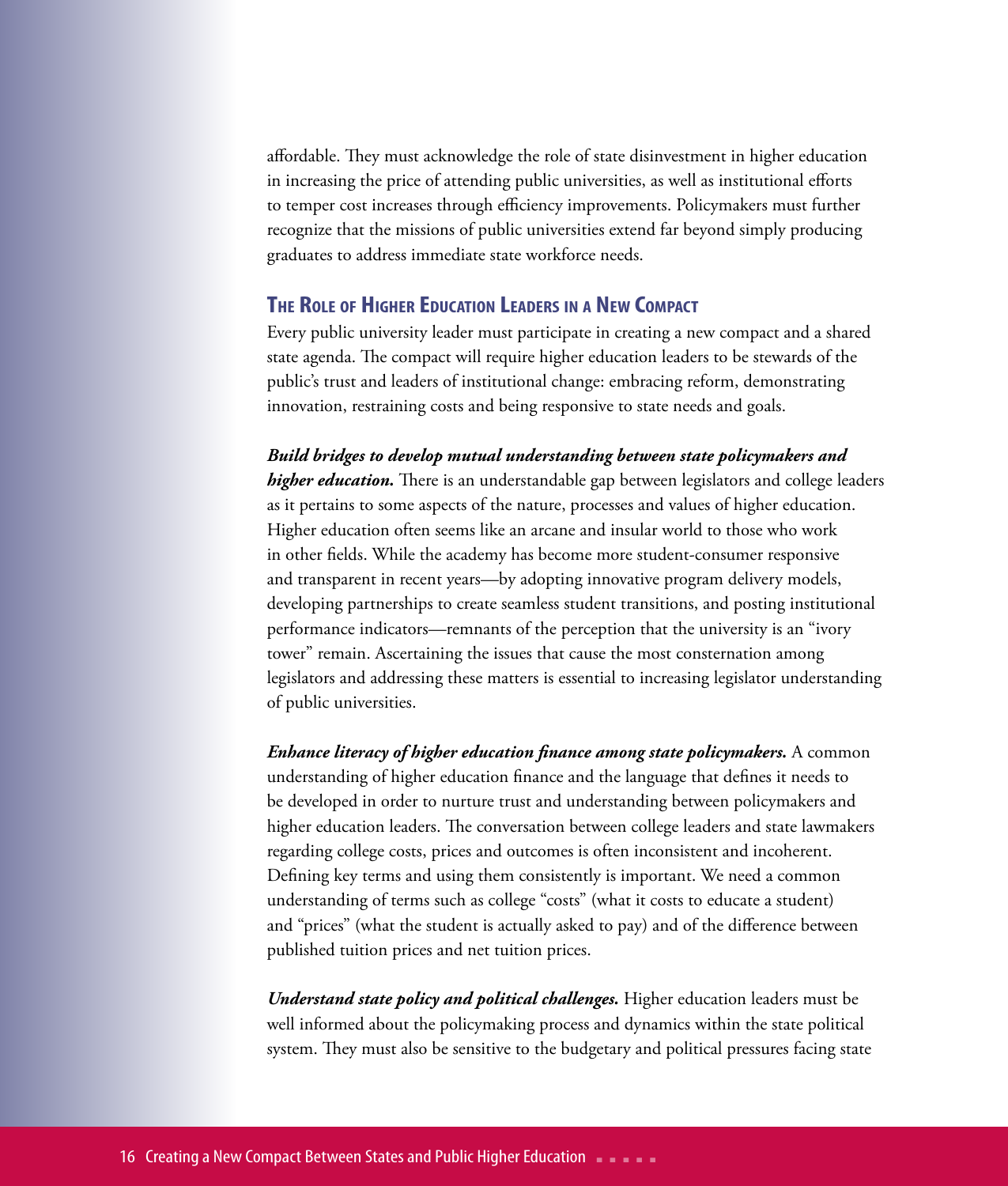lawmakers. Lawmakers have limited discretion in crafting state budgets due to state and federal mandatory spending obligations; voter-approved statutes that direct specific aspects of spending; and, in some cases, a decreased ability to reform tax policy to reflect changing state needs. The political pressure associated with state budget decision-making is considerable—state residents continue to demand high levels of public services while resisting efforts to increase taxes.

Public higher education also has to compete against a range of other worthy state programs and services in state budget deliberations. While as a sector higher education has a strong portfolio of data-backed rationale for why it is a great state investment, other agencies and recipients of state expenditures also petition legislators with plenty of persuasive data and fervor. Lawmakers have the difficult task of balancing competing demands for state resources within budget parameters. This challenge is especially acute during budget downturns.

### **The Role ofState Policymakers in a New Compact**

All key state government stakeholders who help shape and make state higher education policy—both elected office holders as well as those who serve state government in other capacities—should work to establish a new compact between states and public higher education institutions. In creating a new compact, state officials should work together in pursuit of a shared agenda, acquire an understanding of the missions and goals of public higher education, provide sufficient state funding, and recognize institutional efforts to reduce costs.

### *Collaborate with higher education leaders to establish a shared agenda.* A new compact will require policymakers' commitment to working with higher education leaders to establish a mutually-developed agenda that meets state needs while respecting the broader mission of academia. Certainly, considerable activity has already taken place, evidenced, for example, by the implementation of state higher education performance-

based funding systems that align institutional outcomes with state objectives.

*Understand the mission and goals of public higher education.* It is incumbent upon legislators to gain a solid understanding of the mission, contributions and needs of public universities, and the state's role in keeping a public higher education affordable. These institutions are large and complex enterprises, and the willingness of lawmakers to gain insight into and appreciation for the wide range of economic and social objectives universities pursue—and the values that influence college leaders' decision-making—will be helpful in fostering greater understanding.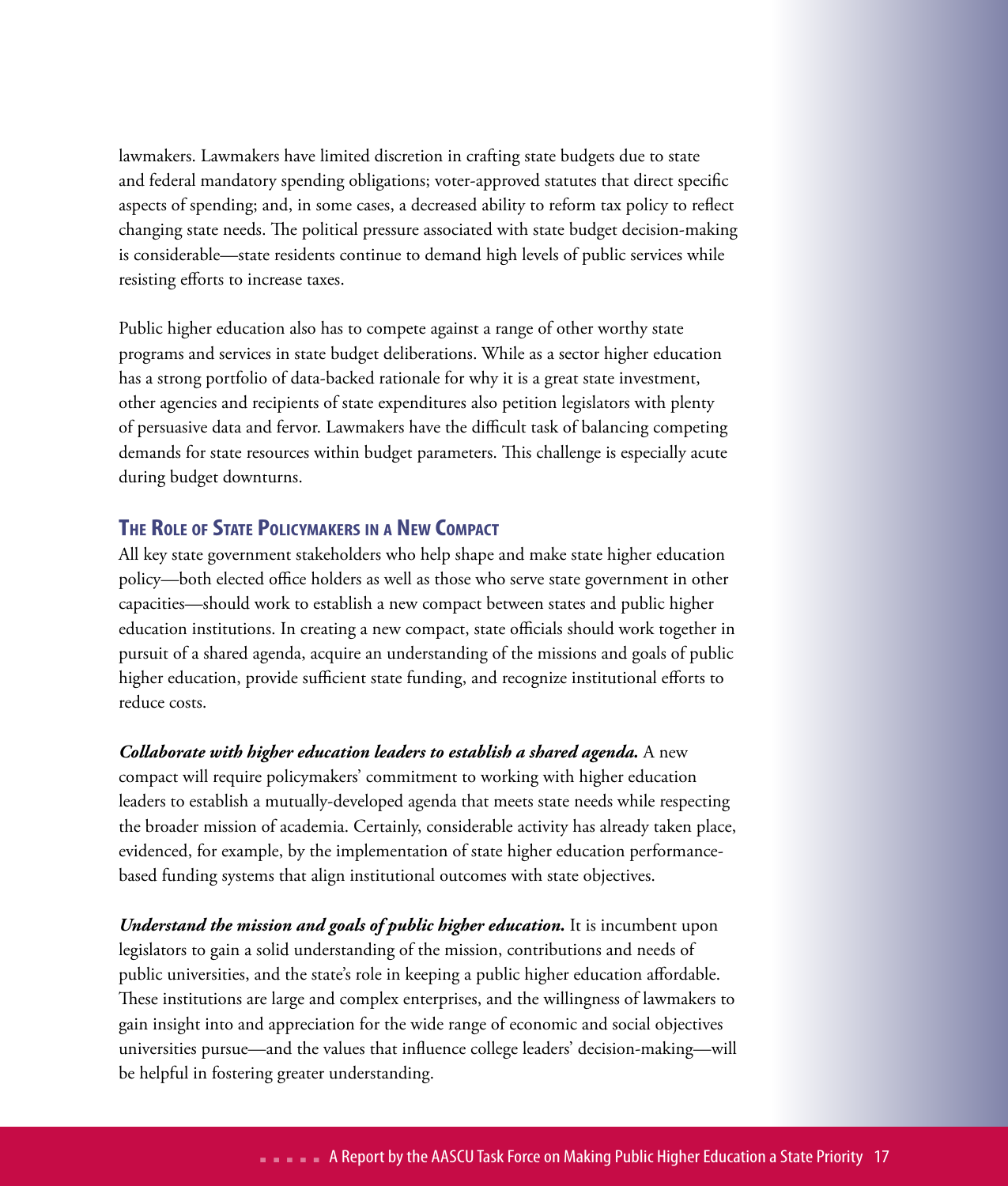*Provide sufficient, consistent and sustained state funding.* A new compact must encompass a commitment by state lawmakers to provide sufficient, predictable and sustained investment in public higher education. Only by matching state lawmakers' recognition of the essential role public universities play in meeting education, workforce and economic objectives with the actual investment needed to meet those objectives can this compact be fully realized. Lawmakers should seek to understand the critical role state operating support for higher education and state student aid play in keeping college affordable.

### *Recognize institutional and system efforts toward cost containment and college*

*affordability.* Lawmakers, particularly those new to elected office, should seek to learn about institutional accomplishments involving cost reduction, efficiency and productivity improvements, especially those achieved during the latest period of fiscal austerity. Gaining a retrospective longer term perspective will help policymakers better understand the comprehensive efforts put forth by public universities to cut costs and maintain and improve quality while keeping the price of attending college from rising even further.

*Provide relief from regulations that impede institutional flexibility, cost effectiveness and responsiveness.* Integral to a new compact must be a willingness by lawmakers to work with higher education leaders in a careful review and, where warranted, a prudent reduction in regulatory burdens that hamper the abilities of public universities to effectively respond to state needs and priorities. This does not mean absolving institutions from being held accountable. It does mean reviewing outdated and overly burdensome state regulations and requirements that add little if any additional value and that inhibit the ability of institutions to be flexible, to contain costs, and to respond quickly to current and emerging state needs and opportunities.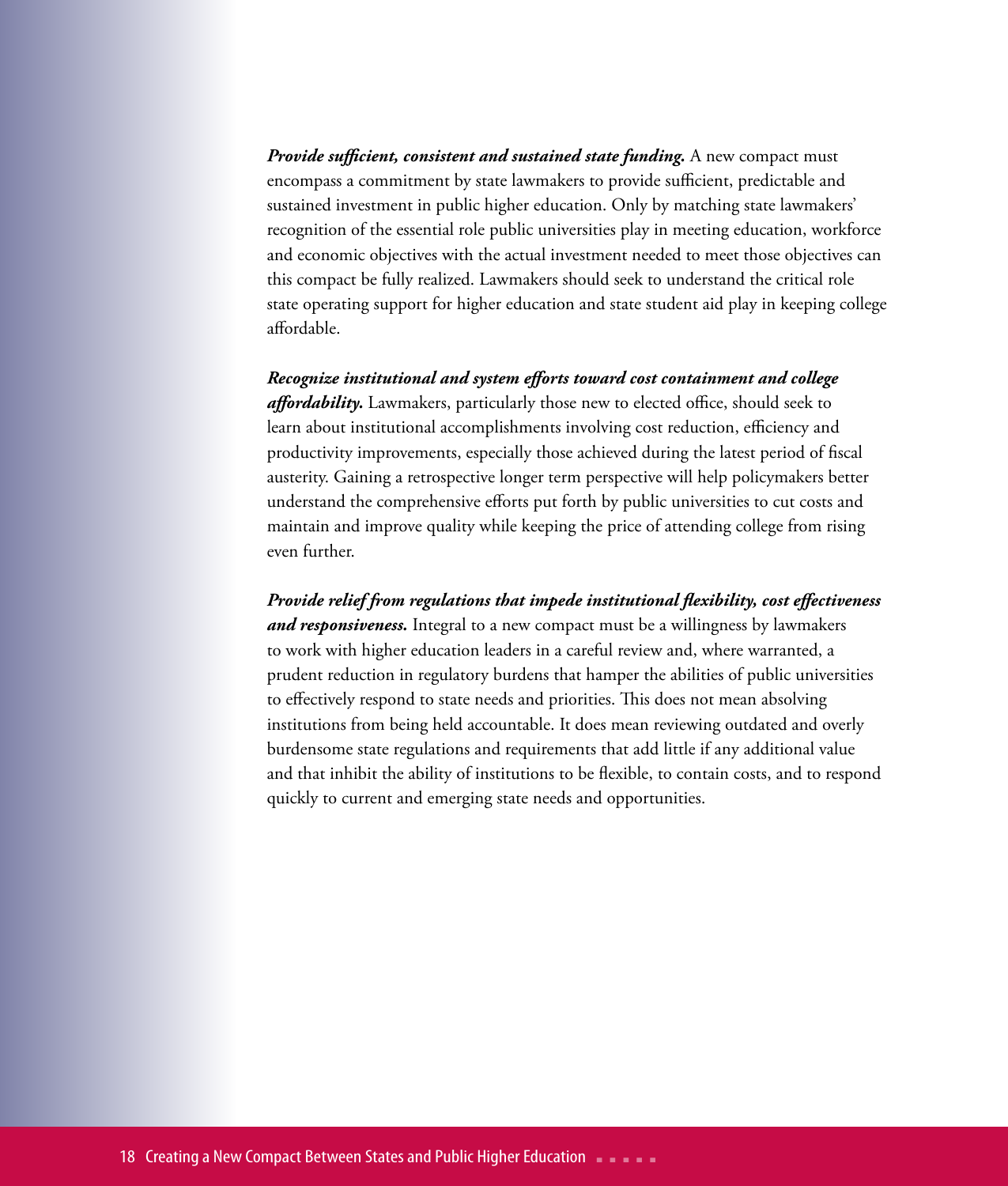# OVE Overcoming Challenges

to the Creation of a New Compact

Creating a new compact between public higher education and the state political system must first involve higher education leaders and state political leaders coming to a mutual understanding involving some issues of perception. These include the ability of higher education to deal with change, the willingness of institutions to embrace new lower cost educational delivery models, and the need to address lawmakers' conflicting political perceptions and policy priorities involving higher education.

### **Addressing Change in Higher Education**

The first challenge involves the need to demonstrate leadership in higher education management and transformation. College presidents and their governing boards are caught in the middle of two competing forces when considering the context of change,

innovation and state purpose. On one hand, they are called upon to lead flexible, creative institutions that are able to respond nimbly to the needs of the state. On the other, they are charged with maintaining the institution's vital role in society as the key entity that creates, advances and stores knowledge.

College leaders also have a responsibility to preserve and protect the institution and its human and physical assets, to ensure its viability for future generations, and to uphold longstanding and important activities that support core values within the academy. These core values include: the inclusion of a broad-based undergraduate curriculum that integrates the



liberal arts and humanities; the maintenance of academic freedom and freedom of speech; an understanding and appreciation of the importance of shared governance and the views of faculty in institutional decisions; and the promotion of cross-cultural understanding. It is essential that these values be steadfastly upheld for the good of the state and society. They must be sustained regardless of the political winds blowing at any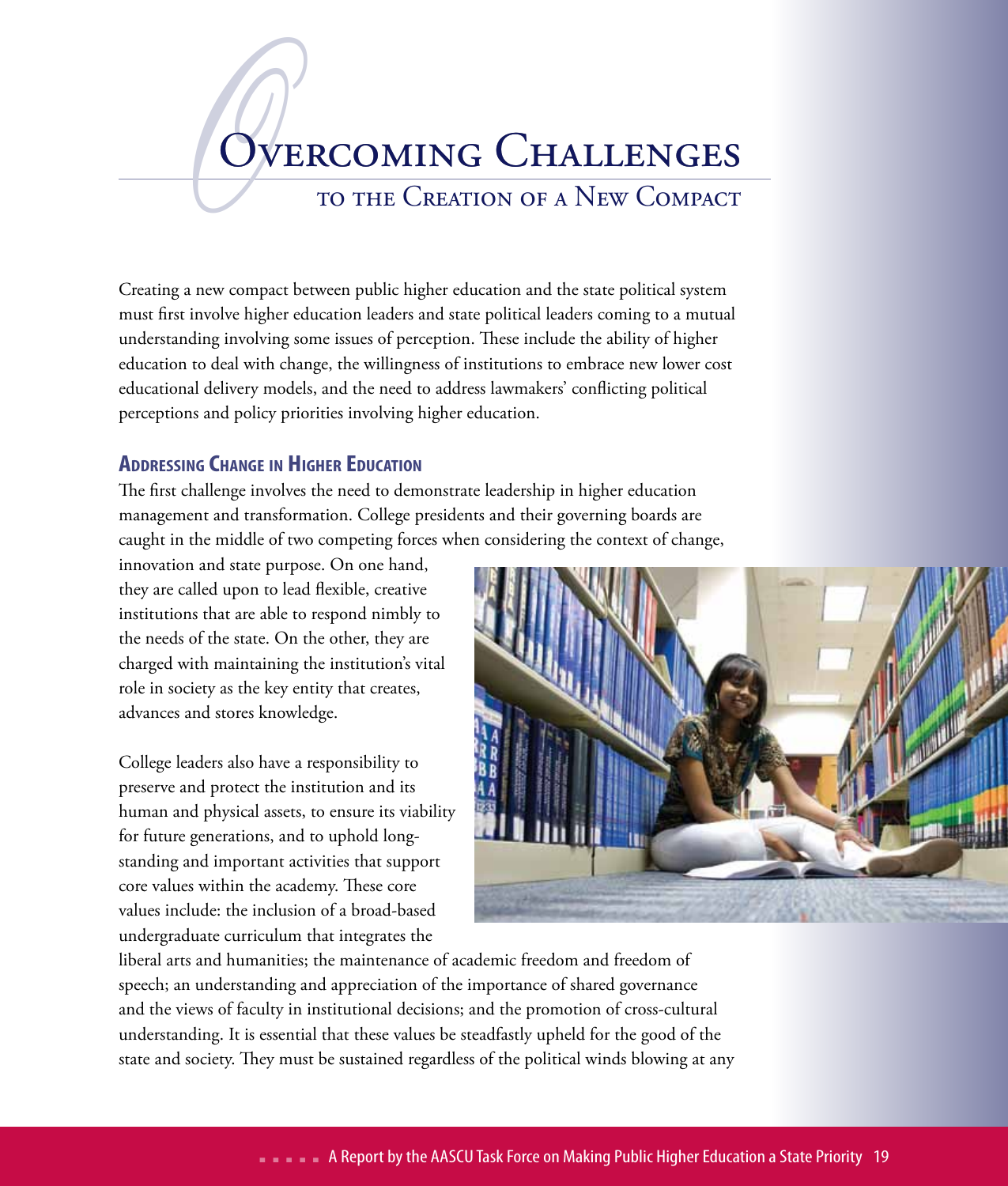particular time. Maintaining these values may at times be viewed by those outside of higher education as upholding an anti-change philosophy.

Governors and legislators often view themselves as change agents. Their support for traditional institutions to do what they have always done, regardless of the institution's important contributions to the state, is not a given. This perspective may hold that higher education institutions are rigid and insufficiently responsive to state needs, despite the historical evidence that public universities have undergone massive changes in response to evolving societal needs (for example, in creating new types and categories of academic programs, student support services and instructional methodologies, as well as through expansively enlarging the student population they serve). Establishing a stronger relationship with the state political system will require higher education leaders to manage change effectively—being innovative, reform-minded and adaptive, while at the same time sustaining activities that support the values that are integral to a high-quality collegiate experience.

### **Adopting Innovative Technology-Enabled Educational DeliveryModels**

American higher education is experiencing a fundamental disruption brought on by advancements in technology and new online educational delivery models. While public universities have been offering online courses and even entire academic programs online for some time, the quickening pace of experimentation with and implementation of newer technology-enabled, adaptive-learning and competency-based program models by all types of institutions and private start-up companies portend the potential for sweeping change in higher education. The fast-evolving nature of these new educational delivery models is leading to a reexamination of the core concept of the traditional university model.

The perceived benefits of online education and the potential of new forms of technologyenabled educational delivery models have clearly caught the attention of state political leaders. Two such models—online competency-based degree programs and Massive Open Online Courses (MOOCs)—are generating excitement as low-cost, consumerfriendly alternatives to the historical model that is based on in-the-classroom seat time long utilized by traditional brick-and-mortar institutions.

Time will tell whether MOOCs and other evolving delivery methods take hold and upend the traditional campus-based undergraduate model. Initially, these courses have been geared toward older, working adult students. The utility of MOOCs in generating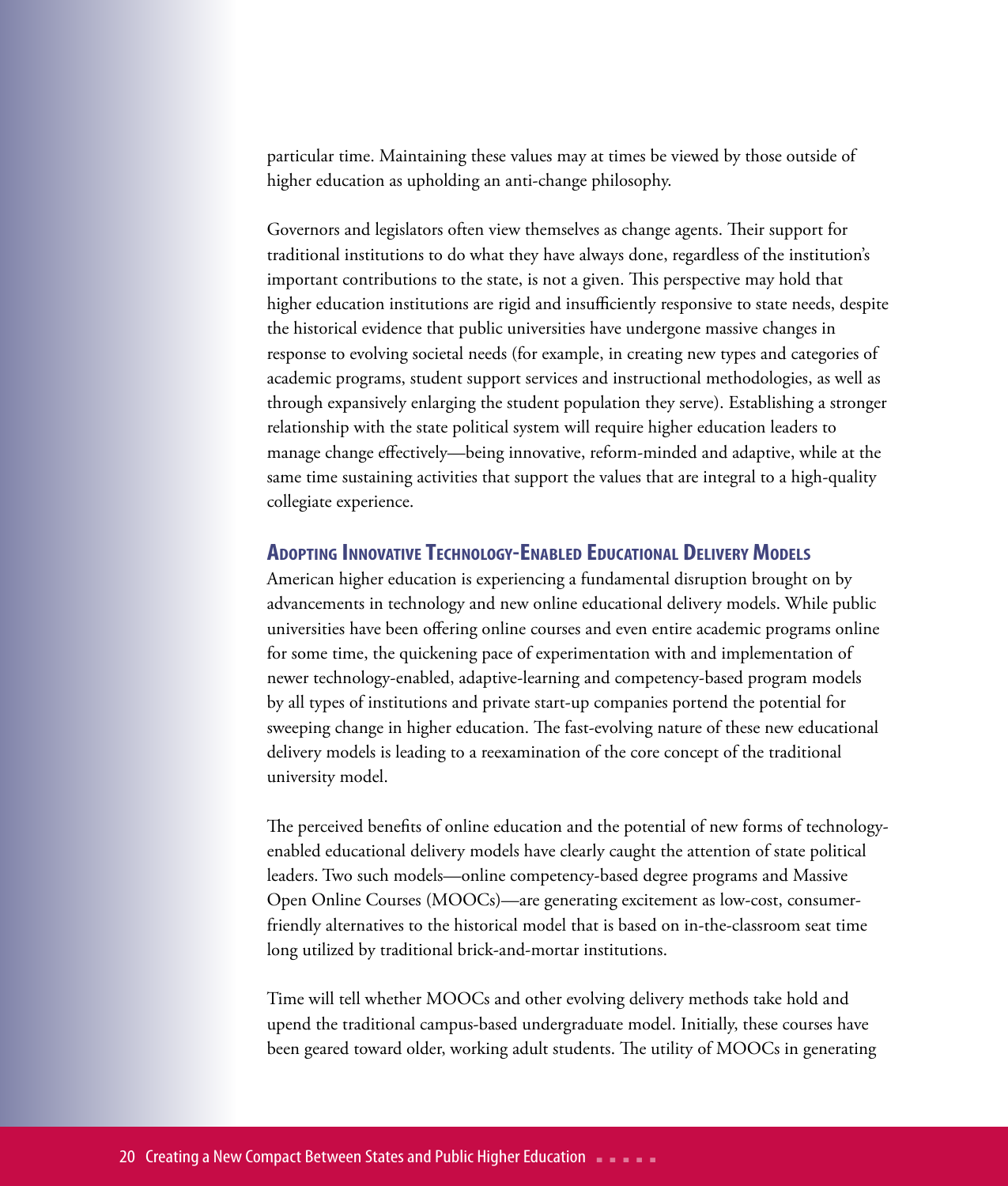compelling learning outcomes for students who are less academically prepared and who may not be accustomed to a "self-service" model of education has yet to be proven. Much more testing on the efficacy of MOOCs needs to be conducted. Further, MOOCs are still largely non-credit bearing and thus do not have the needed currency in American higher education.

Given the trust many state lawmakers place in the power of online technologies, as well as their general skepticism about higher education's ability to change, college leaders should view the current technology revolution as an opportunity rather than a threat. New technology-enabled educational delivery models should be viewed as a promising means for facilitating an overarching quest by public universities to educate more students who demonstrate greater learning outcomes and at lower costs.

College leaders should build on efforts to date to make educational opportunities available in new and innovative ways and to new student-consumer markets. They should experiment with, adjust and continually test the efficacy of restructured instructional and program delivery models that harness the capabilities of new technologies. The redesign of courses that generate improved student outcomes and reduced costs, and the sophisticated use of student data analytics to boost measures of retention and graduation will provide evidence of public universities' willingness to embrace change. By analyzing and making transparent the outcomes of new delivery models, public universities can contribute to the body of evidence regarding the efficacy of new forms of technology-enabled and online education.

### **Responding to Conflicting Political Perceptions and Policy Priorities**

Public university leaders face a number of challenges as they navigate some policymakers' perceptions of higher education and conflicting policy priorities espoused by some politicians. Included in these challenges are:

- State lawmakers' willingness to cut higher education funding and their simultaneous opposition to tuition increases put forth by public universities to generate partiallyoffsetting revenues;
- n A belief that online education dramatically reduces costs and, in tandem, the need for more instructional space and infrastructure support, despite clear evidence that the adoption of new and evolving technologies has become a significant new cost center for institutions; and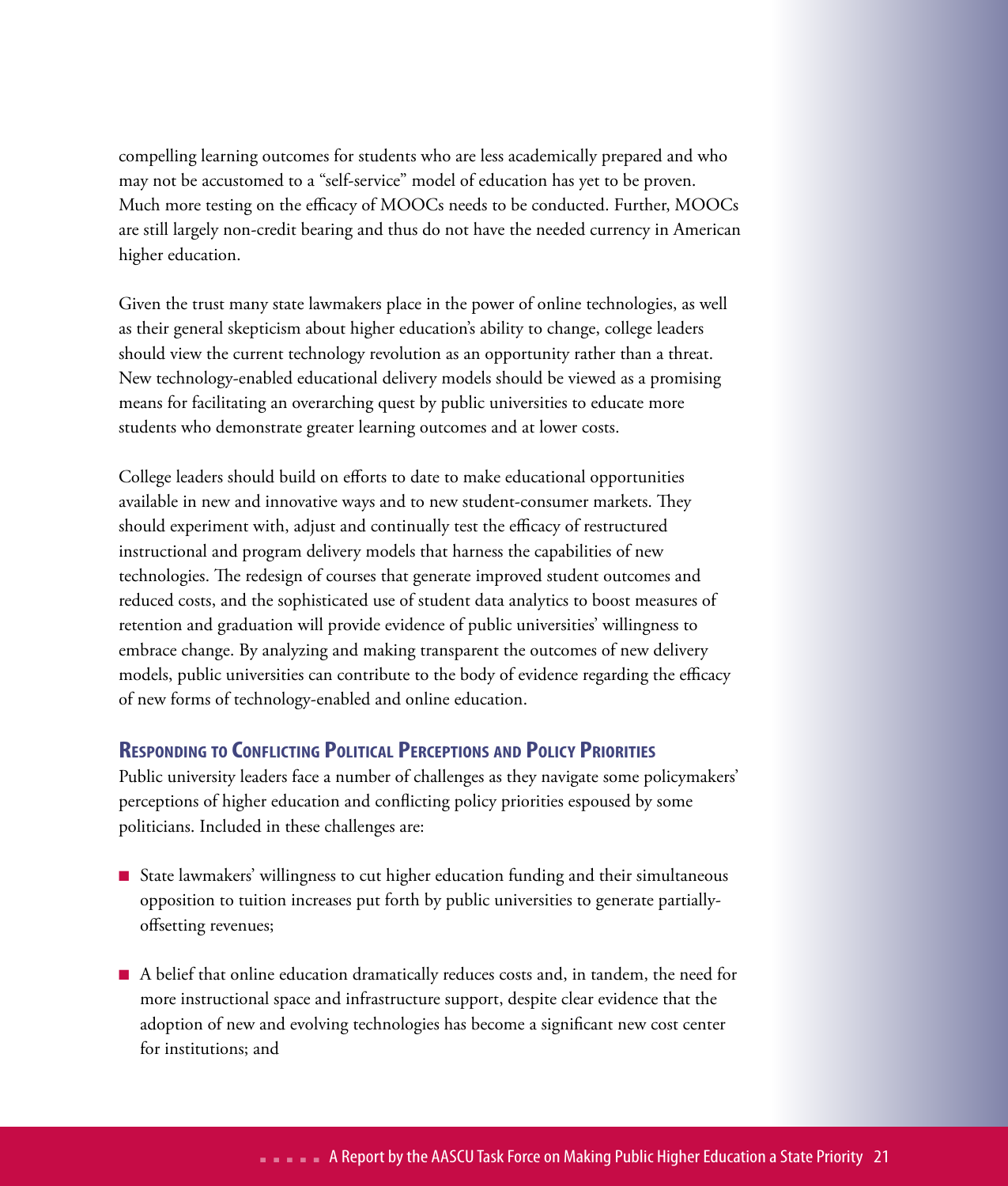■ Increasing legislator disapproval of aspects related to key university processes (e.g. tenure, salaries, work load), instead of a more appropriate focus on outcomes (i.e., not on how an institution achieves its goals but on if it achieves them).

These and other challenges are troubling given what political leaders say about the connection between their state's economic success and the education level of its citizens. The challenge is how to bridge these various divides. The establishment of a new jointly derived compact that is firmly based on collaboratively developed and accepted outcomes and measurable indicators can help transcend some of the political perceptions that can be debilitating to public higher education institutions. The focus and balance of agreed upon outcomes should vary by institution and be firmly rooted in the particular needs of each state, consistent with national goals, and in accord with the fundamental greater societal purposes of higher education in a democracy.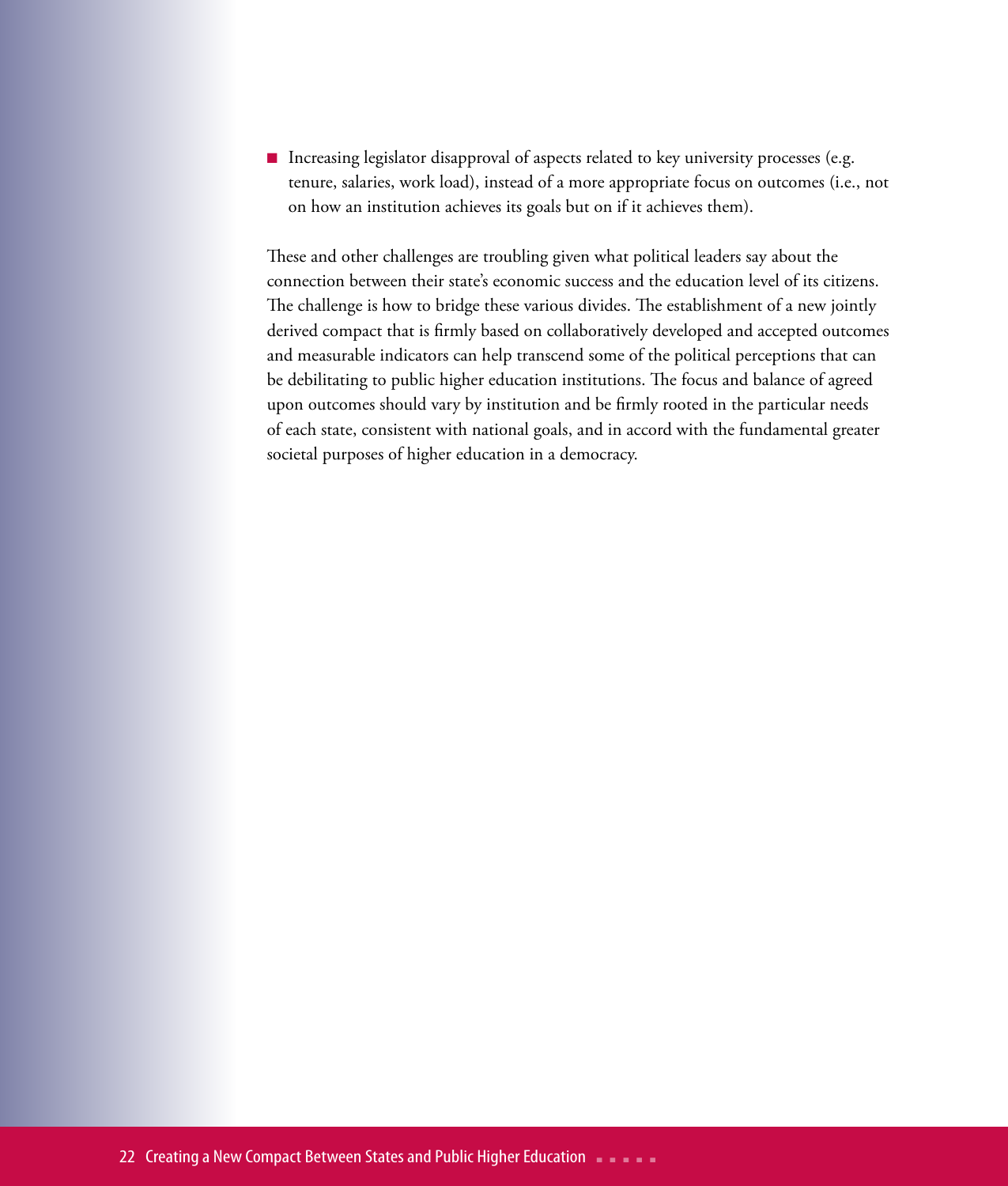# FOUR COMMITMENTS

### Higher Education Leaders Can Make Toward a New Compact

Essential to creating a new compact is for higher education leaders to embrace four actions that focus on accountability, state needs, college affordability and institutional outcomes. These actions will underscore the integrity of public universities and the value they provide to society. Establishing a new state-university compact can only be achieved through a vigorous dedication to these obligations *as well as* an equal commitment by state policymakers to provide consistent and sustained financial investment in public higher education and support for the policy needed to achieve shared state goals.

### **Make Accountability the Foundation**

An institutional orientation that infuses accountability and performance for taxpayerprovided monies and students' tuition dollars must serve as the foundation of a new stateuniversity compact. Public universities have long served as—and must remain—stewards of the public's trust. This trust, however, is threatened by concerns about college affordability, despite the fact that state disinvestment has been the primary driver of fast-rising tuition costs in recent years. The demonstration of accountability on the part of public higher education officials can serve to renew and fortify the trust placed by policymakers in these institutions. Demonstrating a commitment to a shared set of



state objectives—in unison with the entire public higher education community and with the support of all requisite state policymaking and governmental entities—can serve as the base from which institutions herald accountability.

### **Build an Institutional Agenda Linked to State Needs**

The norm in many states is for higher education officials to respond *reactively* to policy ideas and proposals promoted by the governor and legislative leadership—as opposed to taking the lead *proactively* by shaping an ambitious state agenda that utilizes the full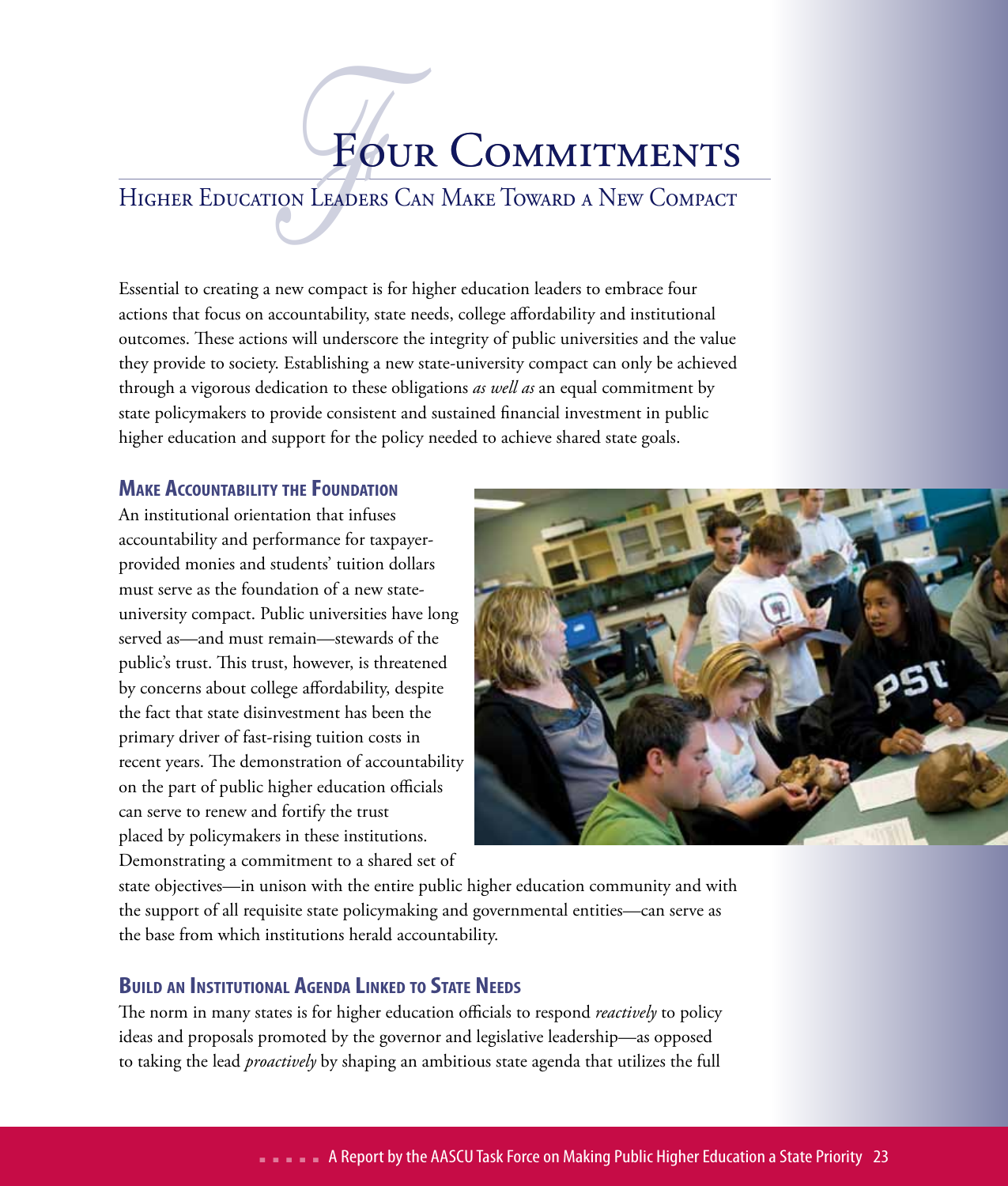capacity of public universities. Amplifying policymakers' trust in and support for public higher education requires institutional leaders to be engaged in *establishing the state policy agenda,* not just responding to policy proposals and political dynamics. State political leaders may respond more favorably to requests for state resource support if institutions consistently and preemptively link their programs and services to addressing state challenges and opportunities.

Public universities are capable of contributing to a vast range of state needs in the areas of workforce development, economic development, applied research and commercialization, K-12 education, health care, environmental concerns, transportation policy, and numerous other issues. There are few, if any, matters in the state policy domain that *cannot* benefit from the capabilities of public universities. Institutional outreach and collaboration can be as large as a major partnership between the state and the university, or as small as informing a policy discussion through the subject expertise provided by a member of the university faculty or research staff. The adoption of a legislative orientation that is proactive in both *informing* and *forming* the state policy agenda and which fully leverages all institutional resources will underscore the value public universities bring as integral collaborators in advancing state interests. It again must be emphasized that building a state agenda through institutional capabilities comes with it an expectation that lawmakers must fund mutually agreed upon state objectives.

### *Partner with Governors and Legislative Leaders in Advance of the Legislative Cycle*

Establishing a compelling state agenda that includes public colleges and universities as integral partners requires a strong tie between college presidents and the governor and the governor's staff, in addition to key legislators. Focusing advocacy efforts on the governor and his or her staff can enable college leaders to better assist the state's chief executive craft a forward-thinking state policy agenda at the outset. The gubernatorial engagement process should begin well in advance of the opening of states' legislative sessions and continue after the state budget is completed—a year-round conversation.

The same holds true as it involves key legislative leaders. Considerable attention is given to cultivating relationships with legislators who serve on House and Senate committees that oversee appropriations, capital outlay and other policy issues that directly involve collegiate interests. Much of this engagement, however, takes place *after* states' legislative cycles have commenced, and thus may be too late to be of impact. The engagement process should begin well in advance of the start of the legislative session and continue unabated throughout the year.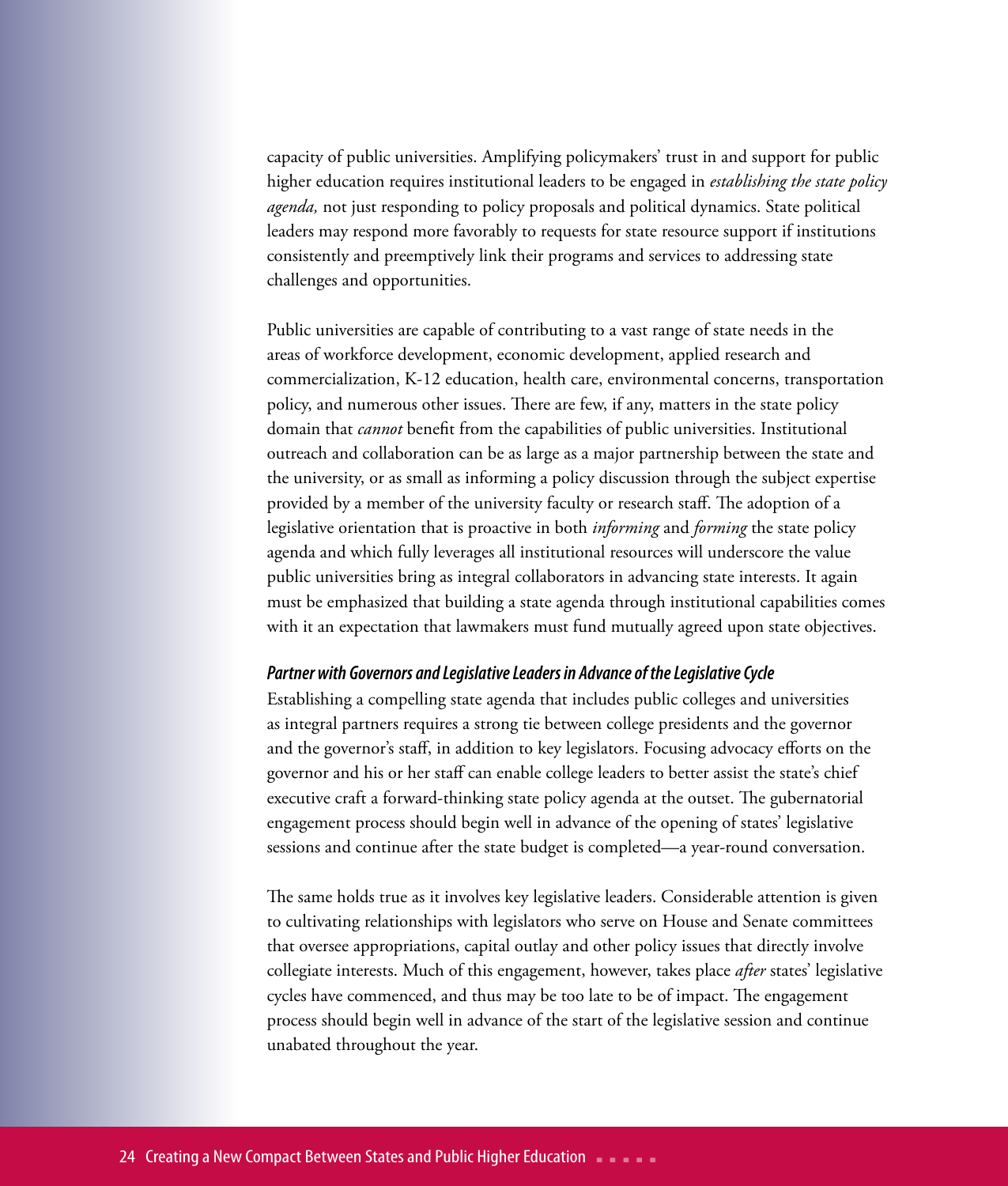### *Respond to Current State Policy Initiatives*

The case for building policymaker support for public higher education can be bolstered by the effective and timely response to gubernatorial and legislative initiatives aimed at addressing state needs. Whether through legislative proposals or simply in response to calls by governors and legislators for the state's higher education institutions to tackle issues of concern, college leaders can engender trust and confidence by reacting quickly and with an attitude that demonstrates a desire to collaborate.

### *Align Institutional Outcomes with State Higher Education Goals*

States are increasingly aligning higher education funding with institutional outcomes, with many moving from input-based formulas (i.e., enrollment) to those that are outcomes-based (i.e., degree completion and other performance measures). States are also adopting funding formulas that incentivize institutions according to the type of academic majors and degrees granted, such as those affiliated with the science, technology, engineering and math (STEM) disciplines. State level Student Longitudinal Data Systems (SLDS) have been created in many states to provide state policymakers with an important tool to track student work experience back to the degree earned. This trend is likely to continue.

Aligning funding with outcomes such as the types of degrees earned or job placement is more likely to succeed if the state's K-12 education system is also part of the accountability conversation. Generating more college educated individuals is less likely to occur if the number of high school students fully prepared for the rigors of college does not increase proportionately. It is important to better align all actors within a state's educational spectrum in order to successfully achieve state goals. These alignment goals have special significance for public comprehensive universities given the large share of the nation's teachers that they produce.

### **AddressCollege Affordability Concerns**

College affordability remains a top concern for lawmakers, students and families, and the general public. Rising tuition prices amid stagnant family incomes has led to greater scrutiny of college spending and calls for improving student outcomes with current institutional resources. College leaders must redouble their efforts to help policymakers better understand the cost of higher education, factors that influence costs, institutional efforts to control costs, and the state's role in providing institutional operating support and need-based financial aid to keep college affordable.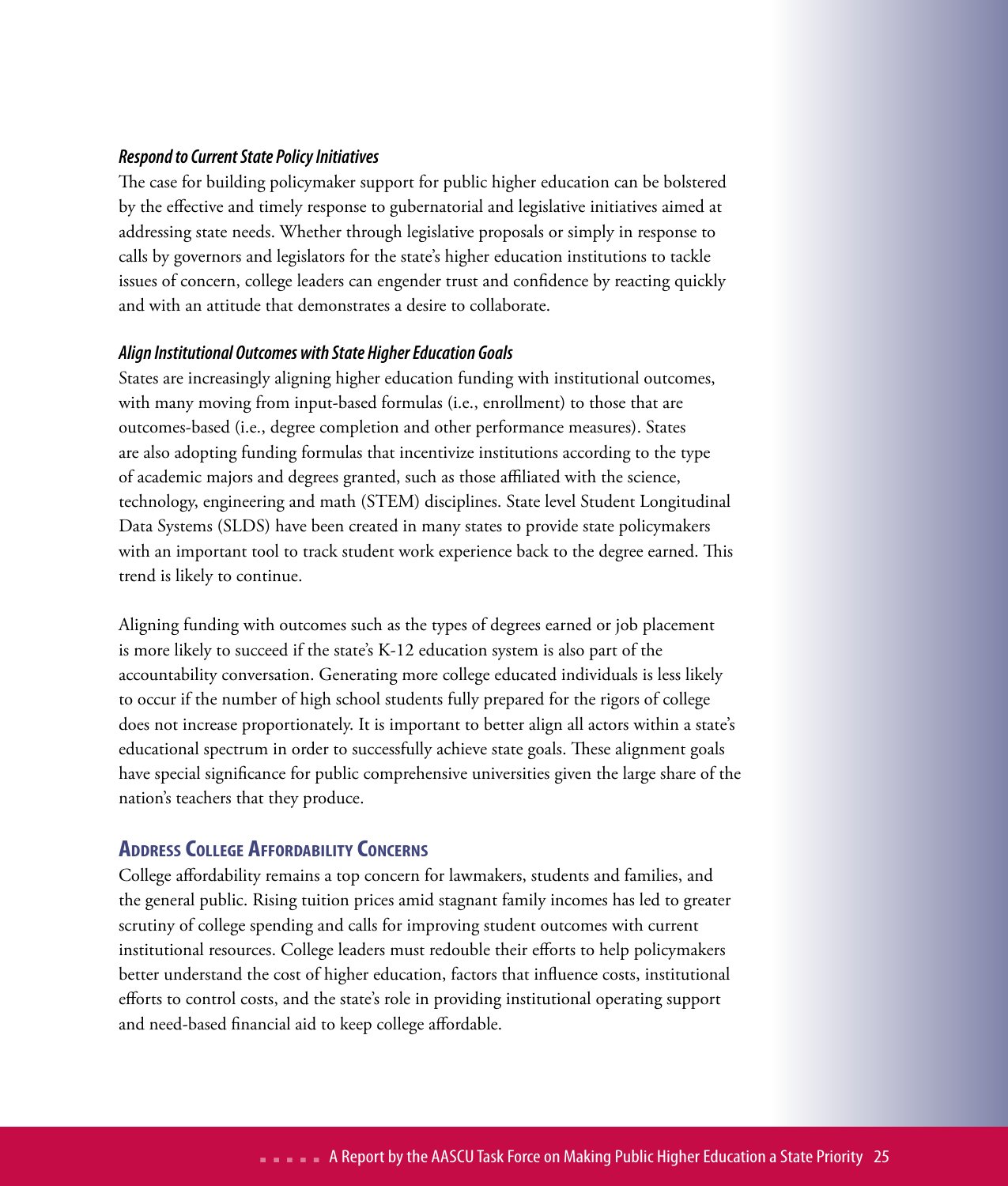College advocates must also explain the complex relationships between state investment, college costs and tuition prices. It is vital to communicate institutional investments made in need-based financial aid and the resulting positive impact these aid dollars have had on maintaining college access for low-income students and in keeping net tuition prices much lower than published prices.

Increases in tuition prices have fueled speculation among some that institutional spending has been unrestrained when, in fact, on a per-student basis, it has been relatively flat at most public universities in recent years. Providing greater transparency in institutional spending—communicating how state and tuition dollars are being utilized—can illuminate the fiscal integrity being demonstrated by universities.

It may be helpful to make policymakers more aware of revenues that have been generated by the institution outside of the two primary sources of state operating support and tuition dollars—and how these funds have been utilized to mitigate college costs borne by students. Examples include monies raised through auxiliary operations, grants and contracts, public-private partnerships and philanthropic fundraising. Communicating revenue-raising achievements should be done in tandem with a continual reminder to lawmakers that the state must continue to play a primary role in keeping a public college education affordable by providing sufficient operating support to institutions.

### **Convey Institutional Outcomes**

An essential aspect of building trust and support among policymakers and the public is the active and ongoing communication of institutional outcomes. Demonstrating the public's return on investment requires relentless conveyance of the institution's (or system's) achievements and contributions. All outcomes and accomplishments should be framed in a manner that speaks to their contributions to the broader state agenda. Keeping policymakers abreast of institutional and system efforts can help validate the proactive orientation public universities possess in tackling important state issues. Examples include outcomes associated with student retention and degree completions especially as they involve students from key demographic groups such as low-income and working adult populations; degree-to-labor market alignment; graduate job placement; and successful public-private partnerships.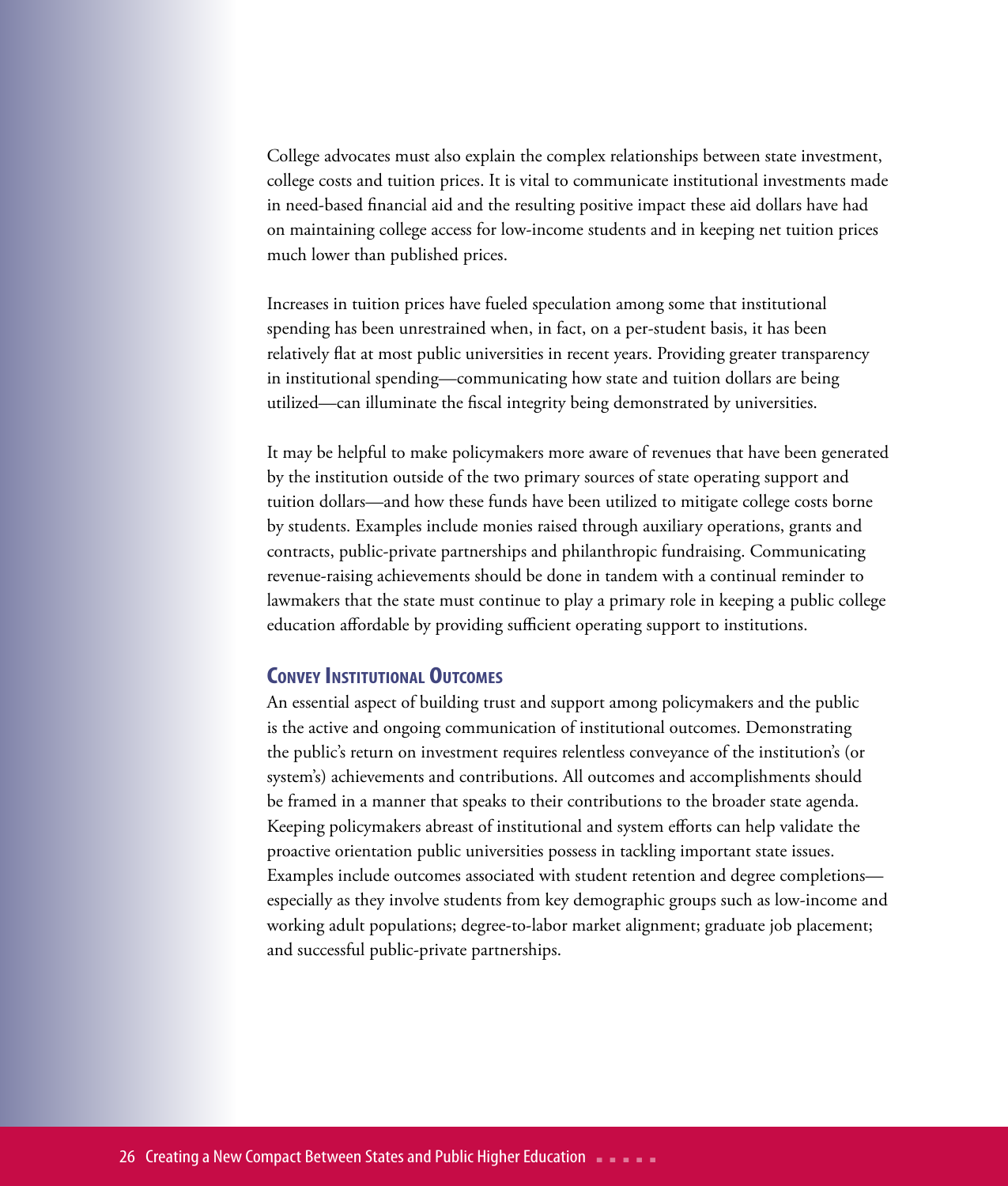VOLUNTARY SYSTEM OF ACCOUNTABILITY Both state and federal lawmakers continue to call for greater accountability and transparency in higher education in order for students and families to make institutional comparisons. Public universities that are not already doing so should consider participating in the Voluntary System of Accountability (VSA), an initiative developed by AASCU and the Association of Public and Land-grant Universities (see voluntarysystem.org). The VSA utilizes a template known as the College Portrait, which through its posting on the university's website, provides institutions with the ability to demonstrate accountability by providing transparent, comparable and understandable information.

### *Communicate Cost Containment and Efficiency Achievements*

Amidst calls for heightened accountability, institutions can engender increased trust and support by amplifying their efforts to communicate efficiency improvements involving the use of taxpayer-provided appropriations and student-provided tuition dollars. The active identification and communication of accomplishments involving cost containment, operational efficiencies and productivity improvements should be embedded in institutional accountability efforts. Such outreach should include a continual emphasis on the cost reduction and cost avoidance that have *already been* achieved. Recently elected state lawmakers and those new to their higher education committee assignments should be made aware of the tremendous cost reduction and administrative efficiency achievements that have been realized during and in the aftermath of the Great Recession. It can also prove helpful to share how cost savings achieved have been used, such as in reducing the need for further tuition increases, and reallocating resources toward the core activities of teaching and learning.

### *Utilize and Communicate More Accurate Measures of Student Degree Completion*

Given the relationship between students' academic preparedness for college study and their success in college, officials at low- and moderately-selective public colleges and universities have the added task of providing context when discussing the key student success indicator of graduation rates. While acknowledging the need to continuously work to improve these rates, discussions involving graduation rates should include the tremendous shortcoming in the federal government's definition of the measure; i.e., the fact that it only includes the proportion of freshmen students who enter full time, in the fall semester—thus leaving out part-time students, transfer students, working adults, and those who enter in the spring or summer term. The *Student Achievement Measure,* a new metric being devised by a number of national higher education associations that will provide a more comprehensive measure of graduation rates, will be available for use by institutions in the fall of 2013. It will behoove institutions to actively use this new metric as a supplement to the current federally-defined graduation rate measure.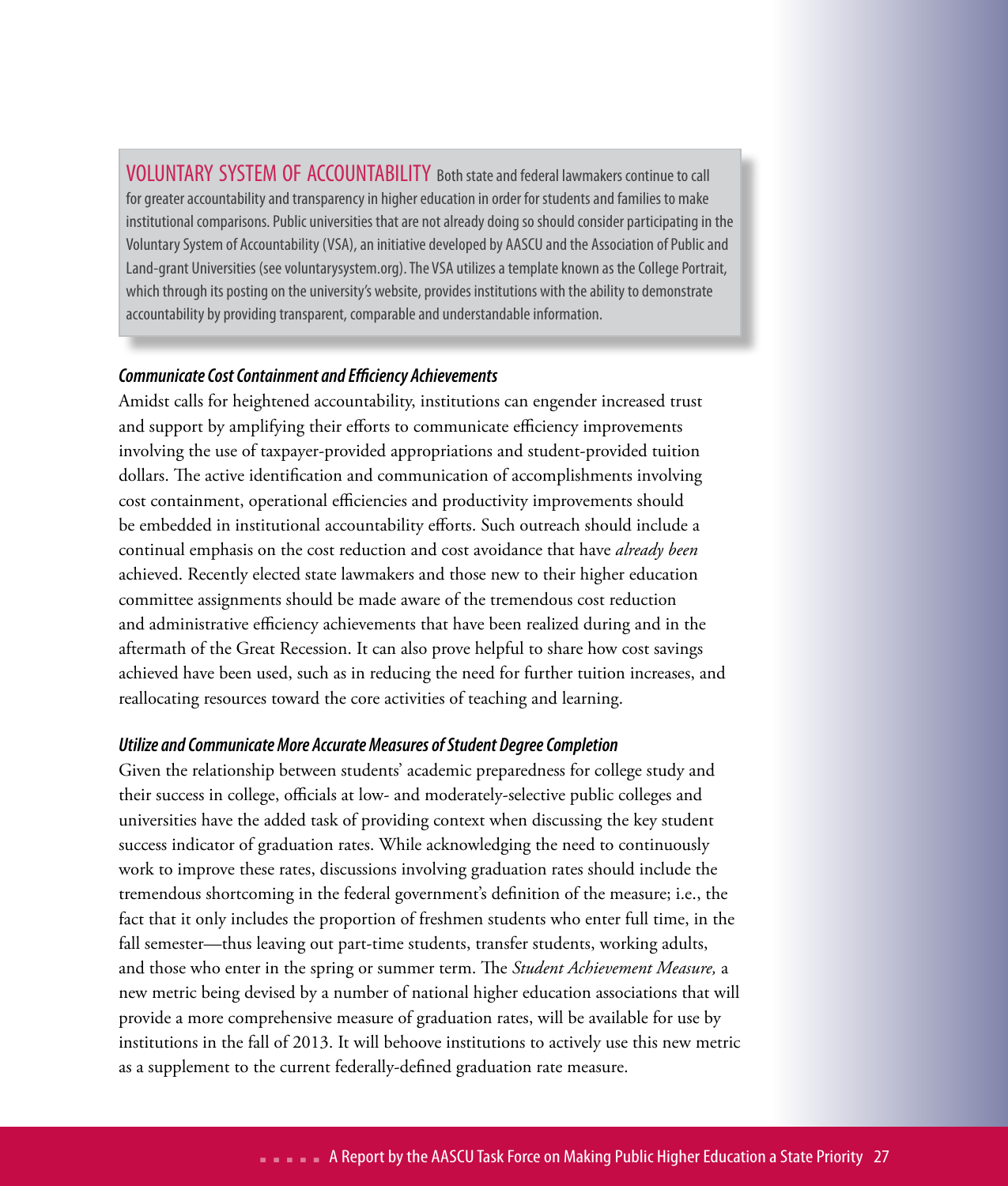Nevertheless, even though the metrics currently used to calculate graduation rates have flaws, it is not unreasonable to suggest that the completion rates of full-time entering freshmen provide an important sample of an institution's success. So, while working to improve the measurement process, institutions must still be prepared to openly "own" their graduation rates as currently calculated and explain them without defensiveness.

### *Convey Contributions to Regional Stewardship*

While policymakers' focus is appropriately placed on student outcomes, it is vital to share other institutional activities and achievements that reflect the university's broader mission. These include grants received by the university and the link between the grant's objectives and the state's needs and goals. Economic development activities and economic impact should be conveyed vigorously. All forms of outreach, collaboration and formal partnerships that enshrine an institution's regional stewardship agenda should be communicated. These include activities that address economic, educational, environmental, health care, and social issues and opportunities.

THE REGIONAL STEWARDSHIP ROLE OF PUBLIC UNIVERSITIES AASCU has long been a rich resource on how to institutionalize public engagement. The advice and recommendations provided in the association's 2002 study, *Stepping Forward as Stewards of Place: A Guide for Leading Public Engagement at State Colleges and Universities,* remains as vital today as when it was published. Equally illustrative is the 2006 work, *Tools and Insights for Universities Called to Regional Stewardship.* In mid-2013, AASCU will be releasing a new monograph on the stewardship of place, providing yet another tool for campuses interested in community and regional stewardship. The new monograph will offer detailed suggestions and examples on where to focus campus stewardship efforts as they involve civic engagement, P-12 schools, community and economic development, and internationalization.

### *Utilize the Power of Anecdotes*

In this age of accountability, data that is easily accessible, defined and understood should be used in legislative interactions and in communicating institutional outcomes. Quantifiable information, however, can be most powerful when presented with qualitative illustrations that speak to the transformational role public universities fulfill in students' lives and in the communities in which these institutions reside. Whereas accurate and informed data underpin state policy and funding decisions, the use of anecdotes can collectively shape a narrative that beckons enhanced public trust, public opinion and, hopefully, public investment in state universities.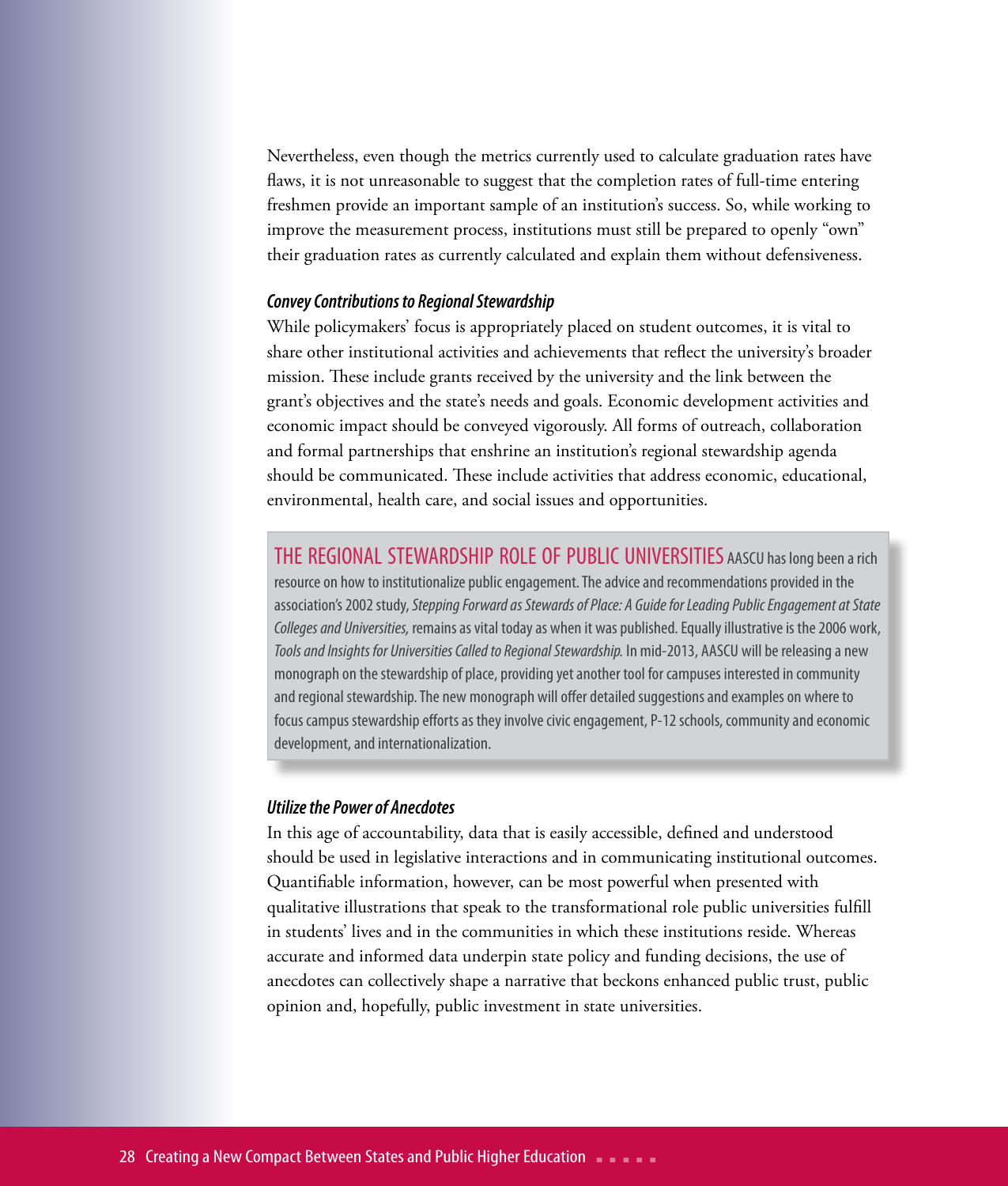# HICAND HIGHER EDUCATION

and the State Political Context

Higher education is one part of the larger political, economic and social system that defines 21<sup>st</sup> century America. Political events and political ideology affect all aspects of the policy system. Understanding the larger context within which higher education leaders operate is essential in crafting a new state compact. Elevating higher education as a state budgetary priority is ultimately at the discretion of political leaders and done in a political environment. The ability of higher education leaders to understand and navigate this landscape is important.

### **Competing Explanations for Declining State Higher Education Funding**

Two competing explanations may account for the gradual erosion of state funding support for higher education. One reflects an ideological view on the part of citizens and

legislators regarding the role of government in society. The other attributes decreased funding as an outcome of deliberative fiscal decision making by policymakers in the state budget development process.

### **Philosophical/Ideological Context**

One school of thought ascribes declining state funding as a product of sociopolitical factors that broadly place a focus away from government and community and toward individualism. In this view, the role of government in providing publicly-funded programs and services is diminished, with responsibility borne on individual citizens to address their needs and objectives.



■ *Reduced Role of Government in Society*. In this worldview, policymakers adhere to a philosophy of an acutely reduced role of government in society. An emphasis is placed on cutting taxes and reducing public spending, making it harder to fund any government program. It has been emblematic in recent years by the rise of the Tea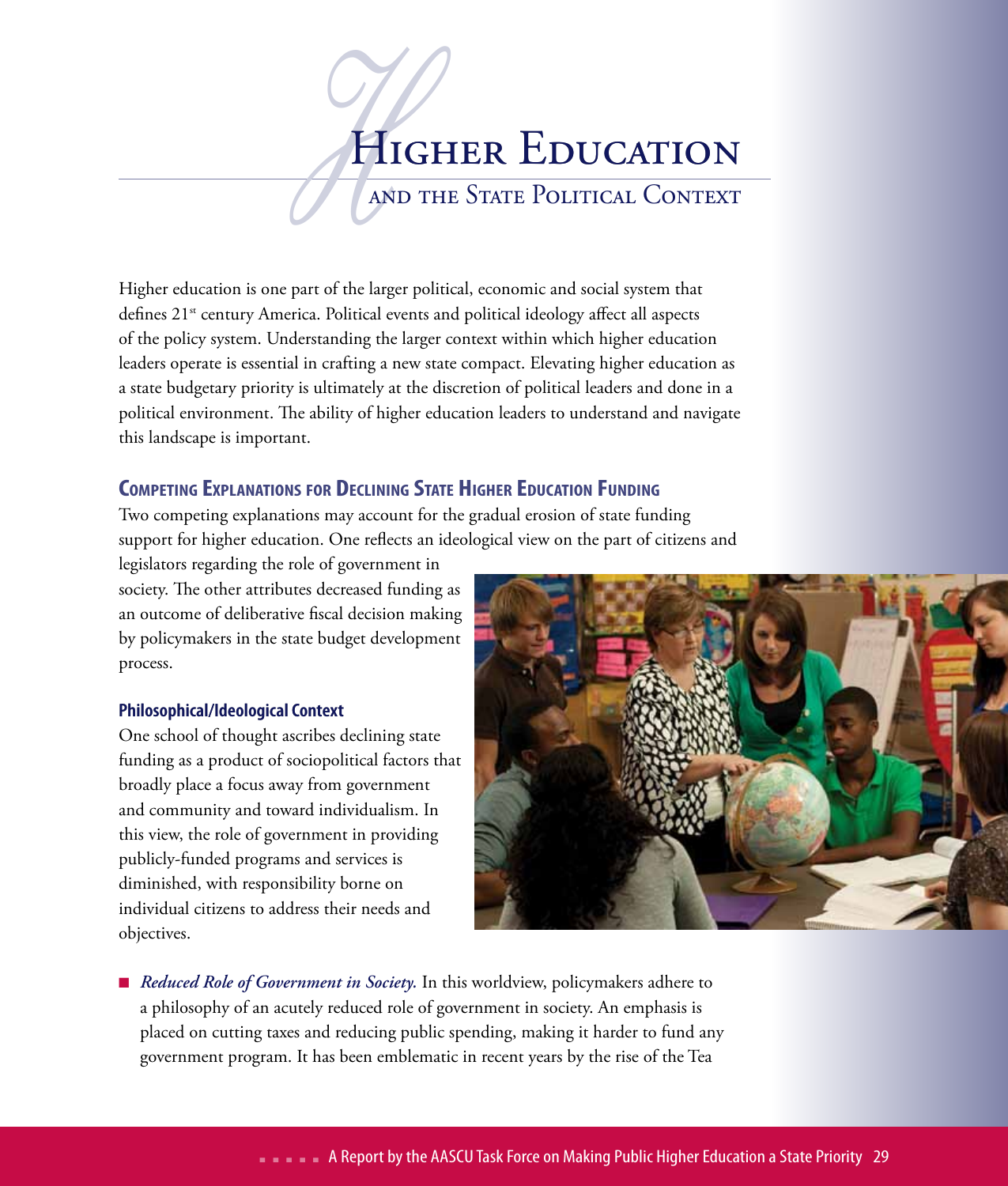Party and the election of fiscally conservative lawmakers to state office, often ensued by steep cuts in public spending, including that for higher education.

■ *Higher Education as a Private Investment*. As the price of a college education rises in tandem with the economic returns of a college education, a share of the populace and some state policymakers now consider higher education as chiefly a personal investment with benefits accrued to the individual, as opposed to a publicly-financed social good that generates an array of benefits to individuals, communities and society in general.

#### **Rational Budgetary Decision-Making Context**

An alternative thesis for declining state investment in higher education puts aside ideological and philosophical considerations, and instead ascribes it to the outcome of pragmatic fiscal decision making on the part of policymakers. Viewed through this lens, reductions in state funding have come about as a result of higher education's ability to generate outside revenue, its discretionary budget status, and growing spending pressures associated with other state programs.

- *Alternative Institutional Revenue Streams*. In lean budget cycles, higher education is a tempting target for state budget reductions due to the ability of public universities to draw in non-state monies, primarily through raising tuition prices. Some policymakers also cite institutional endowments and philanthropic fundraising as a means for universities to fund their general operations and keep tuition prices low (despite the fact these funds are highly restricted in their use). Other state services, such as K-12 education and corrections, do not have outside revenue streams available to help compensate for state funding reductions.
- *Discretionary State Budget Status*. A large portion of state budgets contain "mandatory" budget items that must be funded at specified minimum thresholds mandated by state or federal law or court decisions. For some of these budget items, state funding cuts can result in the loss of significant federal funds. In this legislative perspective, higher education is largely a discretionary budget item that can be cut without significant financial penalties and possible legal consequences to the state.
- *Crowding Out by Other State Budget Items*. This premise holds that state governments have disinvested in higher education as a result of being crowded out by the growing share of costs of other spending commitments and priorities, such as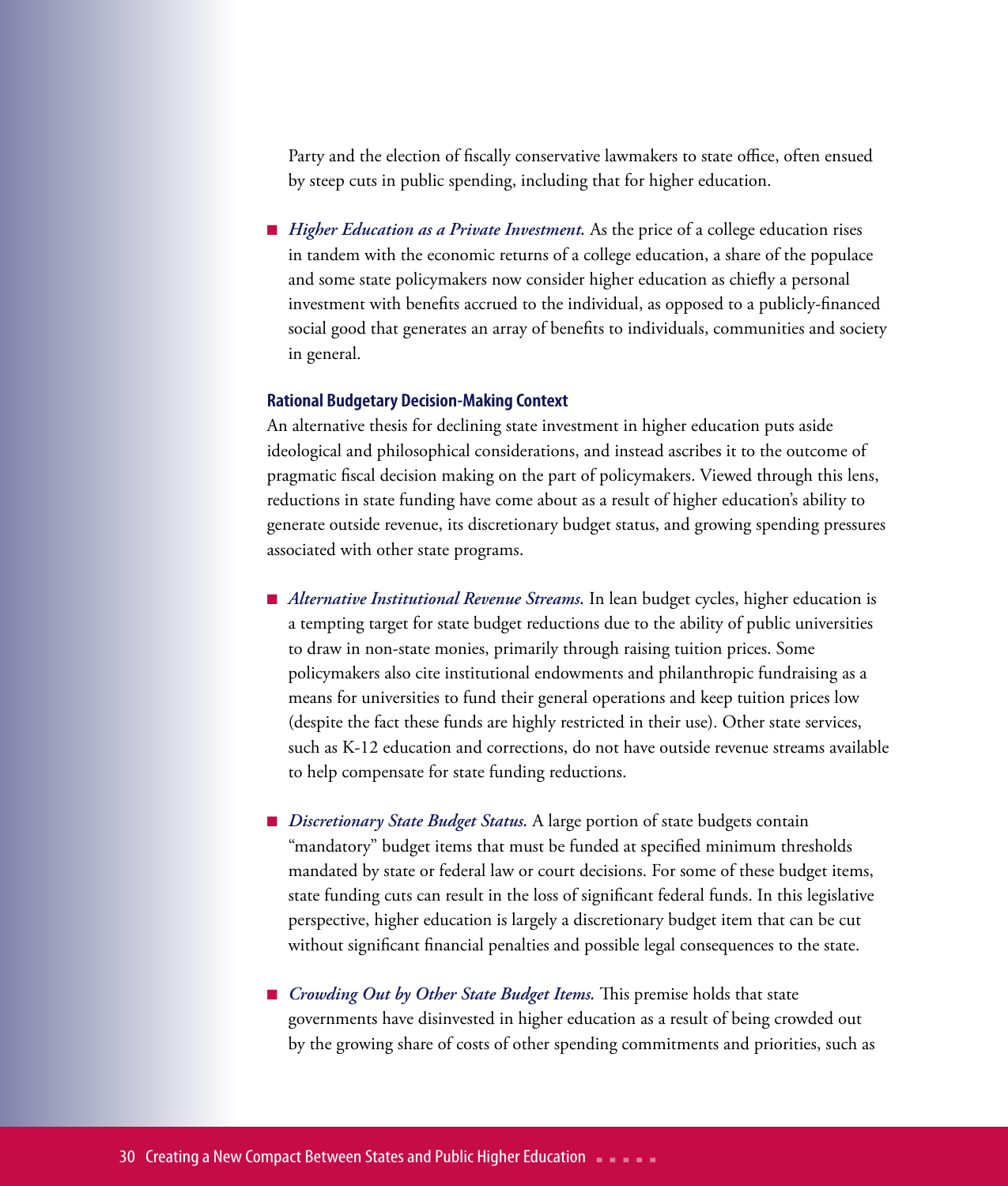Medicaid and corrections. Medicaid, specifically, has grown considerably over the last 20 years as a share of state budgets and in so doing has siphoned money from other state budget items.

The extent to which these competing explanations may account for the long-term trend in state disinvestment in higher education funding may vary among states. Understanding and recognizing the varying degrees to which reasons in both the ideological and fiscal decision making spheres may be in play can be helpful in understanding the political context within which higher education operates.

### **Factors Shaping the Political Influence of Higher Education**

A number of longstanding factors influence the political and policymaking environment higher education leaders must navigate in order to establish a strong public agenda in partnership with states. While the impact of these dynamics will differ by state and institution, they each should be considered in efforts to build political support for increasing higher education as a state policy priority.

### **State Diversity and Governance Culture**

The national higher education landscape includes important inter-state diversity in governance structures, culture, history, politics, demography and economics. The varying degrees by which legislatures have become professionalized, the impact of legislative term limits, and the role of direct democracy (via ballot referendums) all serve to characterize each state's policymaking environment. These differences create a unique policymaking environment in each state for public higher education. Building a common agenda supported by legislators and higher education leaders must be accomplished on a state by state basis, recognizing the traditions and political culture of each state.

### **Institutional Diversity and the Multiple Missions of Higher Education**

Within each state, and often within higher education systems, institutions fulfill an array of roles and missions. Based on these specific roles and missions, each institution balances the core responsibilities of teaching, service and research somewhat differently. The missions of public comprehensive universities, in many cases, have evolved over time to focus on regional needs. The perceptions of higher education by lawmakers and others can vary based on their understanding and appreciation of these missions. The value of this intentional mission differentiation and variation is often misunderstood and underappreciated.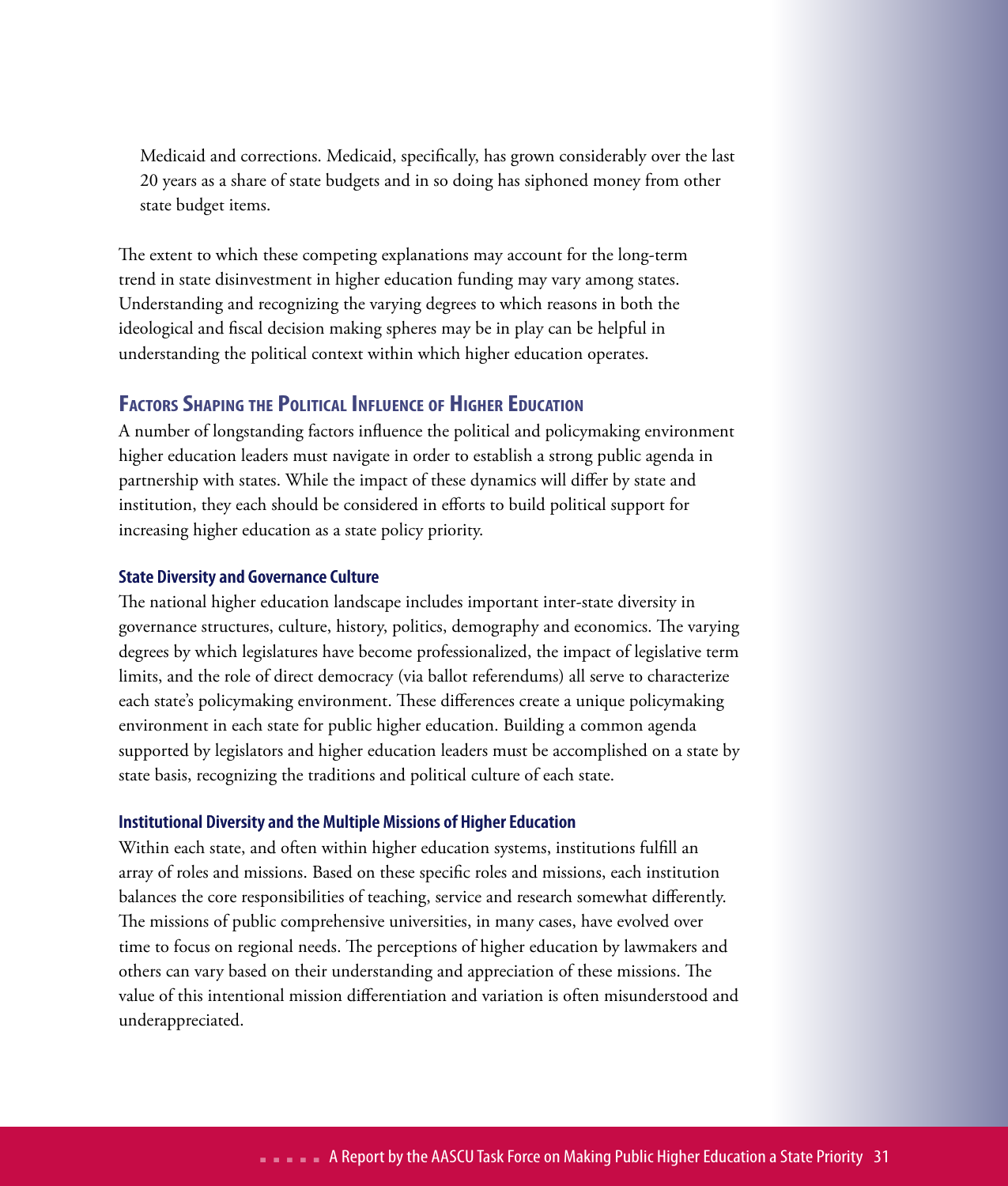#### **A Dispersed, Disorganized Constituency**

Every state legislator has a number of K-12 schools in his or her district, allowing public school leaders to build a strong network of constituent-advocates across all legislative districts within a state. This broad-based and diffused constituency can generate the grassroots support needed to gain sufficient legislative support for K-12 policy and funding priorities. Fewer legislators have a public university in their district. Legislators are particularly responsive to the needs of their district. On occasion, lawmakers' support for measures that may be in the best interests of the state may give way to parochial district issues. Higher education advocates need to work together to build a strong network of constituent support that transcends local (district) interests, including the use of broad-based coalitions.

#### **Comparative Lack of Political Lobbying Resources**

Public universities do not generally make contributions to legislative candidates, incumbent office holders or political action committees that support their election efforts, as do many business associations and unions. K-12 teacher unions and other labor unions, utilizing expansive and well-organized networks of members, combined with considerable financial resources dedicated to lobbying, may hold greater sway in influencing state policymakers' spending decisions. While public universities and university systems utilize internal government relations staff (and, to a lesser degree, outside lobbyists) to appeal to state policymakers on their behalf, these institutions' lobbying efforts are often eclipsed by other larger, more homogenous, well-organized and well-financed groups when it comes to promoting state investment and policy priorities.

### **New State Political Dynamics Shaping the Higher Education Policy Agenda**

More recently, some additional factors have contributed to an evolving political landscape which college leaders and advocates must traverse in their efforts to advance their institutional agendas within the state policymaking sphere.

#### **Heightened Partisanship and Polarization**

College officials must be non-partisan at a time of increased partisan cohesion. Higher education leaders are operating amidst the most politically-polarized state government environment in a generation. The number of states with divided government—in which the governor is from one party and at least one chamber of the legislature is controlled by the other party—currently stands at four; the lowest level since 1952. The nearmonopoly of political power increases the likelihood of highly-charged partisan agendas and the hurried passage of legislation that would otherwise be more heavily debated and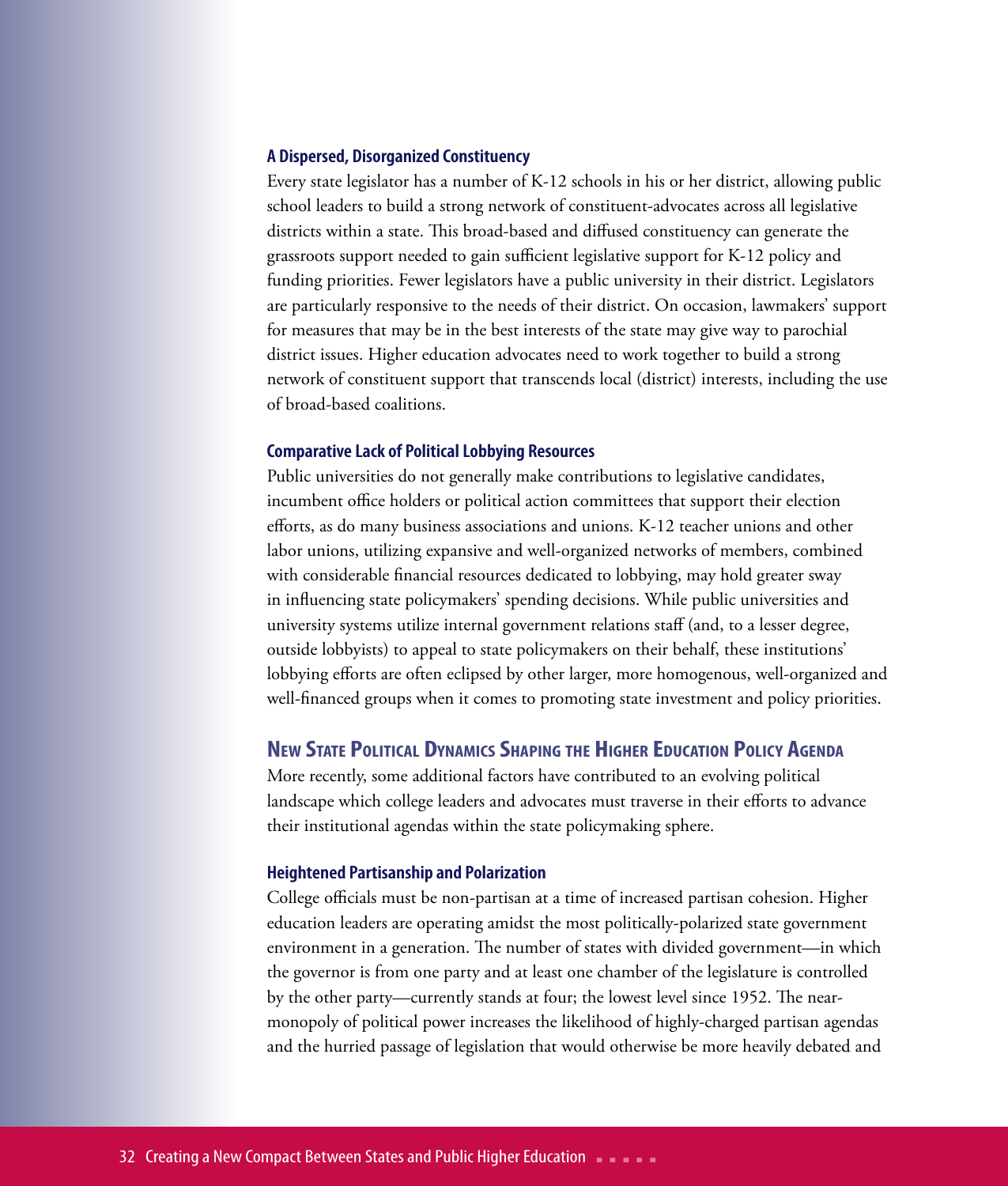compromised on were in not for the absence of a divided government. College officials must be cognizant of this dynamic, understanding that policies endorsed by majority leadership may swiftly find their way to floor debates and, ultimately, state law.<sup>13</sup>

#### **Historically High Policymaker Inexperience and Diminished Legislative Memory**

In the current legislative environment, college leaders have the added task of conveying key issues and priorities to many newly elected lawmakers who may be unfamiliar with the complex challenges confronting public universities. When states' legislative sessions commenced in 2013, more than one-half of all legislators had been in office for two years or less.14 The lack of legislative memory will require institutional and system lobbying efforts to be strategically and effectively communicated. The presence of many new lawmakers also presents the opportunity to build a new generation of legislative champions who can promote and support public higher education's contributions to state objectives.

### **Nationalization of States' Higher Education Policy Agendas**

Higher education leaders need to be aware of the national higher education policymaking environment, as policy diffusion—the adoption of similar legislation across states—has increased along with a "nationalization" of state higher education policy. National and state political leaders, think tanks and major philanthropic organizations have promoted a series of state policies they believe will boost postsecondary outcomes across all states. These policy recommendations may on occasion be promoted without regard to actual state needs and other nuances unique to each state. Higher education leaders should carefully consider these policies and whether they are appropriate solutions for the educational challenges in their state.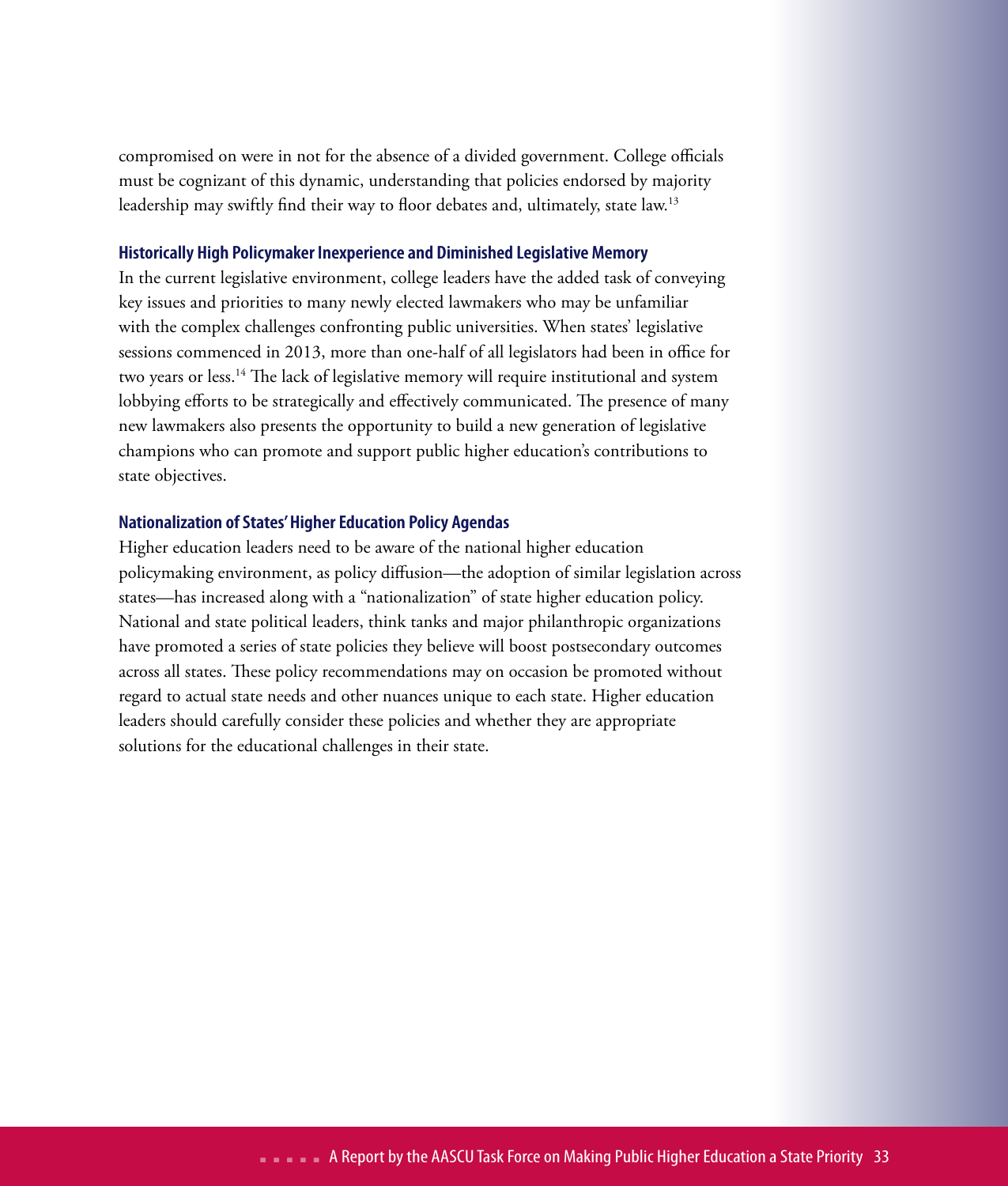# SEN **SEVEN STRATEGIES**

### to Elevate Public Higher Education as a State Priority

Higher education leaders can utilize seven strategies as part of a comprehensive effort to create a new state-university compact and elevate higher education as a state investment priority. Tailored to the political and policy dynamics in each state, these strategies can help rebuild public trust and policymaker support for higher education, and strengthen the partnership between states and their public universities.

### **AlignMessaging with the State Agenda**

Public university leaders have an array of data and arguments that illustrate the value these institutions produce for states and communities. Yet, the value proposition is not getting through in its entirety to state political leaders. New messaging must be



identified to better convey the contributions of these institutions that will resonate with state lawmakers. College leaders and advocates should strive to keep their messaging limited to a small number of messages, possibly to include just one primary message. Messaging should be aligned to state goals, simplified, and repeated vigorously.

### *Expand Messaging Beyond the Connection between Educational Attainment and Earnings*

The most consistent message conveyed to legislators about higher education is that college degrees lead to high-paying jobs. The higher education community's emphasis on the link

between college degree attainment and job security may have led to unanticipated outcomes of (a) shifting costs to students as a result of the view that a college education should be a privately-funded purchase; (b) aligning state funding formulas with degrees that have a perceived direct occupational alignment, such as those associated with the STEM disciplines; and (c) placing universities with heavy reliance on liberal arts degrees on the defensive.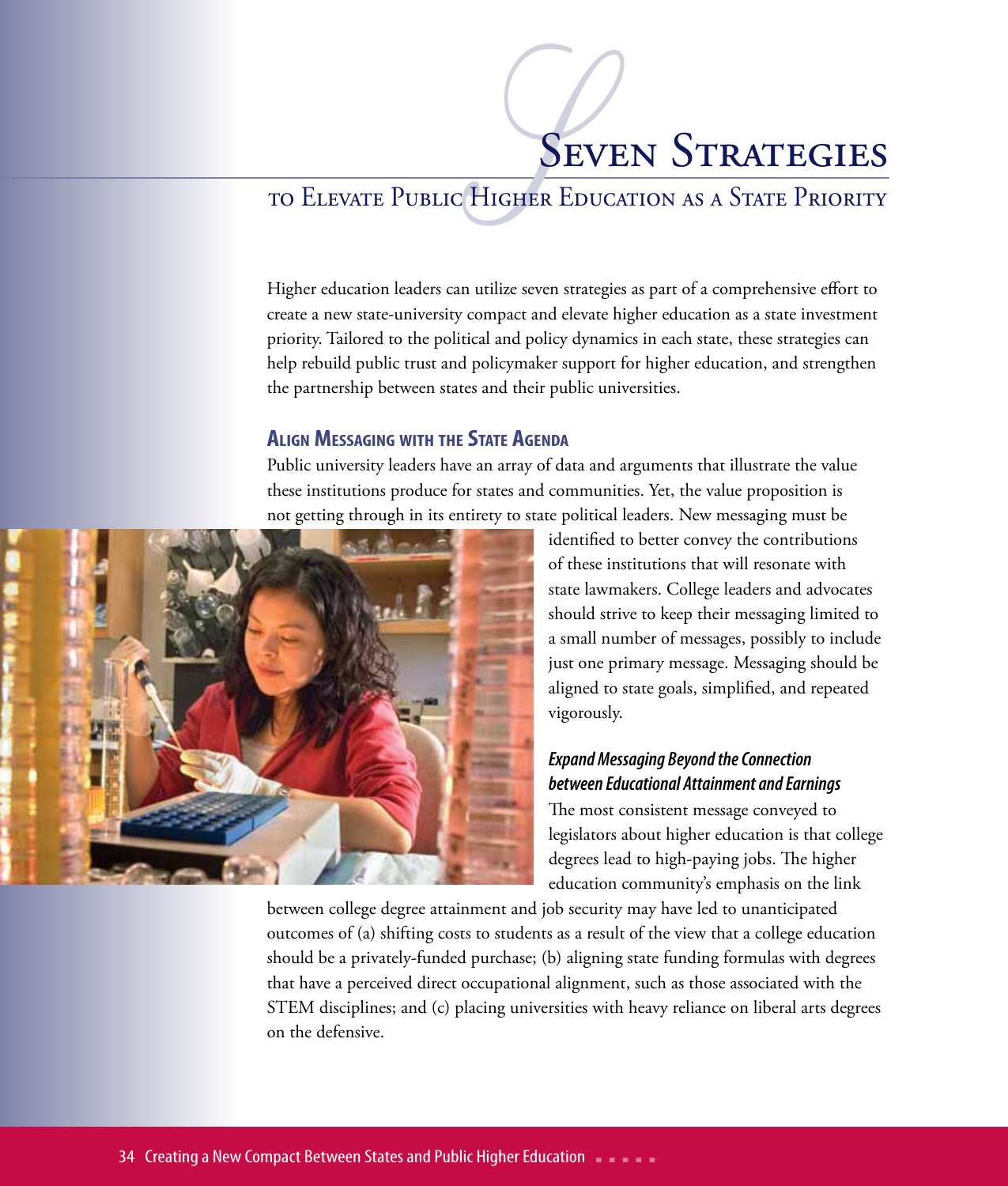The strong focus on the earnings of college graduates may have led to an unintended consequence of increased policy prescriptions being promulgated by state political leaders that directly link higher education funding to narrowly focused occupational outcomes and which in the process dismiss the many positive social, civic and quality of life benefits associated with a college education. An overemphasis on the link between education and earnings may also divert attention from the broader regional stewardship contributions of public universities.

Future research on legislators' perceptions about higher education should examine their receptivity to various higher education messaging themes. Such research will help ascertain deficiencies and disconnects in public college and university messaging efforts. For example, to what extent should data, versus illustrative anecdotes, be used to tell the story about institutional outcomes and the state's economic return on investment in public higher education? What data and what types of narratives are lawmakers most receptive to? Can insight be gained on the extent to which these quantitative or qualitative approaches to messaging can trump lawmakers' ideological perspectives and preconceived notions about higher education?

### *Emphasize Innovation, Not Restoration*

Messaging efforts aimed at strengthening the state-university bond should focus on positive institutional reforms and associated outcomes rather than a sole emphasis on restoring lost state funds. The language used by college officials should minimize "whining" and emphasize a "can do" spirit in building a strong state agenda, regardless of the history of higher education disinvestment or the state's budget climate. This does not mean foregoing petitioning legislators aggressively for increased investment in public higher education. It does mean, however, acknowledging the budgetary and political pressures legislators confront in their fiscal decision making. A dual approach to messaging that includes information on the public return on state investment in higher education, as well as the innovation and outcomes being demonstrated by institutions, can help convey the value and accountability that public universities demonstrate.

### *Simplify Messaging*

The language of higher education can often be complicated and confusing. College leaders must convey complex issues and institutional outcomes in a manner that is easy to understand by lawmakers, the media, and students and parents. Conclusions based on complex data can often yield complex misperceptions, as the debates about graduation rates and college "scorecards" so richly demonstrate. Using visual illustrations and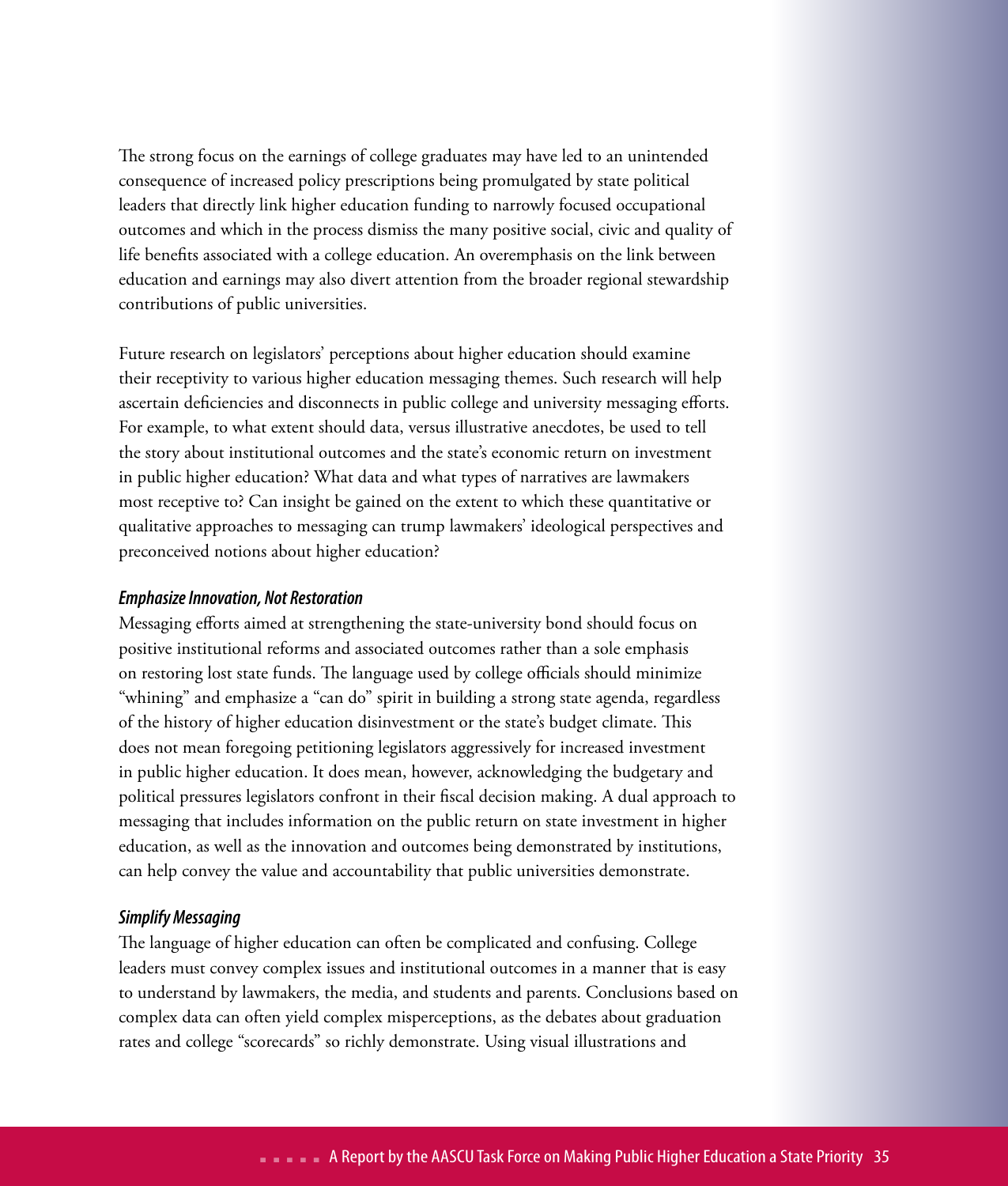descriptive anecdotes can help illuminate key points regarding institutional outcomes and the ramifications of current or proposed state policies affecting higher education.

### **Communicate the Public Good of Public Higher Education**

The notion that public higher education should be viewed as a privately-purchased consumer good needs to be countered with vigor. College advocates must make the case for public higher education as a public good that yields broad economic and social returns on state and taxpayer investment by highlighting the ample evidence linking higher educational attainment levels with improvement in a host of broader economic and quality of life indicators. The positive impact that public colleges make should be ardently conveyed. These include partnerships and outreach impacting virtually every aspect of the regions in which they reside, such as on matters involving K-12 education, health care and the environment.

### the economic overflow effect of boosting educational attainment

Considerable evidence demonstrates the positive spillover effects of a college-educated population on states and regions. One example is a study conducted by the Milken Institute, released in February 2013, which makes a compelling argument for strategic investment in higher education to enhance regional economic competiveness. The study found that adding one year of college to a region's workforce correlates with an increase in per-capita Gross Domestic Product of 17.4 percent. The study provides data on 261 metropolitan areas, illustrating the value brought to regional economies by better-educated workers.<sup>15</sup>

### *Promote the Role of Higher Education in both Economic and Social Equity Contexts*

College leaders should utilize the most compelling data and reasoning for why state investment in public higher education directly correlates with state economic capacitybuilding. This narrative should include discussion of the foundational role these institutions play in increasing social equity. Concerns continue to mount about the diminishing American middle class and growing income disparities. Higher education is the great equalizer and can help mitigate the growing divide that is essential in strengthening the nation's economic, social and civic well-being.

Public colleges and universities serve an integral role in building social equity. These institutions are the gateway for the American middle class. No public entities collectively do more to improve the human condition and enable the people they serve to embrace opportunity. As states seek to regain their financial footing during the prolonged post-Great Recession recovery, the issues of job creation and economic development are at the core of policymakers' discussions. College officials must convey the integral role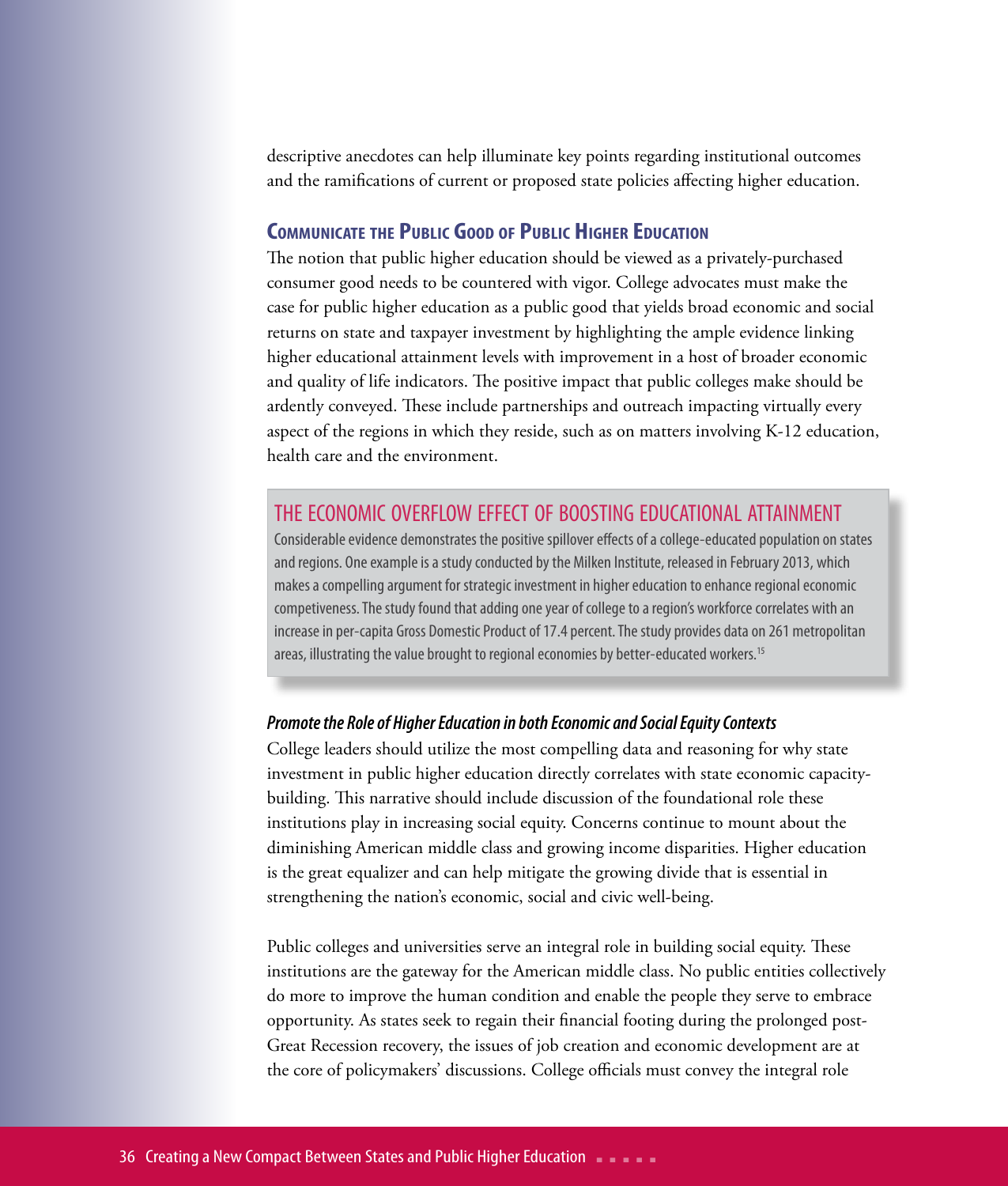### quantifying the deeply integrated impact of higher education on

**PEOPLE AND COMMUNITIES** Individuals with college degrees are more likely to lead healthier lives, have longer life expectancies, are less dependent on social welfare, are less likely to be involved in crime, give more to philanthropic causes, and have higher rates of voting and volunteering. The increased talent, creativity, entrepreneurialism, innovation and cultural diversity evident in regions anchored by universities substantiate the positive spin-off effects of these institutions that are reaped by the general public. Every three years, The College Board quantifies a number of economic, health-related and societal benefits of higher education on a national and regional basis in its *Education Pays* series.16

these institutions play in advancing state economic interests, and in so doing, inform policymakers' understanding of the foundational role public higher education plays in enabling millions of Americans to become contributing participants in American society.

### **Encourage Others to Speak for Higher Education**

Utilizing third parties to build bridges and strengthen ties between college leaders and lawmakers can be helpful in advancing the state higher education agenda. Influential business leaders can be particularly effective in serving as envoys on behalf of the institutions and the broader state higher education community. Private sector executives, especially those who rely on public colleges and universities for their hiring needs, can serve as a strong supplement in efforts to solicit increased state investment in higher education.

Many state higher education coordinating entities have bolstered their legislative advocacy efforts by encouraging the formation of advocacy coalitions led by leaders from business and industry. The organized voice of business and industry leaders, in their efforts to convey state workforce needs and the value provided by public universities, can help inform opinion and generate support among policymakers and the general public.

Higher education officials should also take the opportunity to call upon influential and vested opinion leaders outside of the private sector to help advance policymaker support for public higher education. These include prominent voices representing K-12 education, non-profit health care providers and other large non-profit entities with a presence in the state. Each of these third-party voices can discuss the link between state support for higher education and their organization's ability to fulfill its mission.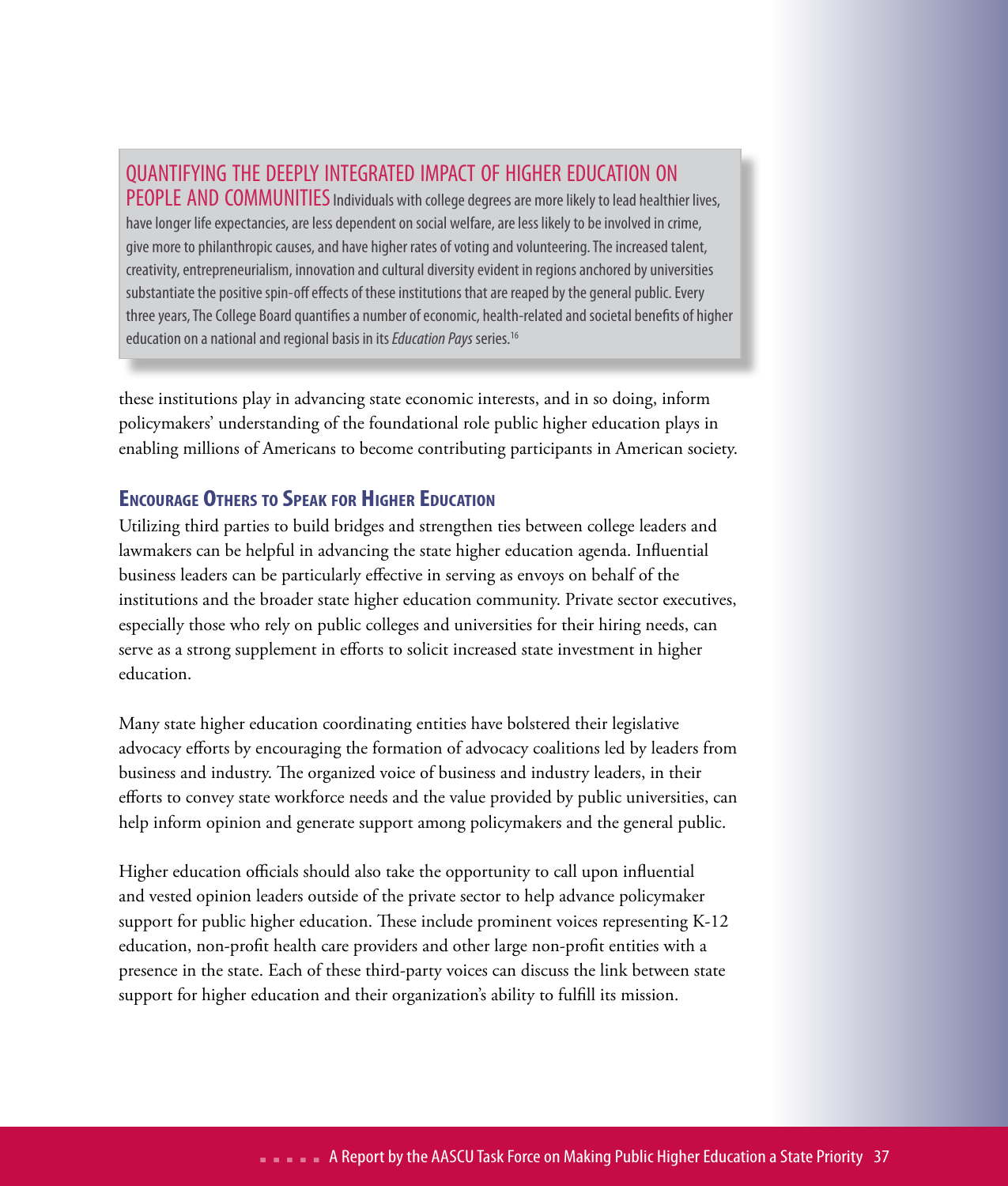### **Utilize <sup>a</sup> Strategic InstitutionalState Relations Program**

Public universities should have in place a comprehensive state government relations strategy. Institutional state government relations programs should be designed to work effectively within the parameters of the state's public higher education governance structure. Effective state relations programs begin with the college president who should prioritize the development of a mutually-beneficial working relationship between the institution and the state. Working in coordination with institutional or system governing board members, college leaders should build an institutional agenda that conveys the university's priorities and positions on state policy and regulatory matters, and which re-affirms its mission and commitment to serving the state. Institutional and system governing board members can also serve as helpful advocates of that agenda. Trustees and regents sit at the intersection of state needs and institutional or system aspirations, and as a broad cross section of the state's citizenry they can be a voice for adequate resources and for connecting state needs with institutional capacity.

Good campus-based state relations programs foster an institution-wide culture of state advocacy, have a clear delegation of responsibilities and established protocols involving communications with state officials, and are responsive to inquiries by policymakers. While the campus president must be actively engaged in state relations, a campus administrator should be responsible for the day-to-day mechanics of building bridges between the campus, external stakeholders and state government. Responsibilities common to the state relations officer position include establishing relationships with lawmakers and state officials; identifying and monitoring state policy and regulatory matters of concern to the institution and conveying those concerns expeditiously to state authorities; engaging and informing stakeholders; and developing and executing advocacy plans.

### **CREATE A PUBLIC ENGAGEMENT MASTER PLAN**

Strengthening public trust and policymaker support for public universities requires a comprehensive plan for engaging all constituencies, not just those confined to the state political and policymaking apparatus. Such a plan requires not only a strong state relations program, but should integrate all of the preceding strategies for establishing a new state-university compact. College leaders should consider public engagement as an institutional goal, complete with a master strategic plan. Much like institutional academic master plans, campus master plans and budget plans, a public engagement master plan should integrate a wide-range of inputs and include specific goals, objectives, timelines and measurable outcomes.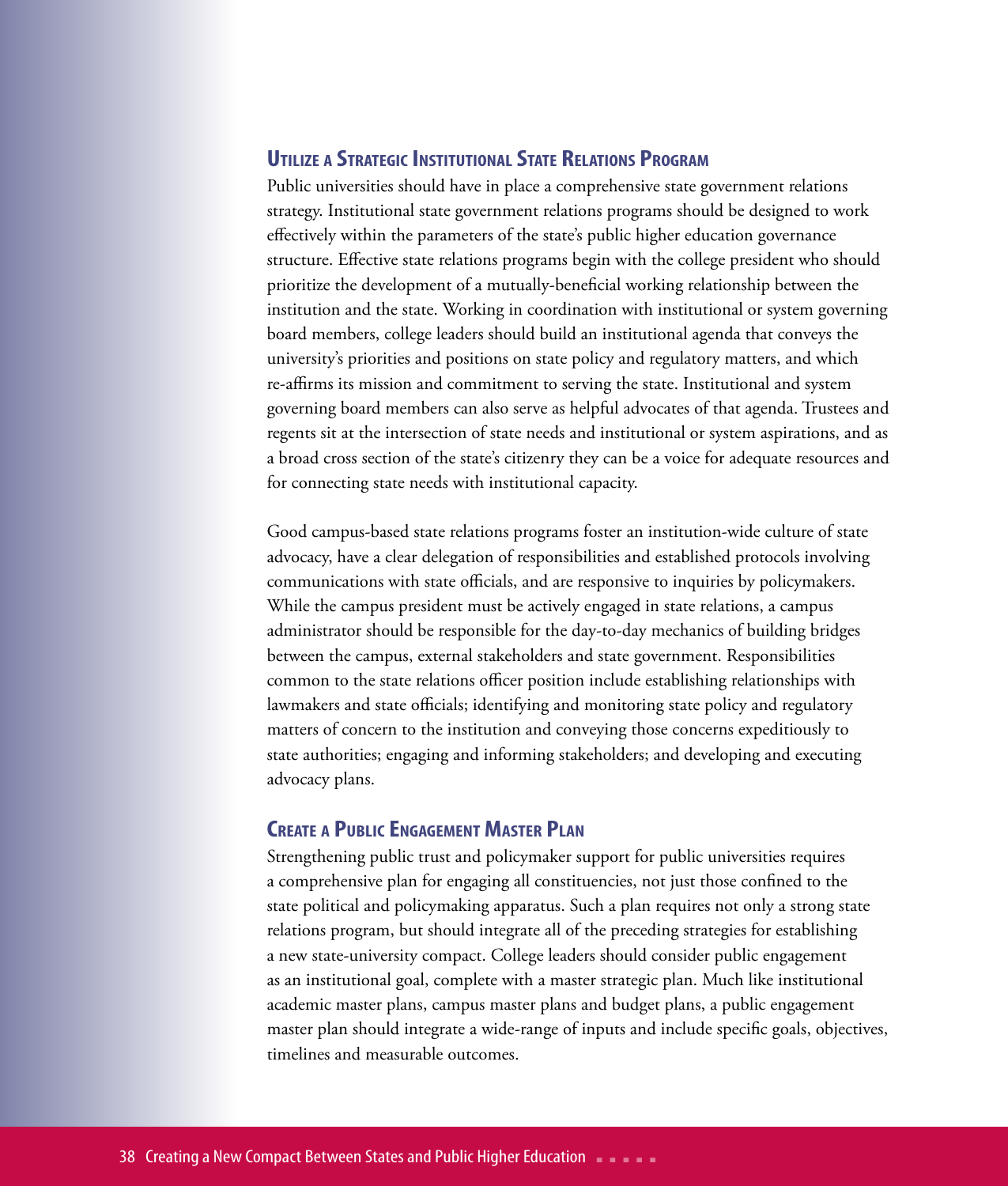Engaging the public should not be a reactionary endeavor only turned to when institutions are seeking assistance. Outreach to the public should be well planned, proactive, ongoing and purposeful. Engagement should reflect a genuine motivation to identify opportunities to embark on partnerships. And it should be aimed at addressing opportunities and providing solutions at the community, regional or state level.

### **Champion the Vital Role of Public Comprehensive Universities**

Those who advocate for and on behalf of public comprehensive universities should communicate the essential role these institutions play in educating the populations that will drive our future economy. When it comes to recognition in the public's eye, this sector of institutions often receives less visibility for its contributions to workforce development, which is often attributed to community colleges. On the other end of the postsecondary spectrum, the size, prestige, research endeavors and athletic programming associated with public research universities can lead to diminished attention given to comprehensive universities by the general public, policymakers and the press. A better and sharper articulation of the complex role and enormous contributions of public comprehensive regional state colleges and universities is urgently needed.

### *Sector cost efficiency in building workforce capacity*

Within the public sector, public comprehensive universities (master's institutions) are the most efficient, measured on a cost per degree completion basis.17 This is achieved despite the fact that these institutions enroll a large number of academically underprepared students who require additional developmental courses as part of their undergraduate curriculum and which drive up institutional costs.

Given state policymakers' focus on generating lower-cost, high-quality degrees from taxpayer and students' tuition dollars—and the role public comprehensive universities play in building states' workforce capacity—greater allocation of new state dollars in these institutions may be one opportunity for generating improved higher education outcomes.18

Historically, America's public comprehensive universities have made it an imperative to facilitate access to and success in higher education for underrepresented racial and ethnic populations, as well as first-generation college-goers, those from lowincome backgrounds, and working adults. Generations of minorities have achieved greater economic and social mobility as a result of having attended regional public comprehensive universities. These institutions are well positioned to strengthen their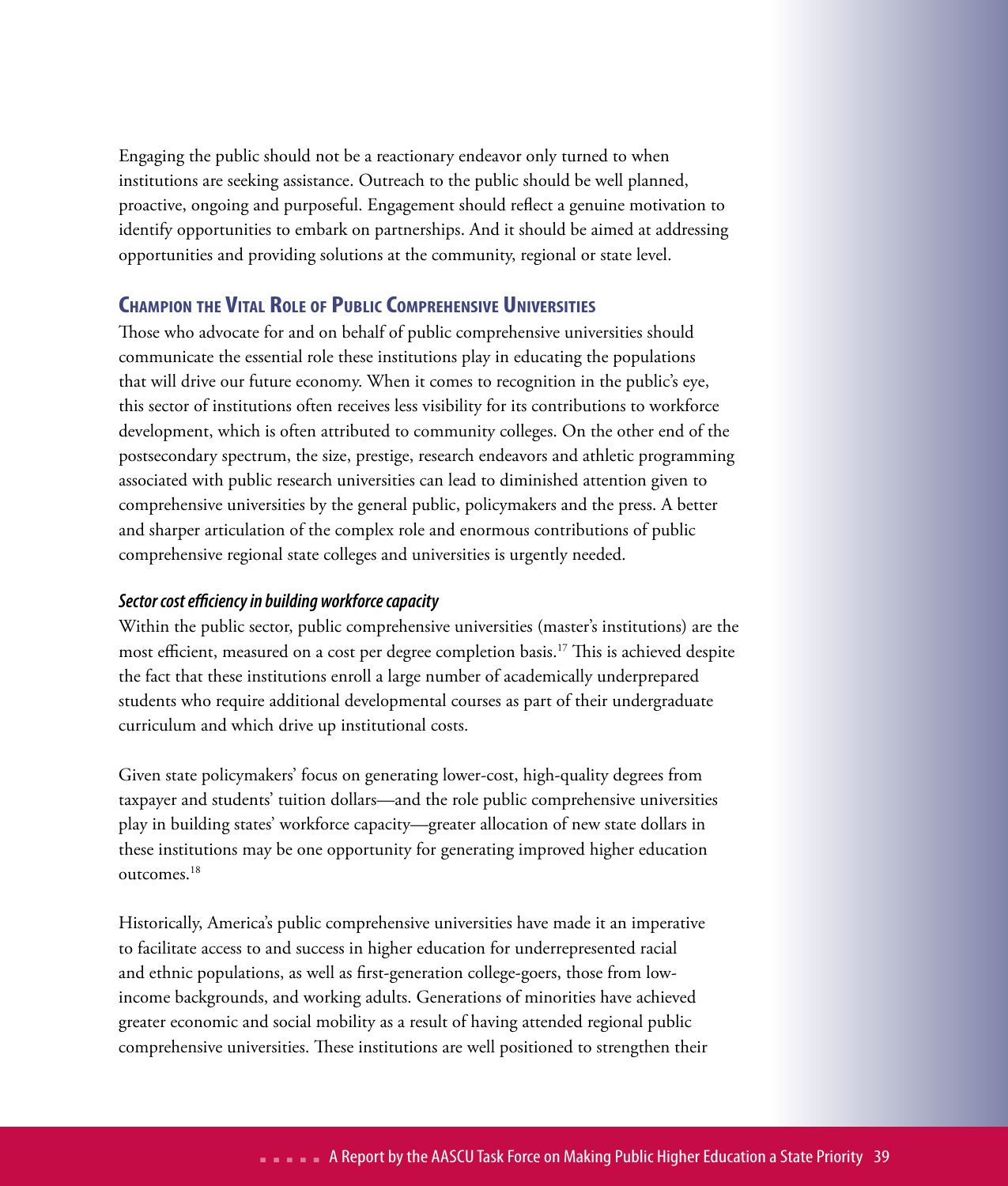partnership with states to provide greater educational access to populations that must participate and succeed in postsecondary education at higher rates if states are to produce the workforce talent needed to prosper economically in the future.

### COMMUNICATING INSTITUTIONAL SPENDING, PRODUCTIVITY AND OUTCOMES

A good resource for comparative analysis of institutional spending and productivity measures is the Trends in College Spending online tool, produced by the Delta Cost Project at the American Institutes of Research (tcs-online.org). The interactive Web-based data system provides easy access to information on finance, performance and enrollments for individual institutions, groups of institutions or the nation as a whole. While results vary by state, the TCS data collectively show that public comprehensive institutions are generally among the most productive in terms of spending-per-outcome (per degree completed) and demonstrate that these institutions have been keeping per-student institutional spending flat in recent years.

William Zumeta, David Breneman, Patrick Callan and Joni Finney, in *Financing American Higher Education in the Era of Globalization,* give credence to the vital state role served by public comprehensive universities:

. . . it is the broad-access public colleges and universities that the nation and the states should look to primarily to meet the challenges of increased college participation and attainment, since it is these institutions that serve the largest number of undergraduate students, particularly those populations that have traditionally been underserved by higher education.<sup>21</sup> (p. 154)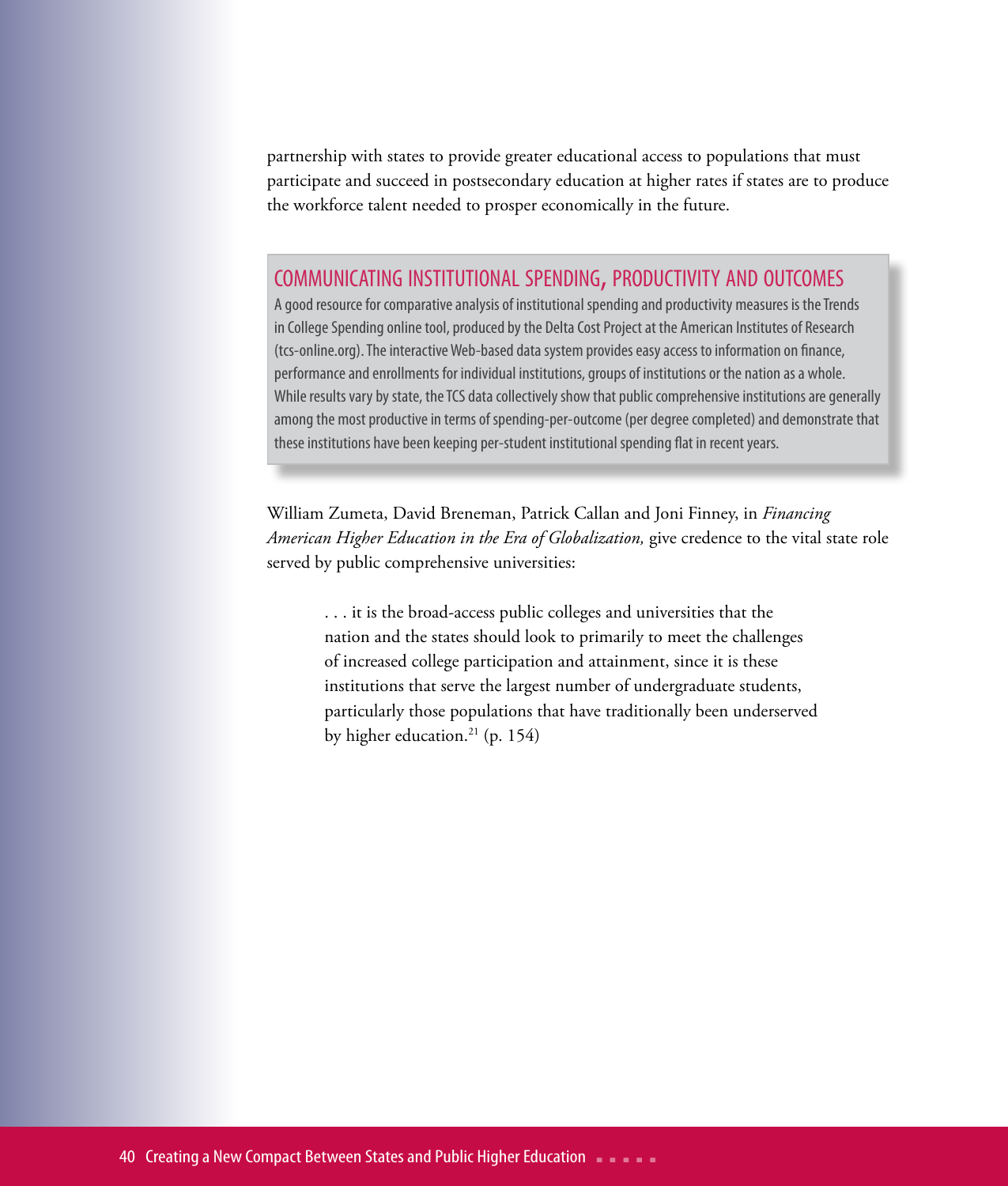### educating the demographic populations that comprise states'

WORKFORCE DESTINIES It is estimated that the U.S. will fall short 3 million workers with postsecondary degrees, associate or higher, by 2018.<sup>19</sup> The challenge in generating additional collegeeducated workers is compounded by national demographic trends that indicate a decline in populations that have traditionally participated in postsecondary education at higher rates (White, non-Hispanics) and strong growth among those who have not (Hispanics). Nationally, between 2008-09 and 2019-20, the nation's public high schools will collectively produce 228,000 fewer White non-Hispanic graduates (a decline of 12 percent) and about 197,000 more Hispanic graduates (an increase of 30 percent).<sup>20</sup> It thus becomes readily apparent that states need to place more focus on boosting college access and success for populations that have had lower rates of participation and success in college.

### **EmphasizeCollaboration and Cooperation among Education Sectors**

College leaders have historically placed their focus almost exclusively on the success of their institutions. However, too much attention solely to university interests may limit the contributions these institutions singularly and collectively provide to society. Greater collaboration should be extended within the state's entire secondary and postsecondary educational continuum. Solicitation of increased state funding and policy support by the higher education sector should not be conducted in a manner that conveys that such support should come at the possible expense of increased state investment in K-12 education or other segments of higher education. Public schools and public universities comprise the same educational ecosystem. What is good for one sector is good for the other. What is bad for one sector is bad for the other. Institutions should strive to work within systems or coalitions to better advocate for themselves as well as other secondary and postsecondary interests.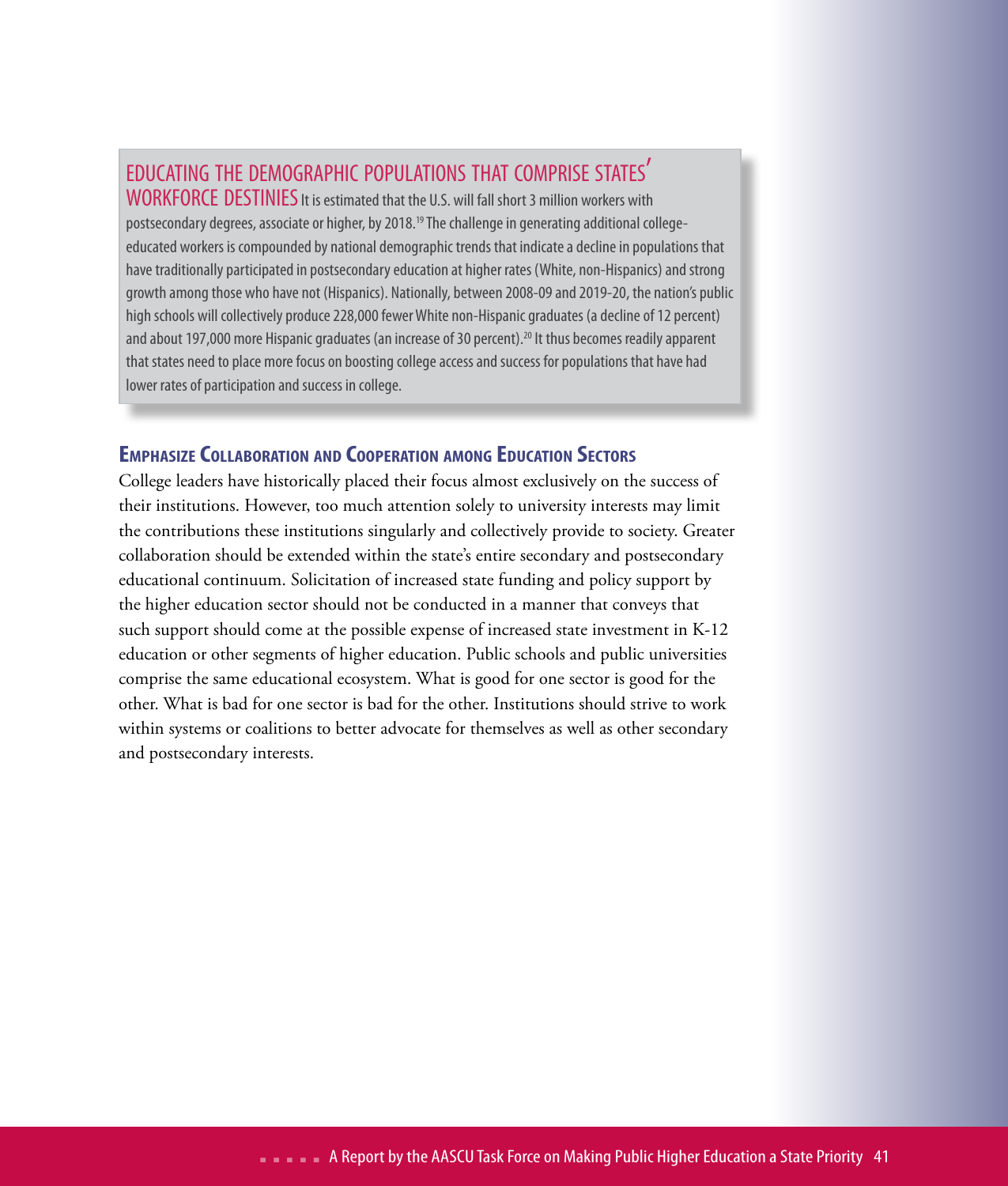### RECOMMENDATIONS

### for Future Research

The task force has identified two areas for further research: legislators' perceptions about higher education and the responsiveness of institutions, as well as the perceptions of institutional leaders and the strategies they use in advocating for increased state support. It recommends that AASCU, working in partnership with other stakeholders, embarks on a research agenda that will explore these issues and offer additional practical strategies for how college leaders can work effectively with state political leaders in advancing higher education as a state policy priority.



### **Legislators' Perceptions about Higher Education and Institutional Responsiveness**

Efforts to elevate higher education as a state priority can be informed by additional research on legislator attitudes toward higher education and on their response to the messages public university officials and advocates have used most frequently in their efforts to generate governmental support. This research should also include state policymakers' perceptions about how public universities are responding to issues such as cost containment, measures of student success, the needs of working adults, and the adoption of innovative program delivery models. Gaining insight into legislators' attitudes

regarding institutions' overall responsiveness to state needs will help inform college leaders as they address real or perceived shortfalls. Additional insights into legislative budgetary decision making involving higher education within the context of competing demands and various political and economic realities will also prove helpful to college leaders and advocates.

### **College Leaders' Perceptions and Advocacy Strategies**

The ability of public college leaders to effectively advocate for increased state support not only requires a deeper understanding of legislators' perceptions about public higher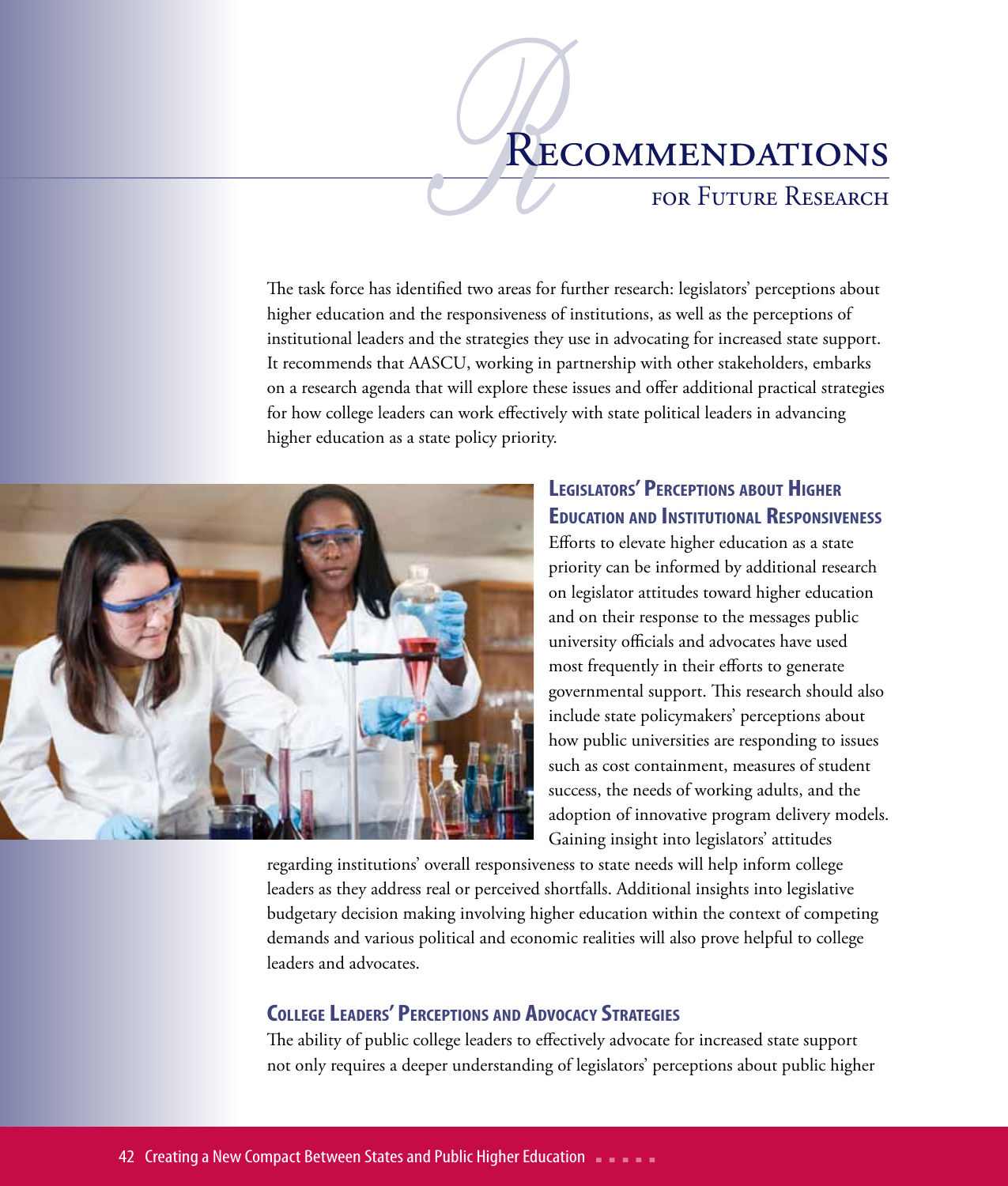education, but also of college leaders' own perceptions as they involve legislators and the legislative process. An examination of the views held by those who interface with the state policy arena on behalf of public institutions and systems can provide helpful context.

- n Do college leaders possess sufficient understanding of the pressures facing lawmakers when it comes to the spending decisions they make on behalf of the state's citizens?
- Do they possess the ability to listen and understand (if not necessarily agree with) harsh critiques put forth by legislators about institutional shortcomings, whether real or perceived? Do they feel they are sufficiently responsive to specific legislative requests?
- To what extent do they believe their interactions have improved legislators' understanding about critical higher education policy issues?
- n What is the extent of the misalignment between legislators' perceptions and institutional leaders' perceptions involving key higher education funding and policy issues?

It will also be helpful to add to the empirical body of evidence supporting the advocacy strategies that are widely assumed to be most effective in generating positive legislative outcomes. Additional research into these questions will inform the work of college advocates in their efforts to elevate legislative support for their institutions and, more broadly, for higher education.

- What legislative relations activities and communications strategies are most effective in informing policy and funding discussions?
- To what extent have new forms of social media and grassroots advocacy replaced or complemented the more traditional form of one-on-on one lobbying?
- n What types of college advocates are legislators most receptive to: board members, alumni, students, faculty, government relations professionals or other surrogates representing institutional interests?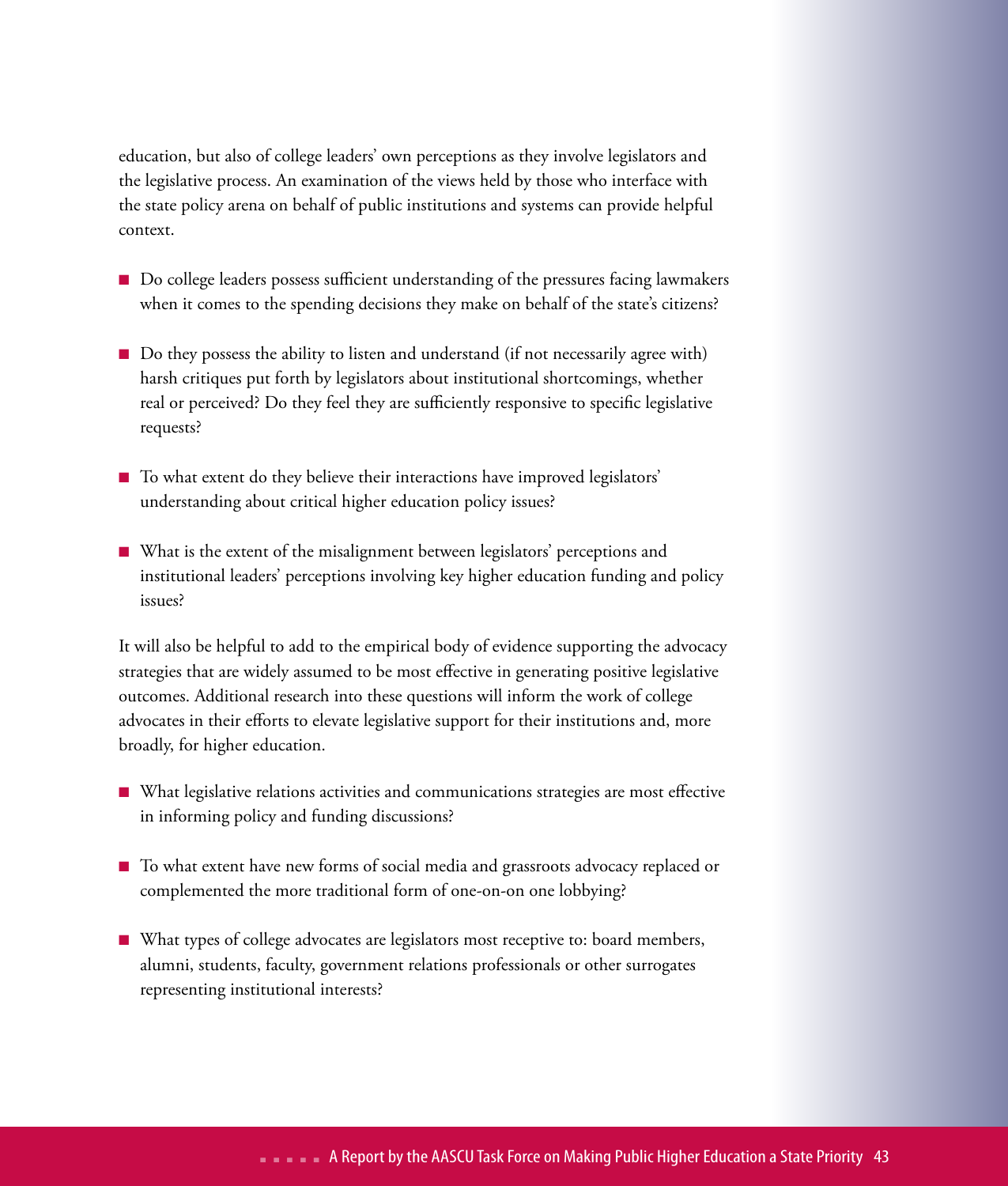# CON CREATING CONCLUSION

### Acting with Urgency in Creating a New Compact

Public college and university leaders must act with a sense of urgency in an invigorated effort to increase public higher education as a state funding and policy priority. Increasing global competition, changing demographics, labor market shortages, college affordability and state disinvestment in public higher education are colliding simultaneously with long-term economic and societal implications. It is urgent for institutional leaders to take the corrective actions necessary to convey the importance



of increasing public higher education as a state investment priority. Maximizing the capacity of state colleges and universities to deliver on their missions is not a matter of simple institutional self-interest; it is a matter of ensuring state and national economic prosperity and a thriving democracy.

While policymakers weigh many issues as they make difficult, strategic choices about how to invest limited state resources, a strong case must be made that public higher education should be a top priority. The facts are clear that a college degree or postsecondary credential is now required for most individuals to reach the

American middle class. It is also evident that states with high educational attainment rates also have higher per-capita incomes and higher per-capita tax revenues. Creating a new compact between states and public higher education is vital to building a secure and prosperous future. Nothing less than the economic, civic and social vibrancy of our states, communities and our citizens are at stake.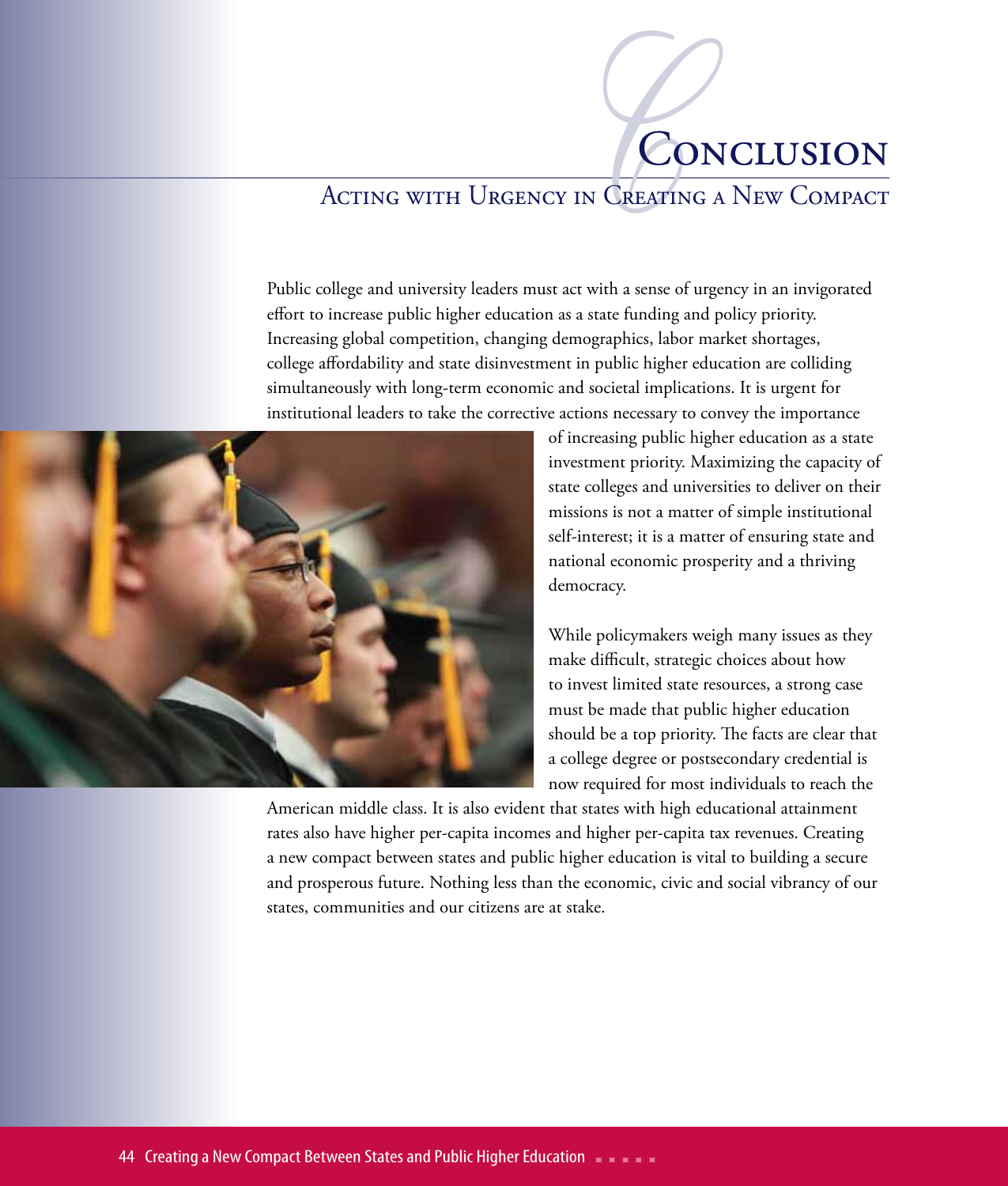

- 1 Ron Haskins, R., Holzer, H., & Lerman, R. (2009). Promoting economic mobility by increasing postsecondary education. Washington, DC: The Pew Charitable Trusts. Retrieved from *http://www. pewtrusts.org/uploadedFiles/wwwpewtrustsorg/Reports/Economic\_Mobility/PEW\_EM\_Haskins%207.pdf*
- 2 Obama, B. (2012). Remarks by the president in the state of the union address. [Public address]. Washington, DC. Retrieved from *http://www.whitehouse.gov/the-press-office/2012/01/24/remarkspresident-state-union-address*
- 3 Higher education's contribution to economic growth strategies. (2013). Washington, DC: National Governors Association Center for Best Practices. Retrieved from *http://www.nga.org/cms/home/ngacenter-for-best-practices/center-issues/page-ehsw-issues/col2-content/main-content-list/higher-educationscontribution-t.html.*
- 4 Transforming higher education: national imperative—state responsibility. (2006). Denver, CO: National Conference of State Legislatures. Retrieved from *http://www.ncsl.org/Portals/1/documents/educ/ BRCReport.pdf.*
- 5 Harnisch, T. L., & Parker, E.A. (2013). State advisory: 2013 gubernatorial state of the state speeches and higher education. Washington, DC: American Association of State Colleges and Universities. Retrieved from *http://www.aascu.org/policy/state-policy/2013StateoftheStates.pdf*
- 6 A stronger nation through higher education. (2012). Indianapolis, IN: Lumina Foundation. Retrieved from *http://www.luminafoundation.org/publications/A\_Stronger\_Nation-2012.pdf.*
- 7 Mortenson, T. (2013). State disinvestment in higher education, FY1961 to FY2013. Washington, DC: The Pell Institute for the Study of Opportunity in Postsecondary Education. Retrieved from *http:// www.postsecondary.org.*
- 8 State higher education finance, fiscal year 2012. (2013). Boulder, CO: State Higher Education Executive Officers. Retrieved from *http://www.sheeo.org/projects/shef-%E2%80%94-state-higher-education-finance*
- 9 State expenditure report archive. State National Association of State Budget Officers. Retrieved from *http://www.nasbo.org/publications-data/state-expenditure-report/archives*
- 10State higher education finance, fiscal year 2012. (2013). Boulder, CO: State Higher Education Executive Officers. Retrieved from *http://www.sheeo.org/projects/shef-%E2%80%94-state-highereducation-finance*
- 11Trends in college pricing. (2012). New York, NY: The College Board. Retrieved from *http://trends. collegeboard.org/college-pricing*
- <sup>12</sup>Hurlbert, S., & Kirshstein, R. (2012). Spending, subsidies, and tuition: why are prices going up? what are tuitions going to pay for? a delta data update 2000-2010. Washington, DC: Delta Cost Project at American Institutes for Research. Retrieved from *http://deltacostproject.org/resources/pdf/Delta-Subsidy-Trends-Production.pdf*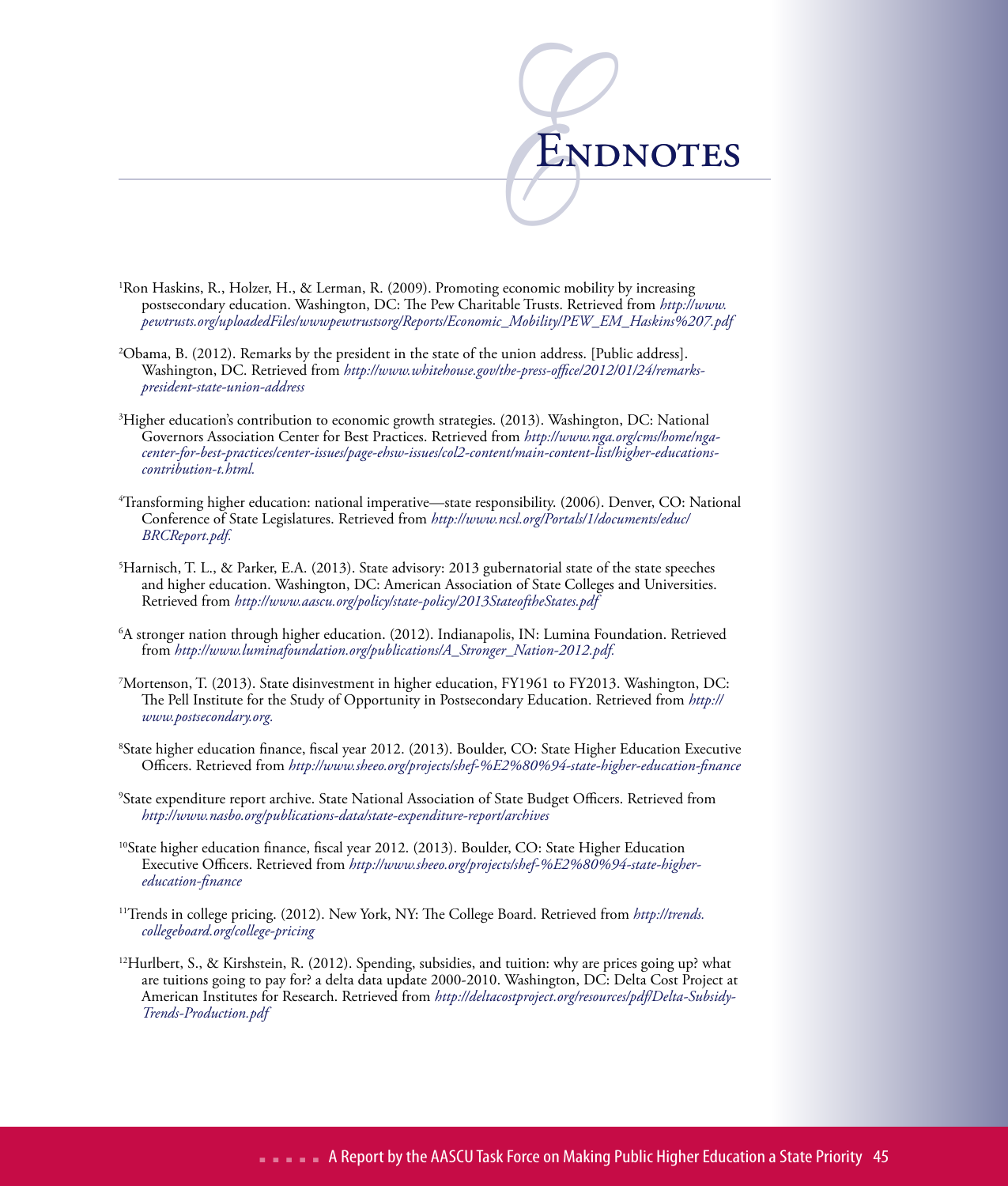- <sup>13</sup>The top 10 higher education state policy issues for 2013. (2013). Washington, DC: American Association of State Colleges and Universities. Retrieved from *http://www.aascu.org/policy/publications/ policy-matters/topten2013.pdf*
- $14$ Higher education and the 2012 elections. (2012). Washington, DC: American Association of State Colleges and Universities. Retrieved from *http://www.aascu.org/policy/publications/policy-matters/ higheredandelections2012.pdf*
- <sup>15</sup>DeVol, R.C., Shen, I., Bedroussian, A., & Zhang, N. (2013). A matter of degrees: the effect of educational attainment on regional economic prosperity. Santa Monica, CA: The Milken Institute. Retrieved from *http://www.milkeninstitute.org/publications/publications.taf?function=detail&ID=38801 395&cat=resrep*
- $^{16}$ Baum, S., Ma, J., & Payea, K. (2010). Education pays 2010: the benefits of higher education to individuals and society. New York, NY: The College Board. Retrieved from *http://trends.collegeboard. org/education-pays.*
- <sup>17</sup>Desrochers, D.M., & Hurlbert, S. (2012). Spending and results: what does the money buy? a delta data update, 2000-2010. Washington, DC: Delta Cost Project at American Institutes for Research. Retrieved from *http://www.deltacostproject.org/resources/pdf/Delta-Cost-Trends-Outcomes.pdf*
- <sup>18</sup>Improving postsecondary education through the budget process: challenges & opportunities. (2013). Washington, DC: National Association of State Budget Officers. Retrieved from *http://www.nasbo. org/higher-education-report-2013*
- <sup>19</sup>Carnevale, A., Smith, N., & Strohl, J. (2010). Help wanted: projections of jobs and education requirements through 2018. Washington, DC: Georgetown University Center on Education and the Workforce. Retrieved from *http://cew.georgetown.edu/jobs2018*
- 20Knocking at the college door: projections of high school graduates. (2012). Boulder, CO: Western Interstate Commission for Higher Education. Retrieved from *http://www.wiche.edu/knocking-8th*
- 21Zumeta, W., Breneman, D.W., Callan, P.M., & Finney, J.E. (2012). *Financing American higher education in the era of globalization.* Boston, MA: Harvard Education Press.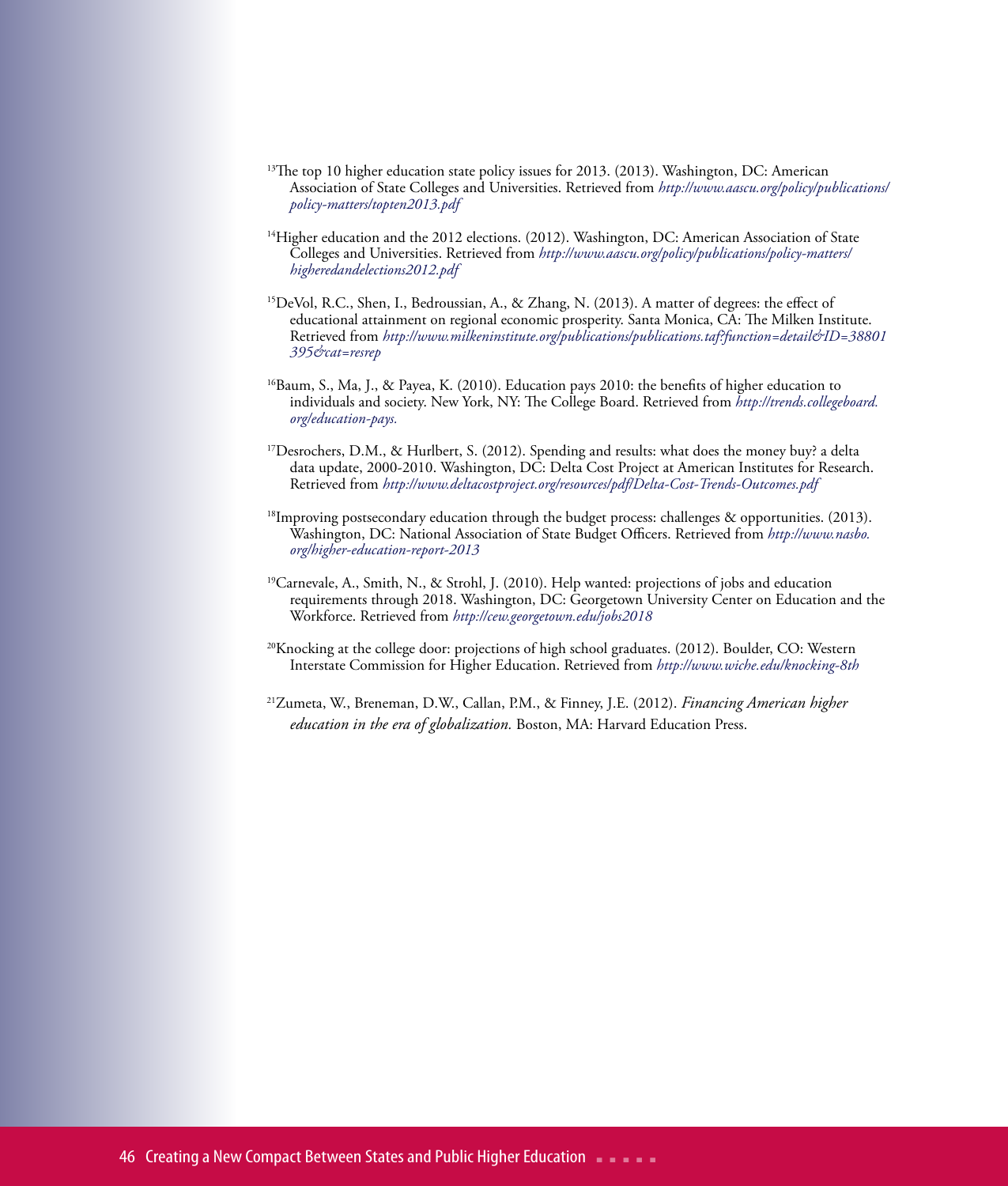### **Photo Credits:**

Page 1: College of Charleston (S.C.); page 3: North Georgia College and State University; page 7: Shippensburg University of Pennsylvania; page 15: California State University, Fresno; page 19: Fayetteville State University (N.C.); page 23: Portland State University (Ore.); page 29: Universiy of Central Arkansas; page 34: Northern Arizona University; page 42: Bowie State University (Md.); and page 44: Northeastern State University (Okla.).